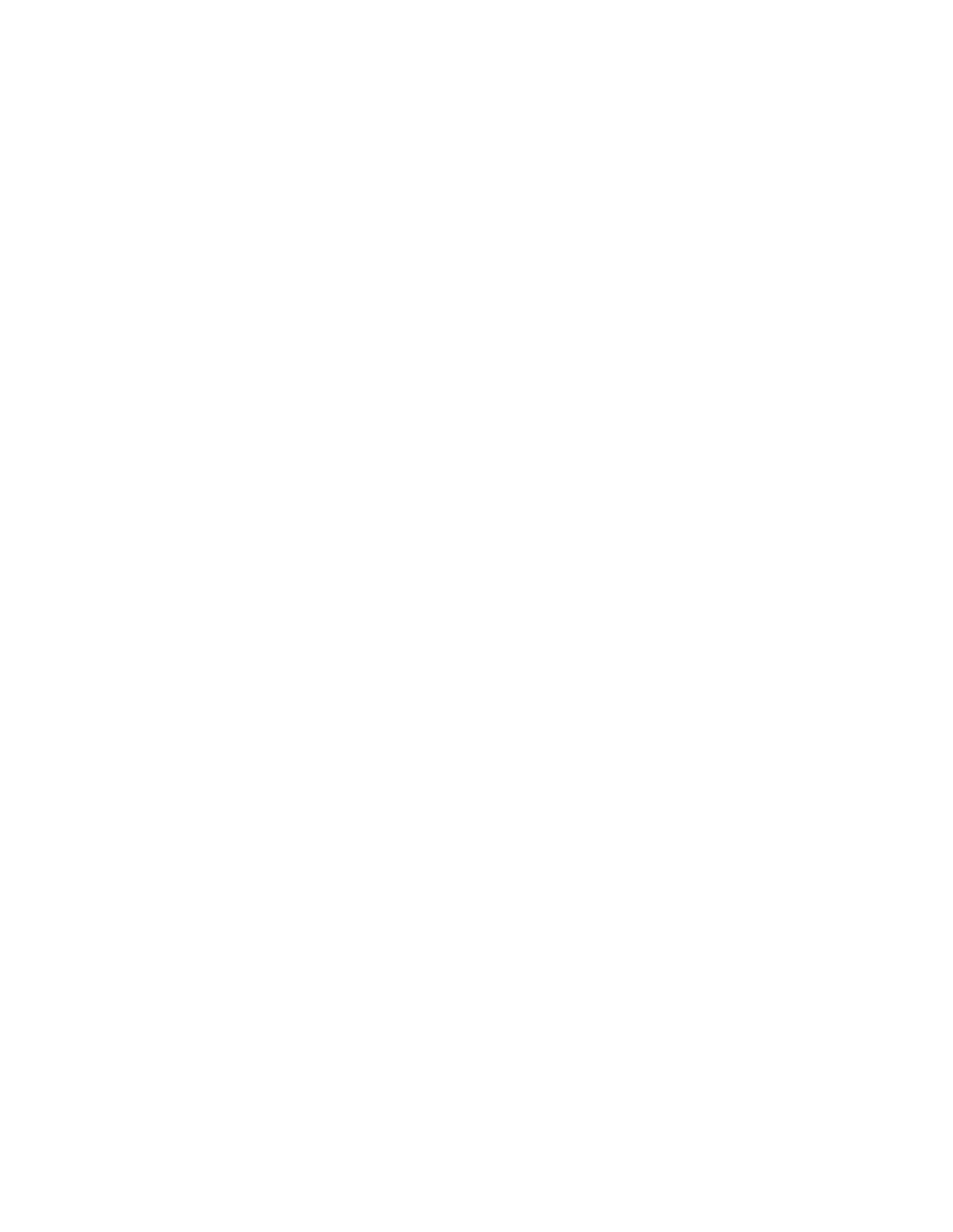# **Policy Reforms in Australia**

### **And What They Mean for Canada**

**Stephen Kirchner, Sean Speer, and Jason Clemens**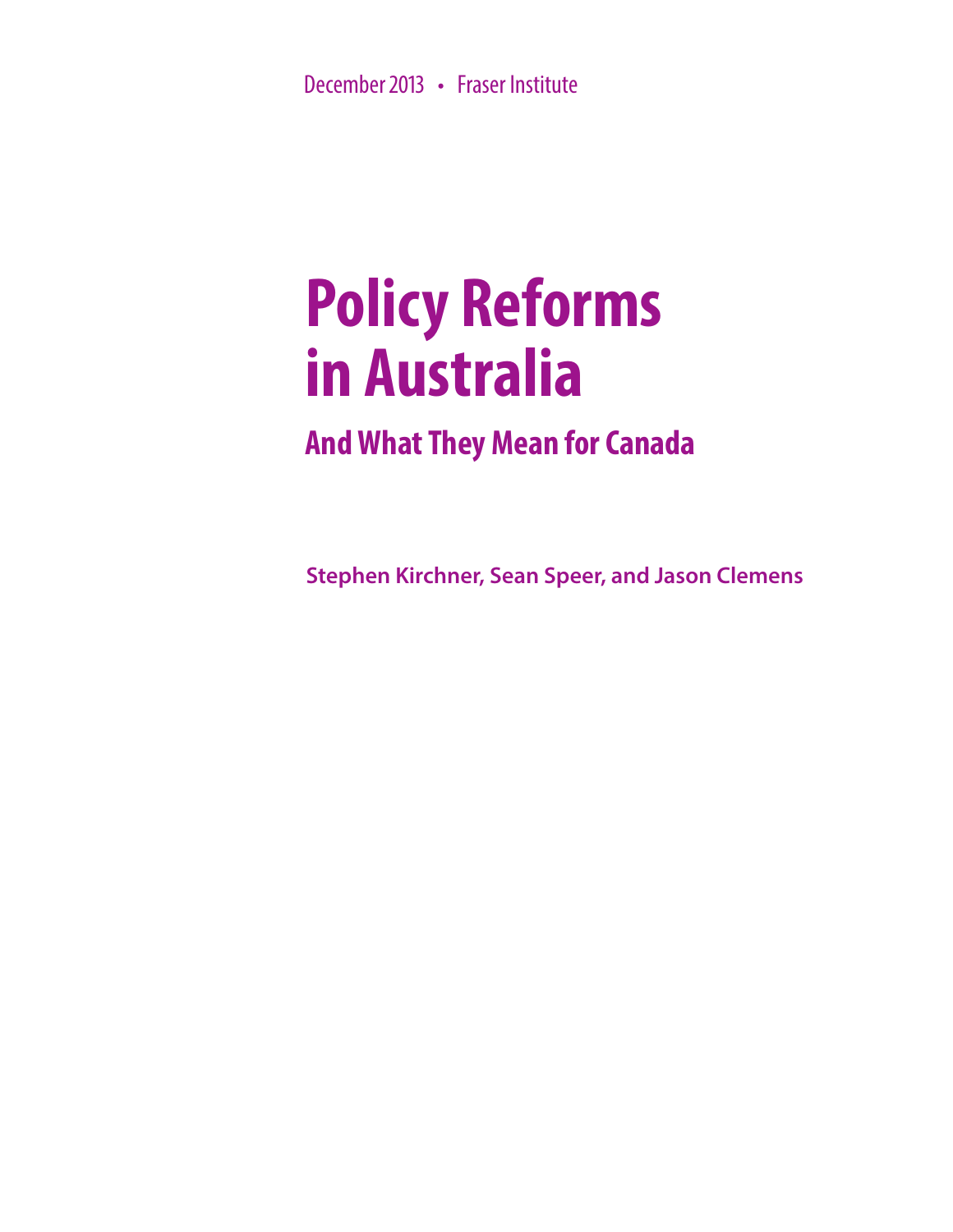## **Contents**

| Sean Speer and Jason Clemens                                                                                     |
|------------------------------------------------------------------------------------------------------------------|
| 1. How Australia Reformed its Fiscal System,<br>Retirement Savings System, and Labour Laws 5<br>Stephen Kirchner |
| 2. What Canada Can Learn from the Australian Experience. 37<br>Sean Speer and Jason Clemens                      |
|                                                                                                                  |
|                                                                                                                  |
|                                                                                                                  |
|                                                                                                                  |
|                                                                                                                  |
|                                                                                                                  |
| Editorial Advisory Board51                                                                                       |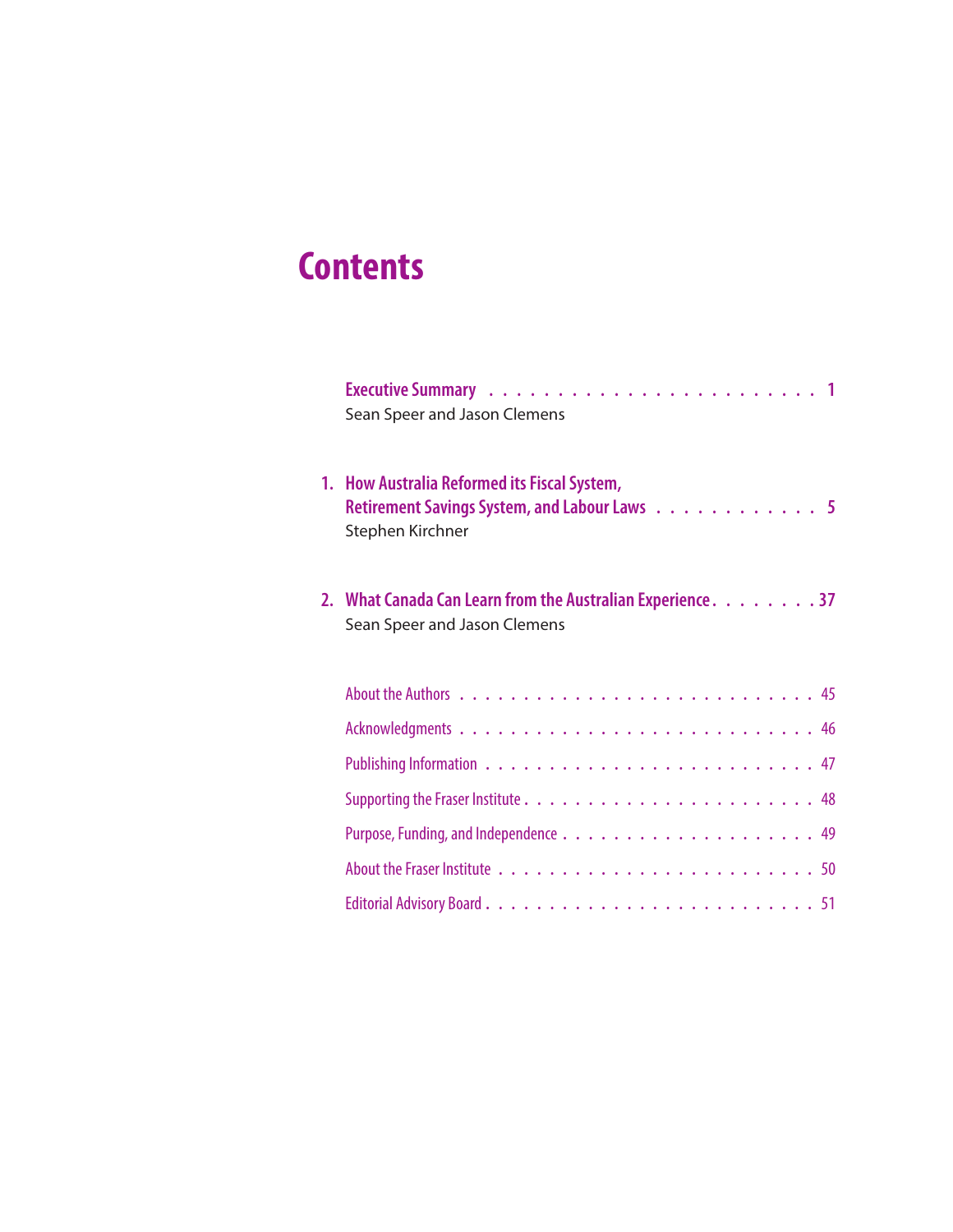### <span id="page-4-0"></span>**Executive Summary**

### **Sean Speer and Jason Clemens**

Canada and Australia share many common cultural, economic, governmental, political, and socio-economic characteristics, yet few researchers have carried out comparative analyses of their public policy experiences. These two papers the first by Stephen Kirchner, the second by Sean Speer and Jason Clemens are another step in the Fraser Institute's effort to fill this gap.

Stephen Kirchner's study examines public policy reforms in Australia that are pertinent to policy in Canada today. The three policy areas covered are fiscal reforms made over the last two decades, Australia's experience in reforming its retirement savings system, and changes to Australia's labour laws governing unionization and collective bargaining.

Kirchner shows that successive Australian governments have pursued a set of policies in favour of sound public finances, a relatively market-based retirement savings system, and labour market liberalization. These policy changes helped to unleash the Australian economy in the 1990s, raising labour productivity and living standards. They continue to position the country as an economic leader relative to many other industrialized nations.

#### **Fiscal Reforms**

Beginning in the mid-1990s, Australia introduced fiscal reforms at both the federal and state levels. These reforms were designed to guide the conduct and implementation of fiscal policy. New legislative frameworks mandated the adoption of specific fiscal strategies and targets, and imposed reporting requirements, in an attempt to enhance fiscal transparency and political accountability.

Kirchner finds that these reforms are associated with a substantial improvement in Australia's public finances at the federal and state level. As an illustration, the federal budget has been balanced on average since 1996/97, notwithstanding the re-emergence of deficit spending in response to the financial crisis in 2008.

While these reforms are a positive step, Kirchner identifies some flaws in the policy framework and sets out some recommendations for improvement, including the introduction of specific legislated fiscal targets, an independent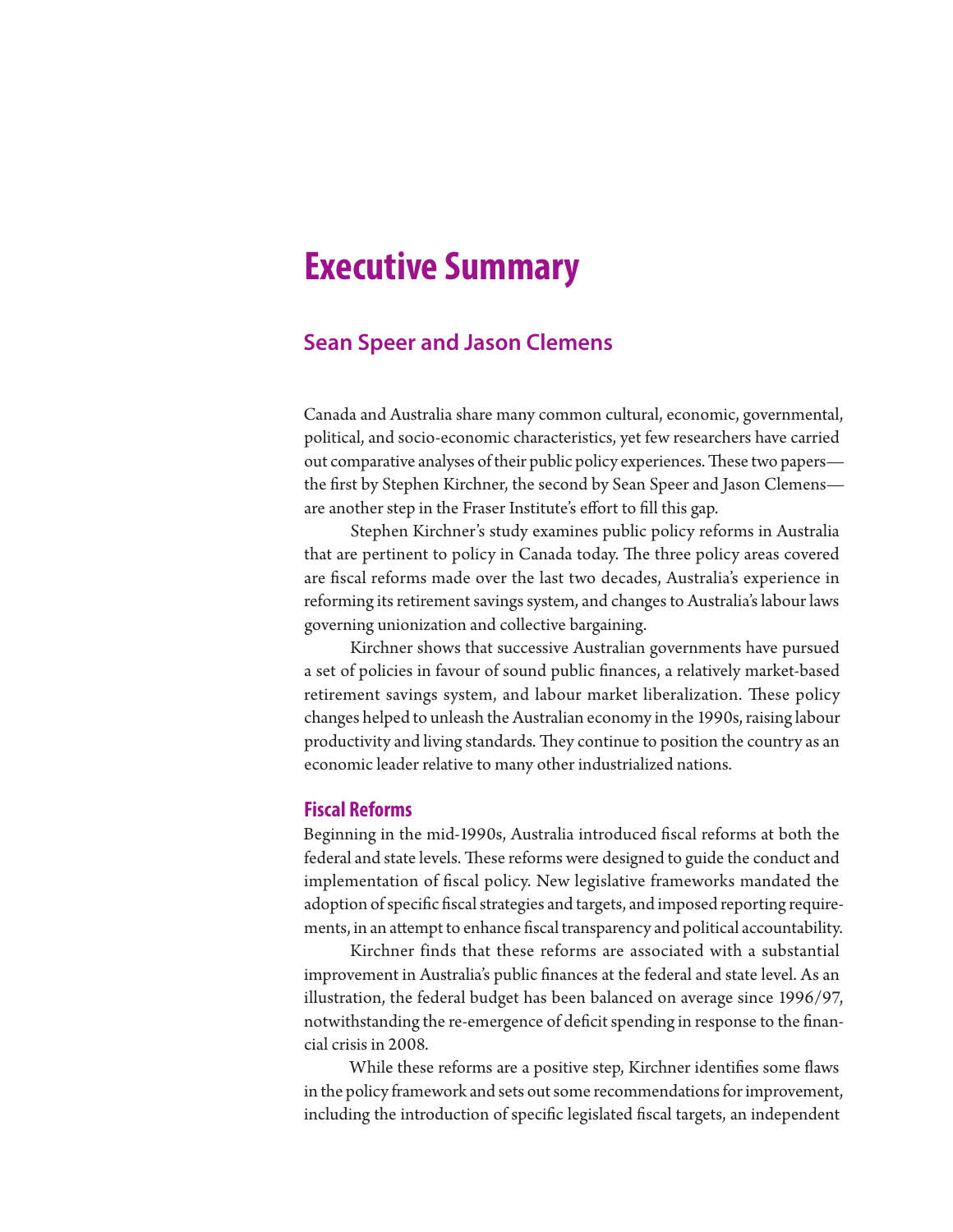process for setting budgetary baselines, and an enforcement mechanism that would apply when governments fail to conform to the legislated fiscal rules.

#### **Pension Reforms**

The Australian government undertook significant pension reform in the early 1990s to address a gap in the country's retirement savings levels and an over-reliance on its government-funded, old-age pension benefit program.

The introduction of compulsory employment-based retirement savings accounts with mandatory employer contributions and preferential tax treatment has achieved positive outcomes with respect to Australia's pension coverage and national savings. These retirement savings accounts cover approximately 90 percent of the country's workforce and have been estimated to have raised the national savings by about 1.5 percent of GDP.

The system is also less costly than those found in other jurisdictions. Australian public spending of roughly 3 percent of GDP on pension benefit programs is the lowest among OECD countries. Kirchner notes that, if the current level of compulsory employer contributions to retirement savings accounts were financed out of the federal budget, the size of government in Australia would be 5 percent larger as a share of the economy.

In sum, the introduction of compulsory retirement savings accounts when combined with other features of the Australian model including a means-tested, government-funded pension benefit program and voluntary retirement savings accounts—is providing Australians with a pension system that is frequently cited by pension experts as among the best in the world.

#### **Labour Market Reforms**

For the much of the twentieth century, Australia's labour market was heavily regulated. Wages were set across entire industries by industrial relations tribunals, and firms had little scope for rewarding productive employees or terminating unproductive ones. The system provided virtually no flexibility to account for individual needs of workers and firms. It contributed to a climate of low productivity, limited employment growth, and high levels of industrial disputes.

In the early 1990s, the Australian government liberalized its labour market regime and decentralized collective bargaining to the firm or employee level. It also sought to reform restrictive dismissal laws and to reduce the scope for legally protected labour action. These structural reforms were designed to introduce market impulses into Australia's labour market, and to provide greater flexibility for workers and firms.

Kirchner shows that these changes have produced significant positive outcomes. Since their implementation, the unemployment rate has fallen from 11.2 percent in 1992 to just over 5 percent at present, and real wages increased by 20 percent between 2000 and 2010.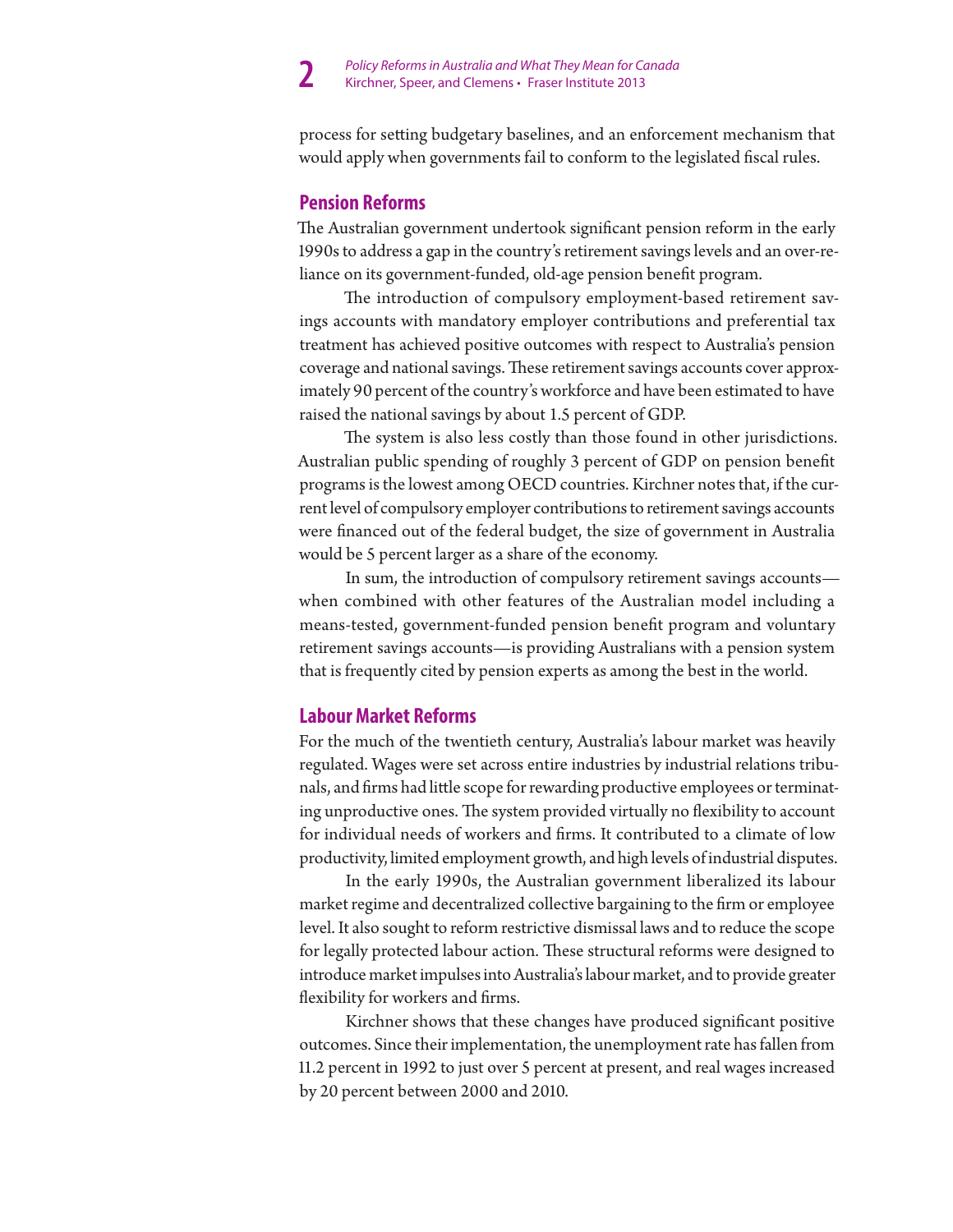#### **What Canada Can Learn from the Australian Experience**

Speer and Clemens consider the lessons from Kirchner's paper and seek to contextualize the reforms in the Canadian policy environment.

They find that Australia's experience with fiscal policy legislation is similar to the Canadian experimentation with fiscal rules in the 1990s. Some Canadian governments experimented with fiscal policy legislation, setting out balanced budget requirements during this period, and the outcomes match Kirchner's analysis. These balanced budget laws were associated with improved budgetary positions but were not necessarily effective in constraining spending growth. The key finding is that effectiveness of fiscal policy legislation depends in large part on the extent to which it is prescriptive and places firm constraints on spending growth and the size of government. Speer and Clemens conclude that Canadian governments ought to consider the Australian and Canadian experiences with fiscal policy legislation, and the lessons therein, as they seek to eliminate deficits and control their spending.

An examination of Australia's experience with compulsory, employment-based retirement savings accounts is timely, as Canada's Finance Ministers debate the efficacy and need for potential enhancements to the Canada Pension Plan. The Australian model seems to show that there are options to expand pension coverage and increase retirement savings apart from raising the CPP. Speer and Clemens conclude that Canadian governments ought to consider the applicability of Australia's compulsory retirement savings accounts to Canada's pension system before considering any changes to the CPP.

The lessons from Australia's experience with fundamental labour market reform are less applicable to the Canadian context, because Australia's regime was so centralized prior to the 1990s. The reforms that successive governments undertook to liberalize their labour market policies effectively brought Australia to a system like Canada's. This does not mean that Canada's labour market is not in need of reform, however. Speer and Clemens point out that a lack of standards between provinces with respect to occupational licensing and professional certifications is a barrier that needs to be addressed. This is an area of research that the Fraser Institute will focus on in the coming years.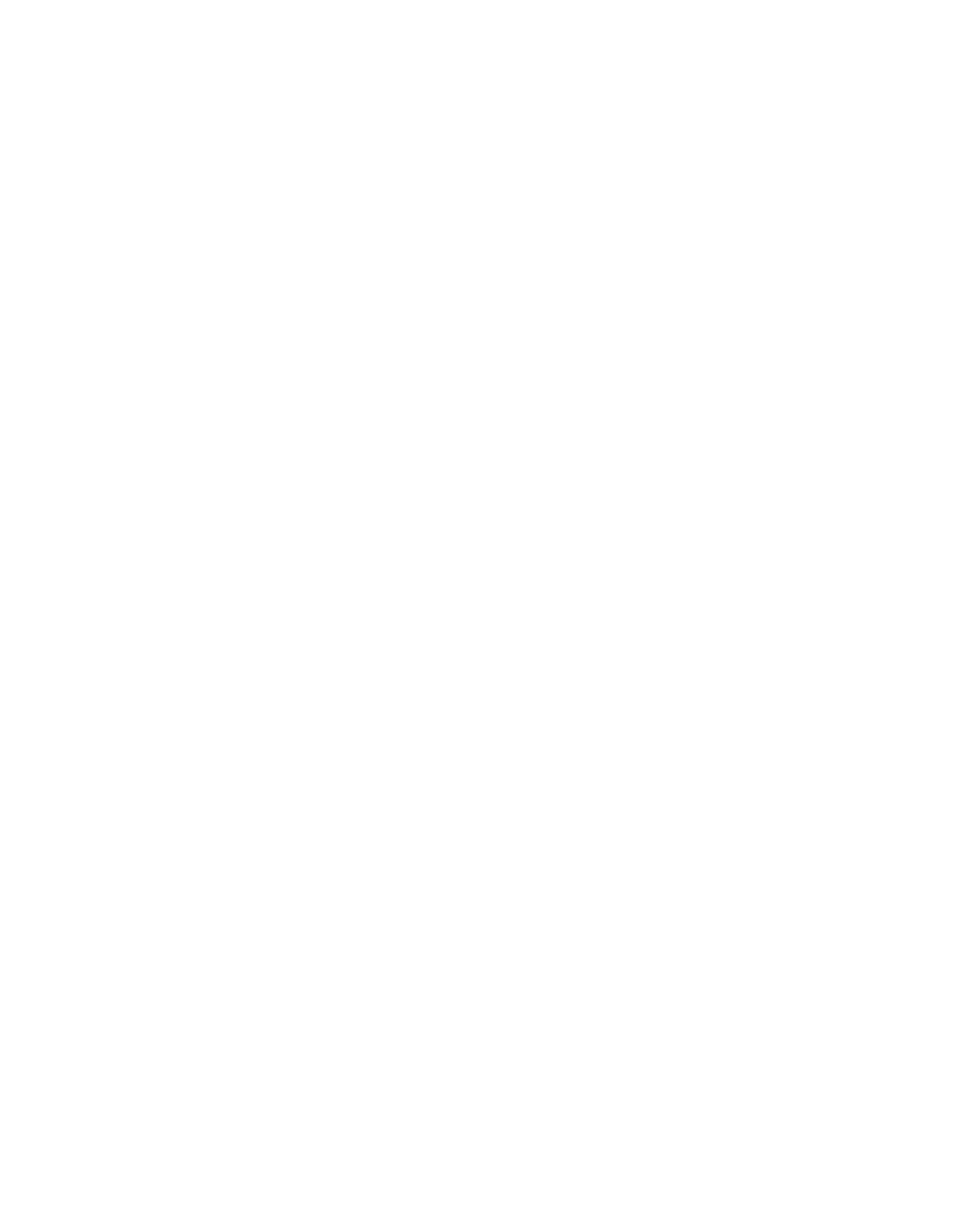## **1. How Australia Reformed its Fiscal System, Retirement Savings System, and Labour Laws**

### **Stephen Kirchner**

Australia and Canada have much in common, perhaps more so than any other two industrialized countries in the world. The two countries have a common history emanating from British colonization, which has resulted in similar institutions such as a federal system of government, bicameral parliament, and the rule of law. More than that, however, Australia and Canada have similar geography and economies. They both maintain large resource sectors that have delivered great prosperity, and both have small populations compared to their land masses. And yet, despite these enormous commonalities, these countries have made very little effort to learn lessons from one another. This study is a first step in a larger process for Canadians to begin to learn and benefit from the experience of Australia, so as to improve our own public policies.

This paper focuses on three critical areas of reform in Australia that are pertinent to public policy in Canada today. The first section describes and analyses the experience of Australia with several fiscal reforms made over the last two decades. The second section examines the experience of Australia in reforming its retirement savings system, with particular emphasis on the contrasts between how Australia has designed and implemented public retirement savings programs and how Canada has done so. The final section describes large-scale reforms made to Australia's labour laws governing unionization and collective bargaining. While the emphasis in the paper is on understanding the Australian experience, efforts are made in each section to highlight the relevance and implications for Canada.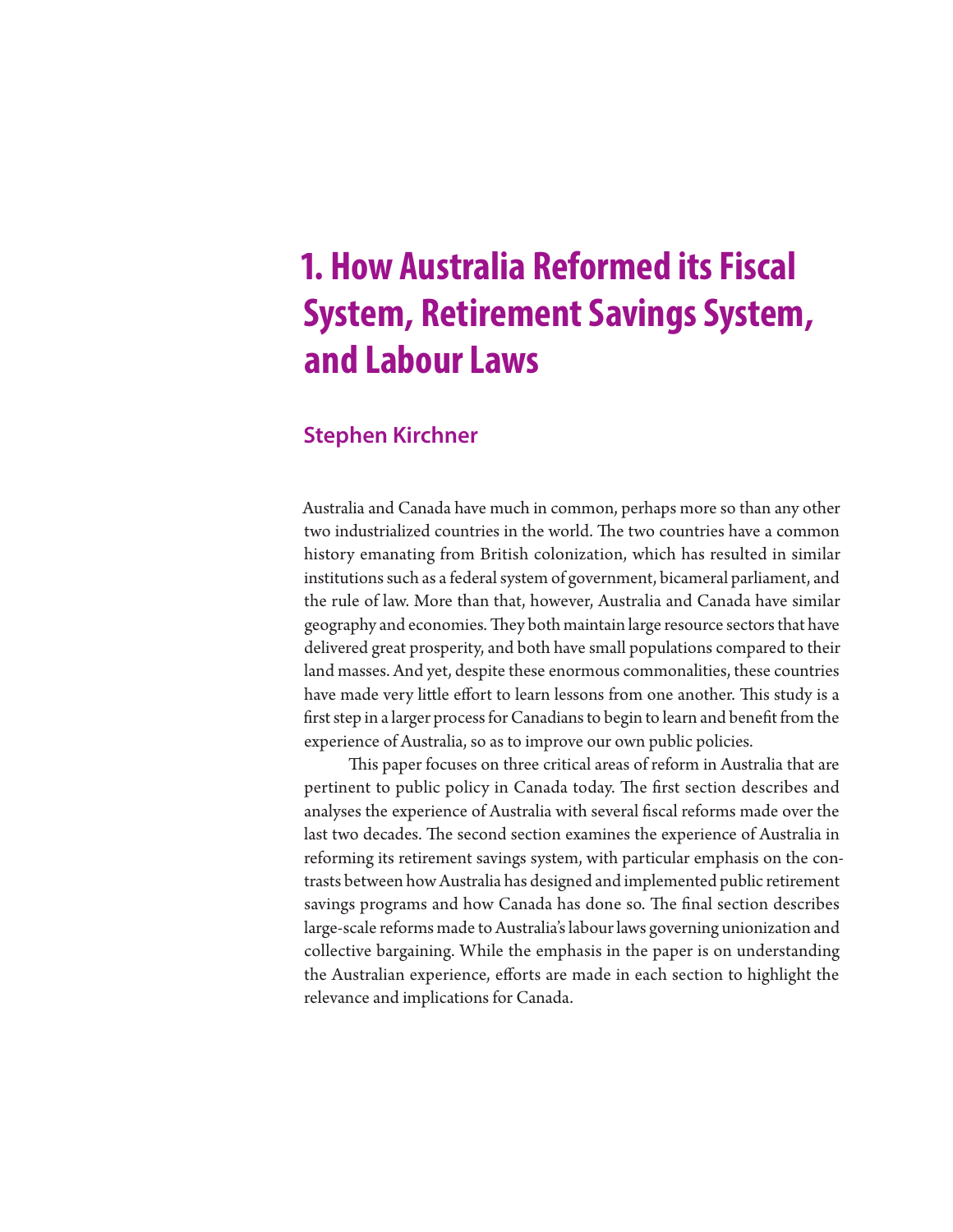

#### **1. Fiscal Reforms and Fiscal Outcomes**

Australia introduced fiscal reform at both the federal and state levels beginning in the mid-1990s. These new fiscal policies laid out principles for the conduct of fiscal policy, mandated the adoption of specific fiscal strategies and targets, and imposed reporting requirements designed to enhance fiscal transparency and political accountability.

The reforms have coincided with a significant improvement in fiscal performance relative to previous periods, as well as to other countries. In particular, the federal budget has been balanced on average since 1996/97, although large deficits have re-emerged since the onset of the financial crisis in 2008. Federal debt was completely retired—in net terms—between 2005/06 and 2008/09. The return of deficits since 2008 has resulted in a sharp deterioration in the federal government's debt position, although there is a commitment to return the federal budget to surplus on the part of the two major political parties.

#### **The Charter of Budget Honesty Act 1998**

The following section highlights the key reform Acts. The adoption of federal fiscal responsibility legislation was a recommendation of the National Commission of Audit carried out by the Howard Coalition government in 1996, which also set the stage for a substantial fiscal consolidation. The Charter of Budget Honesty Act was passed by the federal parliament in 1998. The Act sets out general principles of sound fiscal management. The Act is non-prescriptive in relation to fiscal targets or outcomes. However, it mandates regular fiscal strategy statements that include fiscal objectives and targets for the next three years, as well as a longer-term fiscal strategy. Successive federal governments have committed to achieving and maintaining a balanced budget over the course of the economic cycle (usually interpreted as a modest underlying cash surplus). The principles allow for temporary measures (e.g., fiscal 'stimulus') to address cyclical conditions.

The Act also requires regular fiscal and economic updates. A Mid-Year Economic and Fiscal Outlook statement is published between annual budgets, a final budget outcome report is required within three months of the end of the financial year, and a Pre-Election Economic and Fiscal Outlook is prepared independently of government by the secretaries of the departments of Treasury and Finance within 10 days of the issue of a writ for a general election. The aims of these regular fiscal updates are to increase fiscal transparency and accountability in the intervals between the annual budgets, and to ensure better informed public debate on fiscal issues, especially during elections.

#### **Intergenerational Reporting**

One of the innovations contained in the Charter is a requirement for the government to prepare intergenerational reports (IGRs) every five years (minimum) that look at the sustainability of federal fiscal policy over a 40-year horizon. The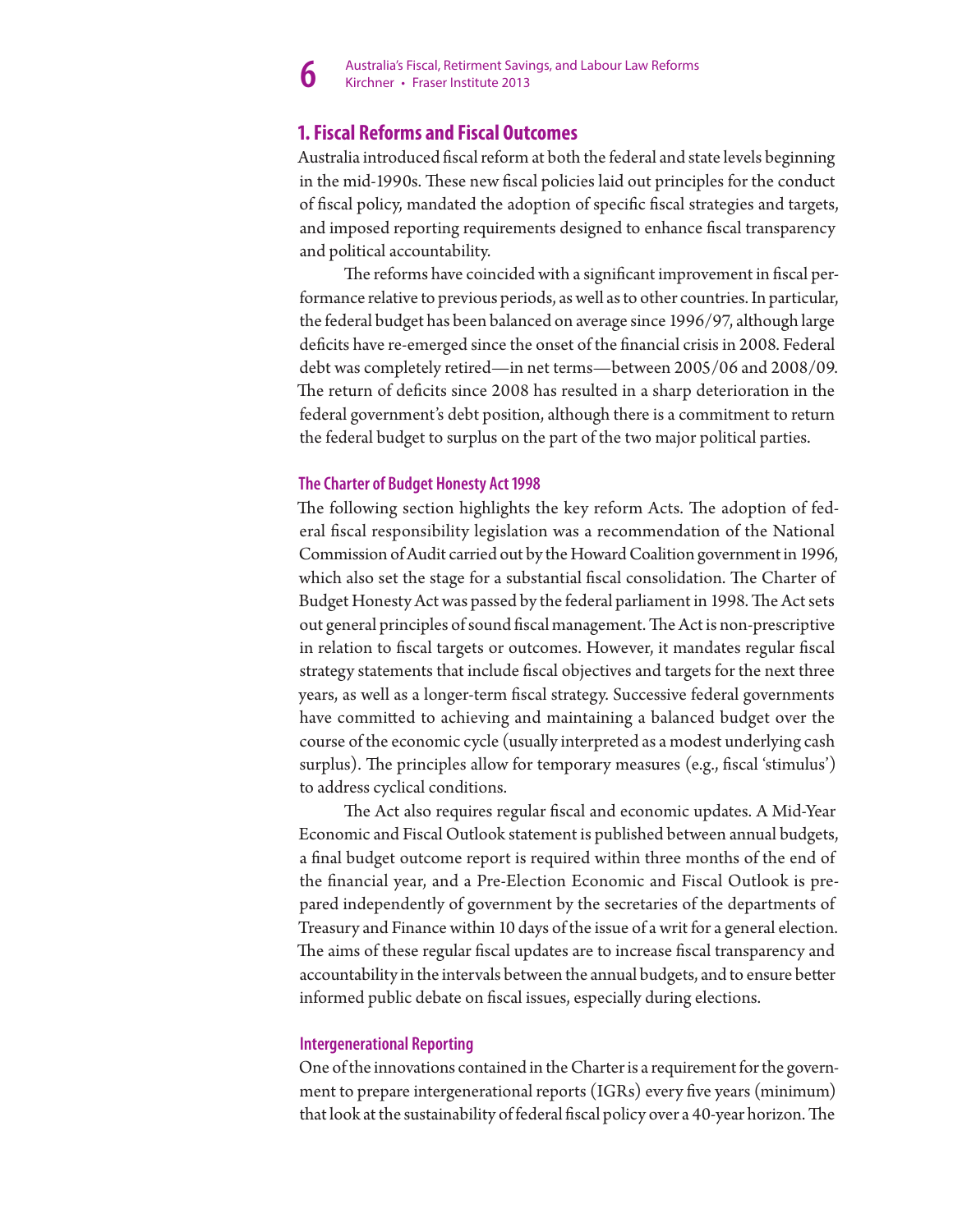first IGR was produced in 2002, with subsequent reports in 2007 and 2010. The Rudd-Gillard Labor government committed itself to producing these reports at three-year rather than five-year intervals.

Successive IGRs have highlighted a large prospective fiscal gap at a 40-year horizon based on the technical assumption that the tax share of GDP remains constant while expenditures under current policy settings continue to grow due to an aging population. The 2007 IGR, for instance, noted that "demographic and other factors are projected to place significant pressure on government finances over the longer term and result in an unsustainable path for net debt towards the end of the projection period" (Commonwealth of Australia, 2007). However, the word "unsustainable" did not appear in the 2010 IGR. Together with what were seen as overly optimistic short-term growth projections, this has raised questions about the politicization of the IGRs and the need for a more independent process for their compilation. (Kirchner, 2012a).

The IGRs have focussed public attention on the long-term sustainability of current government spending programs and encouraged debate about tax and expenditure reform. They have also lengthened the time horizon over which the budget implications of government programs are considered (Gruen and Spender, 2012). Recent budgets have sought to reconcile the regular budget fiscal strategy statements with the IGR projections to better connect short, medium, and longterm fiscal strategies. The IGRs were a significant innovation in fiscal reporting internationally, and have also been adopted by some governments at a state level.

#### **State Governments**

State governments have adopted broadly similar fiscal responsibility legislation. The Victorian government, for instance, introduced its Financial Management Act in 1994, ahead of the federal legislation. As with the federal charter, the Victorian legislation helped frame a substantial fiscal consolidation. Western Australia introduced a Government Financial Responsibility Act in 2000. Queensland enacted a Charter of Social and Fiscal Responsibility in 2004. New South Wales introduced its Fiscal Responsibility Act in 2005. This was replaced in 2012 with new legislation that includes two fiscal targets: keeping expense growth below long-term revenue growth (thereby achieving budget surpluses), and eliminating unfunded public pension liabilities by 2030. Australia's fiscal responsibility legislation has been an influential model internationally and influenced the OECD's development of its *Best Practices for Budget Transparency* (OECD, 2002).

#### **Limitations and Criticisms**

The statutory charter model of fiscal responsibility legislation has a number of shortcomings. While significantly improving fiscal transparency and accountability, the lack of specific, legislated fiscal targets has allowed both federal and state governments to shift the goal posts on their fiscal policy commitments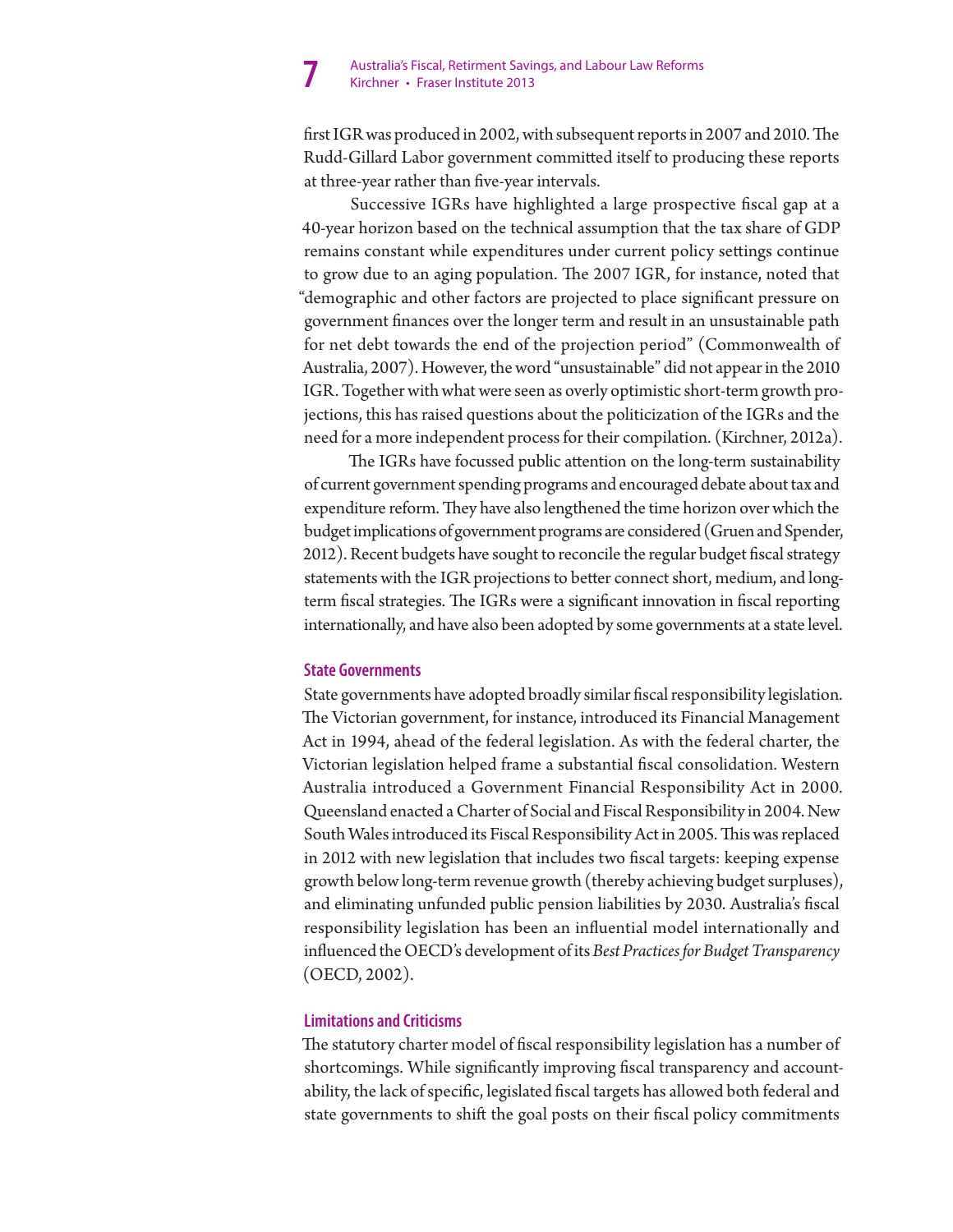

in response to changing economic and political circumstances. For example, the Howard government's fiscal strategy included a commitment to keeping the federal tax share of GDP below its 1996/97 level of 22.4 percent of GDP (e.g, Australia, 2000). The tax burden subsequently rose to nearly 23 percent of GDP by 1999/2000.<sup>1</sup>

Some fiscal targets were set as public commitments separate from the fiscal strategy statements under the Charter. For example, the Howard government made a public commitment to maintaining budget surpluses equal to 1 percent of GDP, although this was at a time when budget surpluses were typically in excess of 1 percent due to positive revenue surprises from booming terms of trade after 2003. Rather than restraining spending, this commitment became a rationale for increasing it to maintain the budget balance broadly steady as a share of GDP.

The Rudd Labor government assumed office in late 2007 with a public commitment to increase budget surpluses to 1.5 percent of GDP and to pay surpluses above that figure into the former Howard government's sovereign wealth fund, the Future Fund (Kirchner and Carling, 2012). The Rudd-Gillard government did not achieve a surplus or make any contributions to the Future Fund. In its fiscal strategy statements, the government also committed to holding the tax share of GDP below the 2007/08 level on average (Commonwealth of Australia, 2010: 37). This target has been met, although largely for cyclical rather than structural reasons. The 2010/11 Budget set out a 'deficit exit strategy' that included 'holding real growth in spending to 2 percent a year until the budget returns to surplus' (Australia, 2010: 3-5). Based on actual fiscal outcomes to 2011/12, federal expenditure has grown at a real rate of 2.2 percent per year, although projected growth remains below 2 percent on average. It remains to be seen whether this commitment is kept.

Another shortcoming is the lack of independent scrutiny or enforcement mechanisms under the Charter. The fiscal principles are for the most part too flexible in their expression to be enforceable, while the fiscal targets are entirely discretionary. The legislation specifies that "nothing in the Charter of Budget Honesty creates rights or duties that are enforceable in judicial or other proceedings." There is no provision for an independent audit of fiscal strategy statements or outcomes. In other words, there is no enforcement mechanism with respect to following these principles or meeting the targets, but rather these are expressed goals. This is in contrast to the United Kingdom's 1997 Code of Fiscal Responsibility, which provided for the National Audit Office to report to parliament on the government's budget statements.

It has been argued that Australia's fiscal responsibility legislation needs further reform to introduce specific legislated fiscal targets, an independent

**<sup>1.</sup>** Please note that subsequent years are not directly comparable due to tax reforms implemented in 2000.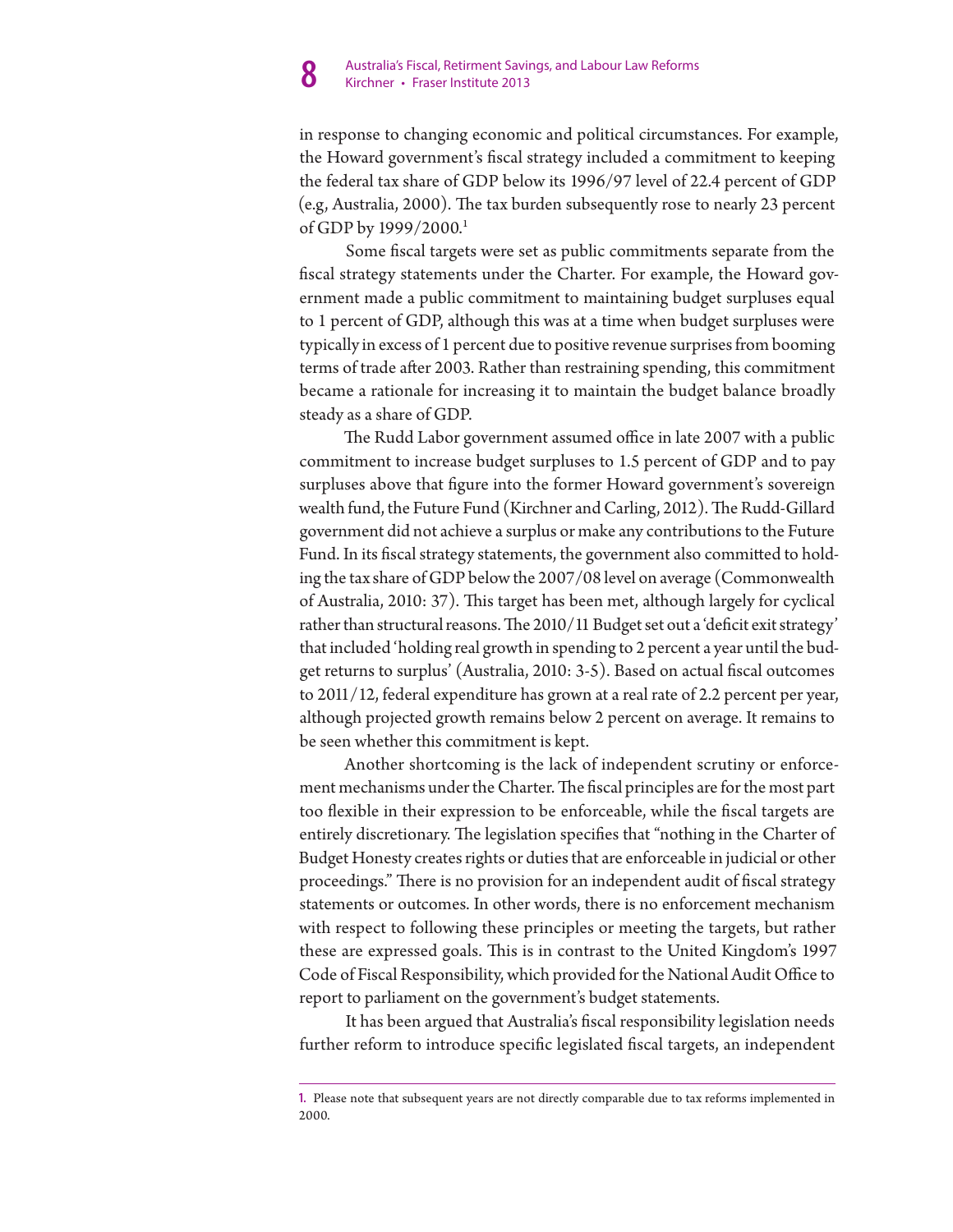

process for formulating the budget's economic parameters and IGRs, and an enforcement mechanism that would apply when governments fail to conform to the legislated fiscal rules (Carling and Kirchner, 2009).

#### **Fiscal Outcomes**

The introduction of fiscal responsibility legislation from 1996 was associated with a significant improvement in fiscal policy outcomes. While fiscal responsibility legislation is not necessarily a causal factor in these outcomes, it can be argued that the legislation helped reinforce the political commitment to improved fiscal outcomes, and provided a framework through which politicians could better articulate this commitment. The reforms to Australia's overall macroeconomic policy framework saw an improvement in macroeconomic performance that in turn underpinned fiscal policy outcomes. It is thus conceptually and empirically difficult to separate out the specific contribution of fiscal responsibility legislation to fiscal policy outcomes relative to a counterfactual in which the legislation was not adopted.

Figure 1 shows revenue and expenses for all levels of government in Australia, along with the primary budget balance (i.e., excluding interest payments on government debt) as a percentage of GDP.

The government spent much of the 1970s, 1980s, and early 1990s in deficit. However, from the mid-1990s, revenue and expenses were brought back into balance and budget surpluses maintained until the onset of the financial crisis in 2008. The financial crisis saw a large discretionary fiscal stimulus at the federal level, together with a cyclical deterioration in the budget balance at all levels of government. However, government expenditure in Australia has remained below previous cyclical peaks as a share of GDP, and the size of government has remained broadly steady as a share of GDP since the mid-1990s at around 35 percent, in contrast to the expansion in the size of government seen from 1960 to the mid-1980s.

The federal budget showed persistent budget surpluses from the late 1990s until the onset of the financial crisis in 2008, followed by a significant deterioration in the budget balance due a discretionary fiscal stimulus and cyclical downturn (figure 2). The federal government's expenditure share of GDP has remained broadly steady at around 25 percent, and below previous cyclical peaks, although this reflects a more moderate economic cycle as much as fiscal restraint.

Persistent budget surpluses, together with the proceeds from the privatization of a number of federal government-owned enterprises, led to government net debt being eliminated in 2005/2006. Asset sales contributed around \$61 billion to the reduction in net debt from its peak in absolute terms of \$96 billion in 1996/97 (Reserve Bank of Australia, 1997). Major asset sales included the Commonwealth Bank, the airline Qantas, the telco Telstra, and federal airports. Asset sales were motivated primarily by microeconomic considerations, such as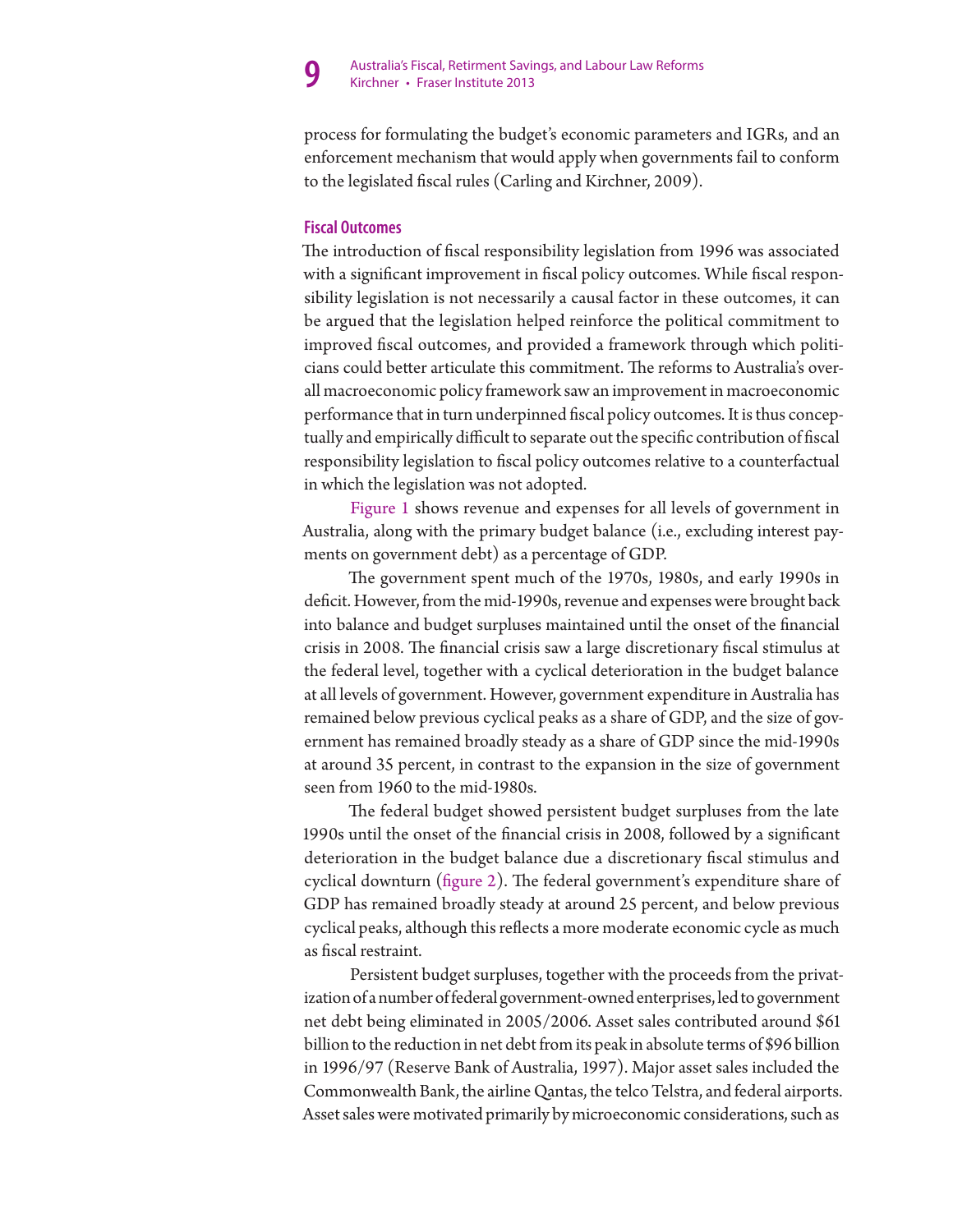

**Figure : Australia—Government Revenue, Expenditure and Primary Budget Balance, –**



Source: Mauro, Romeu, Binder, and Zaman (2013).

#### Figure 2: Australia—Federal Receipts, Payments, and Underlying Cash Balance, 1970/71-2011/12



Source: Australia (2013).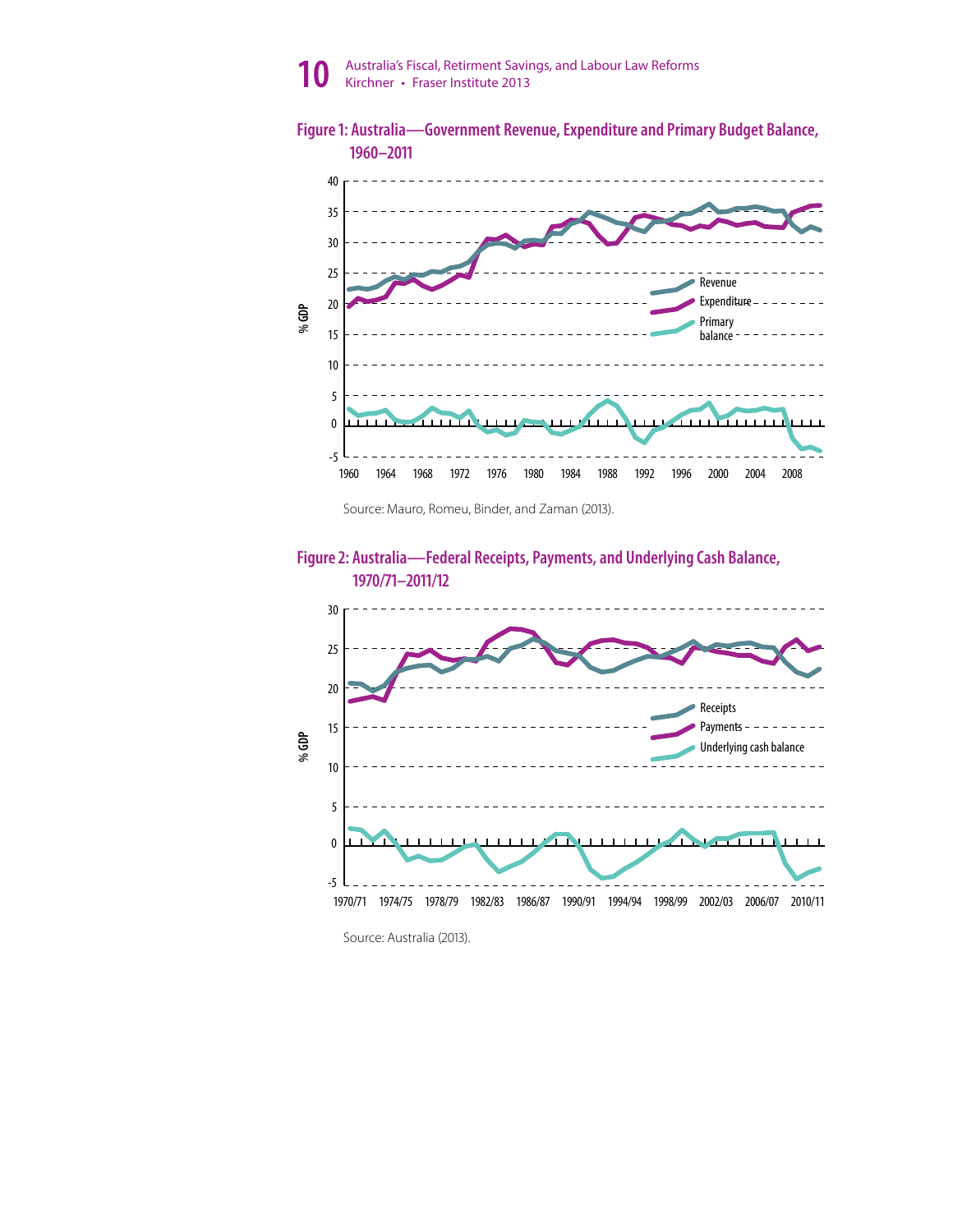improving competition and efficiency, but nonetheless made a major contribution to the reduction in federal debt. Proceeds from asset sales were accounted for 'below the line' and not reflected in the federal budget balance. The federal government began accumulating assets in a sovereign wealth fund, the Future Fund, from 2006 onwards, yielding a negative net debt position until 2008/09. The federal government's net debt position deteriorated with the re-emergence of budget deficits from 2008 onwards, although it remains low by international standards (figure 3). The low levels of net debt have resulted in a significant saving in public debt interest (figure 4), while the reinvestment of the earnings on the Future Fund's assets has also served to tighten fiscal policy.

On average, the federal budget has been close to balance at -0.2 percent of GDP since 1996/97, and thus consistent with the objective of a balanced budget over the course of the economic cycle. Abstracting from the economic cycle, the federal budget is estimated to have been in structural surplus between 2001/02 and 2007/08, before going into structural deficit estimated at between -3.25 percent and -4.25 percent of GDP by 2011/12 (Parliamentary Budget Office, 2013). The Parliamentary Budget Office estimates that the federal budget will remain in structural deficit until 2016/17, although these estimates are subject to considerable uncertainty.

Australia's improved fiscal performance is also evident in a number of other indicators. The spread between Australian and US 10-year government bond yields narrowed significantly in the mid-1990s, coinciding with the introduction of formal inflation targeting and the Charter of Budget Honesty (figure 5). This suggests a reduction in sovereign default and inflation risk premia on Australian dollar-denominated assets, lowering Australia's cost of borrowing. This was a significant macroeconomic benefit from a more rules-based approach to both monetary and fiscal policy.

Australia's improved fiscal performance is also evident in rating actions by sovereign credit ratings agencies. Having been downgraded during the 1980s, Australia saw sovereign ratings upgrades from Standard & Poor's in May 1999 and February 2003, Moody's in October 2002, and Fitch in February 2003 and November 2011 (table 1). Australia's sovereign debt is currently rated AAA by all three main ratings agencies.

#### **The Parliamentary Budget Office**

The Parliamentary Budget Office (PBO) is a relatively new fiscal institution that began in July 2012 as part of the "Agreement for a Better Parliament: Parliamentary Reform" negotiated between the Gillard Labor government and independent members of parliament following the 2010 federal election. The PBO is a parliamentary department and the Parliamentary Budget Officer reports to the parliament rather than the government. The PBO is expected to have a staff of 35 by 2013, approximately double the staff of its Canadian counterpart (Bowen, 2012: 2). The mandate for the Australian PBO is broader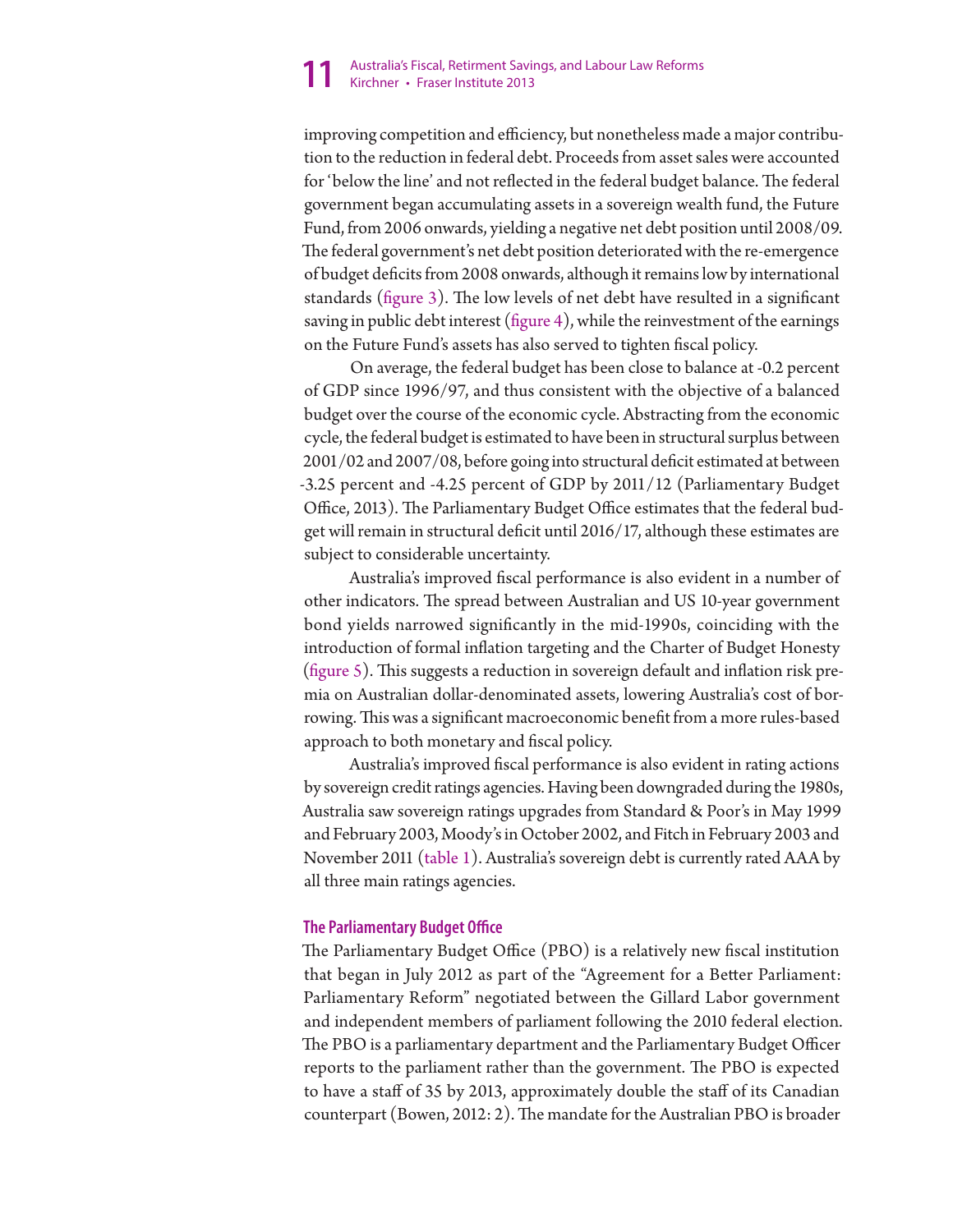









Source: Australia (2013).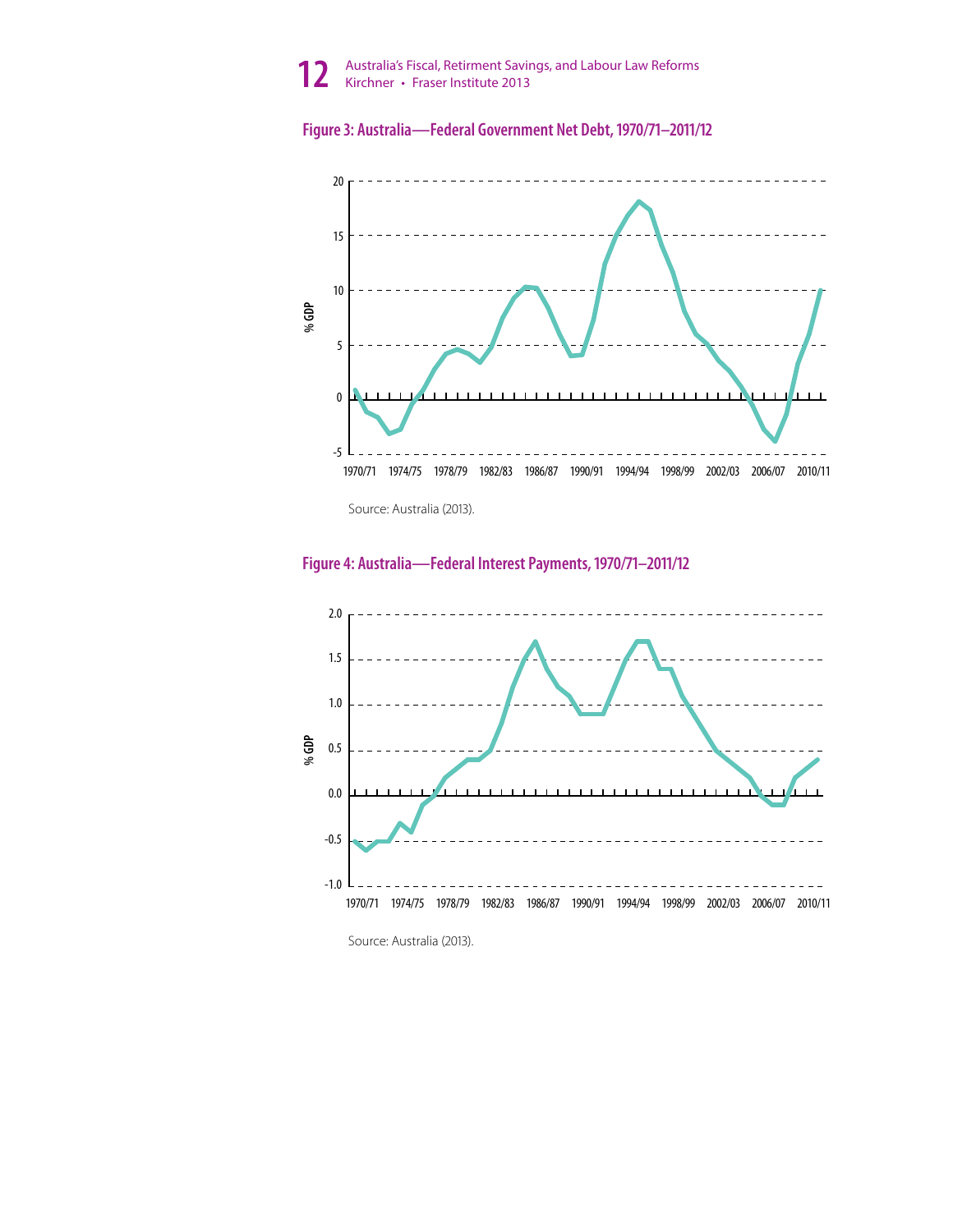

**13** Australia's Fiscal, Retirment Savings, and Labour Law Reforms<br>Kirchnor + Fracer Institute 2013 Kirchner • Fraser Institute 2013

#### **Figure 5: Australia-US 10-Year Bond Spread, 1983-2013**



Source: Reserve Bank of Australia (2013c); Federal Reserve Bank of St. Louis (2013).

### **Table 1: Australia—Sovereign Rating Actions**

|                 | Moody's         | <b>S &amp; Ps</b> | Fitch |
|-----------------|-----------------|-------------------|-------|
| November, 2011  | AAA             | AAA               | AAA   |
| February, 2003  | AAA             | AAA               | $AA+$ |
| October, 2002   | AAA             | $AA+$             | AA    |
| May, 1999       | AA <sub>2</sub> | $AA+$             | AA    |
| January, 1996   | AA2             | AA                | AA    |
| October, 1989   | AA <sub>2</sub> | AA                |       |
| August, 1989    | AA <sub>2</sub> | $AA+$             |       |
| December, 1986  | AA1             | $AA+$             |       |
| September, 1986 | AA1             | AAA               |       |
| June, 1975      | AAA             | AAA               |       |
| October, 1974   | AAA             |                   |       |
| January, 1962   | Α               |                   |       |

Source: Commonwealth Parliamentary Library (2013).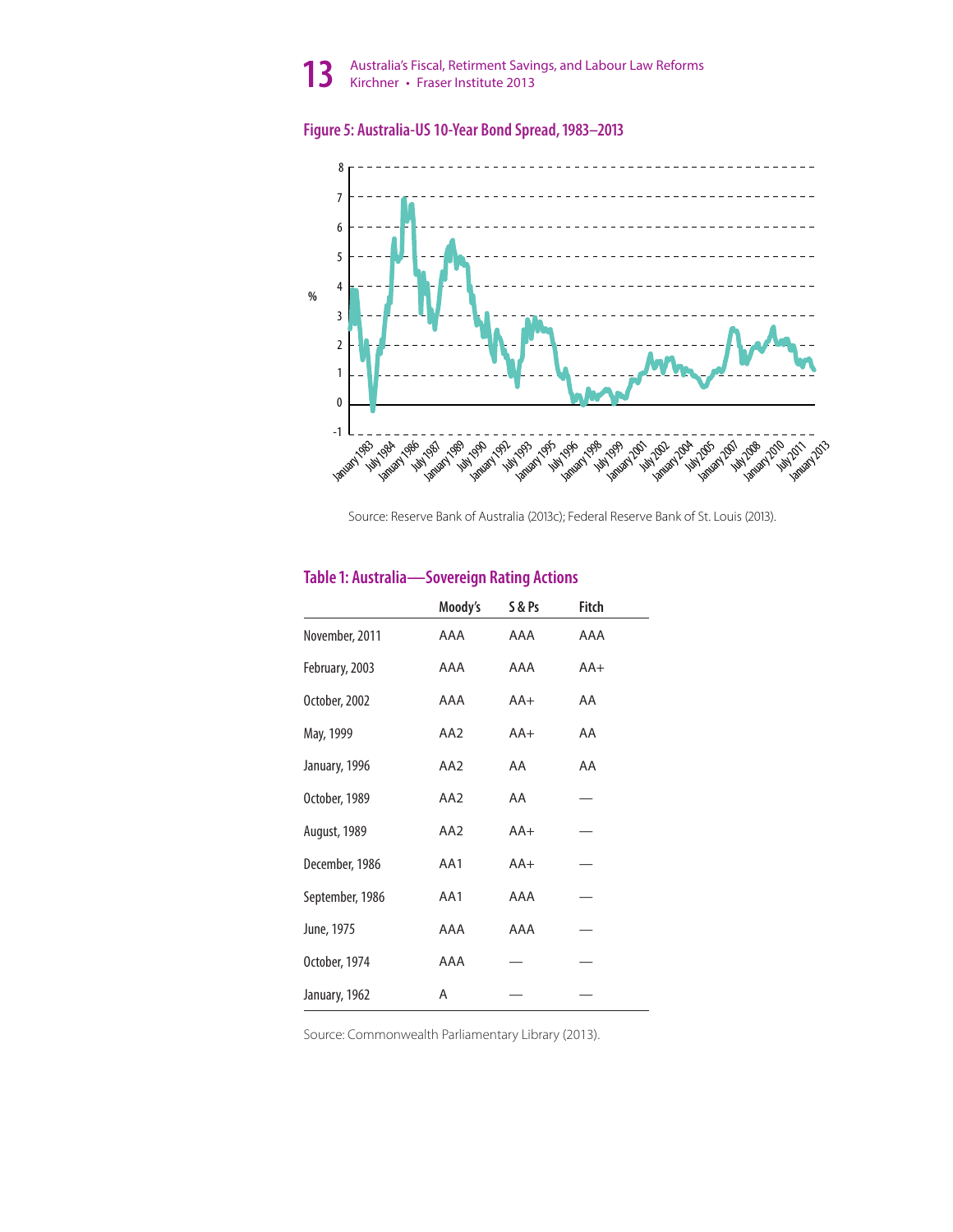than for other comparable parliamentary budget organizations. Its role is to "inform the Parliament by providing independent and non-partisan analysis of the budget cycle, fiscal policy and the financial implications of proposals" (Bowen, 2012). The independence of the Parliamentary Budget Officer is similar to that of other statutory officers such as the Auditor-General.

The PBO is seen as addressing some of the shortcomings in the process for costing election policy commitments under the Charter of Budget Honesty, as well as the Charter's failure to provide a process for subjecting the government's fiscal policies to independent scrutiny. It remains to be seen how the PBO performs in practice, but it is potentially a significant reform that has drawn upon and learned from the Canadian experience with a similar office. A better model would be an independent statutory fiscal commission, as proposed by Carling and Kirchner (2009).

#### **Concluding Comments**

Australia significantly overhauled the legislative framework for fiscal policy at the federal and state level from the mid-1990s. The reforms were designed to provide for a more rule-based approach to fiscal policy that would complement the adoption of formal inflation targeting by the Reserve Bank of Australia. This new macroeconomic policy framework was associated with a significant improvement in macroeconomic outcomes that in turn provided a favourable cyclical backdrop for the conduct of fiscal policy.

The adoption of the Charter of Budget Honesty and similar state legislation was associated with a significant improvement in fiscal outcomes such as balanced budgets, declining debt, and lower interest costs. While these outcomes are attributable to a wide range of factors, fiscal responsibility legislation has nonetheless been important in focusing political attention on the need to maintain a sustainable approach to government taxing and spending. The reforms provided politicians with the commitment mechanisms needed to reduce incentives for fiscal opportunism. The achievement and maintenance of budget surpluses is now seen by the electorate as a benchmark of the government's performance—whereas, prior to the mid-1990s, the public were largely resigned to persistent budget deficits and rising public sector debt.

From the mid-1990s until the onset of the 2008 financial crisis, Australian governments ran primary budget surpluses. Together with the privatization of government-owned business enterprises, this enabled a significant reduction in public sector debt levels, including the elimination of federal net debt between 2005/06 and 2008/09, significant savings in public debt interest, and the accumulation of an asset position in the Future Fund.

The federal budget deteriorated in the wake of the financial crisis due to large discretionary fiscal stimulus measures, a cyclical downturn, and new ongoing spending commitments that have left the budget in structural deficit. However, the size of government measured by the expenditure share of GDP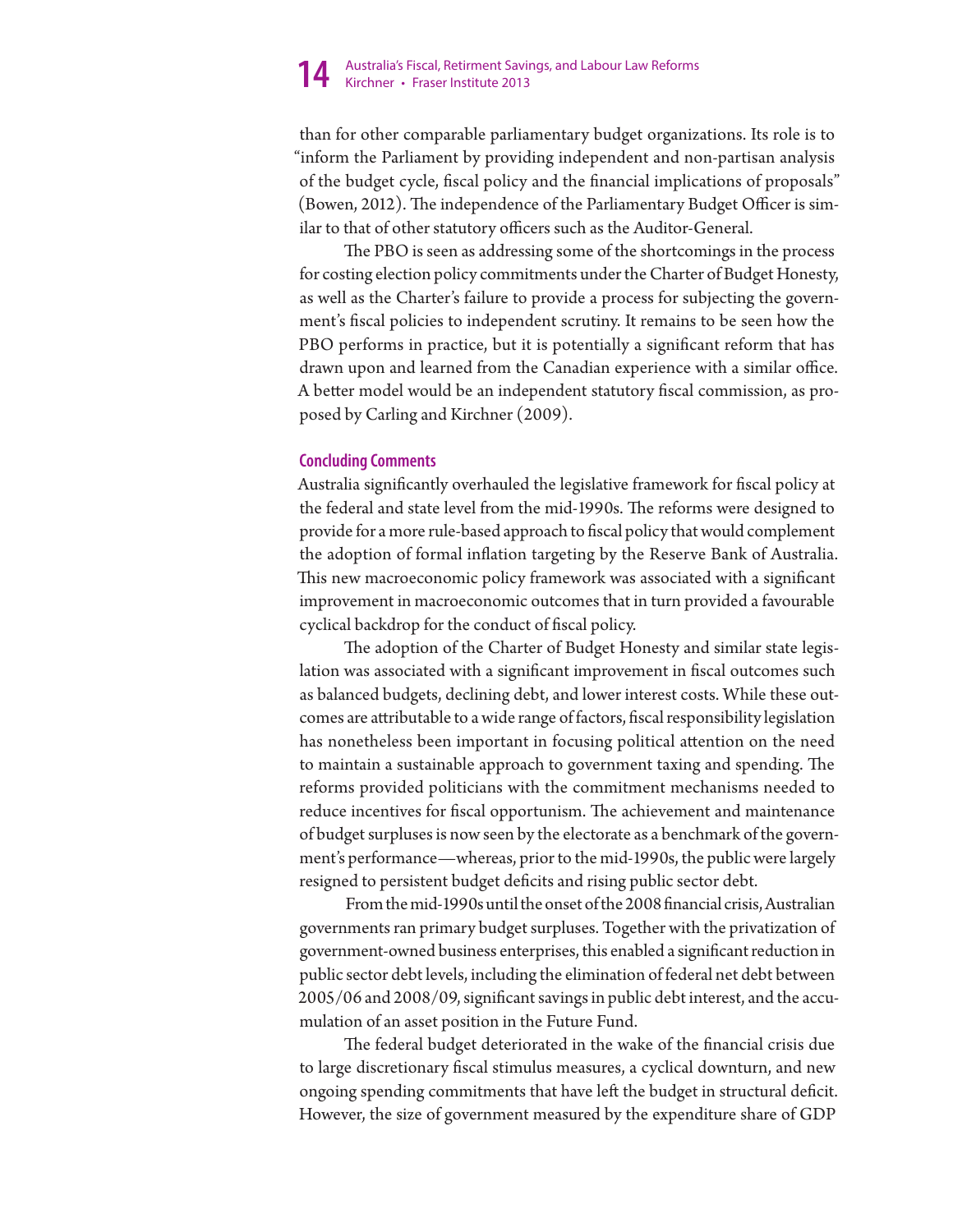remains below previous cyclical peaks, in contrast to the expansion in the size of government seen in some other countries. There is a bipartisan commitment to returning the federal budget to surplus and paying down net debt, indicative of a change in political culture relative to earlier decades that fiscal responsibility legislation at federal and state levels both reflected and helped to create.

### **2. Privatising Provision for Retirement**

As in Canada and most other industrialized countries, there is increasing interest and concern in Australia regarding the efficiency and sustainability of retirement savings programs. Australia's approach to retirement savings has three pillars. The first is the publicly-funded age pension that is intended to provide a safety net should the other two pillars fail to provide a minimum standard of living in retirement. This is similar to Canada's Old Age Security (OAS) and Guaranteed Income Supplement (GIS). The second pillar is compulsory saving through employer contributions to individual private saving accounts, known as the Superannuation Guarantee (SG), which was introduced in 1992. This is similar to the Canada Pension Plan, except that the accounts are individual rather than collective. The third pillar is voluntary private saving, including voluntary contributions to superannuation saving accounts over and above that mandated by the government's Superannuation Guarantee (Bateman, Kingston, and Piggott, 2011).

Each of the three pillars has benefited from reform in recent years. As a result of the reforms, Australia has one of the lowest-cost pension systems in the OECD. The main lesson from Australia's recent experience with retirement savings policy is that it is possible to substantially increase private provision for retirement, and reduce prospective demands on the budget from an aging population, while still providing a safety net for those who do not save sufficiently for retirement.

#### **The First Pillar: Publicly-Funded Pensions**

The basic pension is calculated as 25 percent of male average weekly ordinary earnings for individuals and 19 percent each for couples. There is no public pension defined benefit based on employment. In other words, a basic pension benefit is available to all Australians regardless of employment history or earnings of roughly 25 percent of average male weekly earnings.

Like Canada's OAS and GIS, eligibility for this public benefit is subject to a means test based on both income and assets (excluding the family home). Around 44 percent of Australian pensioners have their basic pension benefit reduced by the means test (82 percent of those based on income and 18 percent based on assets). This leaves around 56 percent receiving the full public pension (OECD, 2011: 194). However, roughly 80 percent of Australians over the eligible age receive some public pension benefit. The difference between the two relates to the reduction in benefits imposed by the means test. Like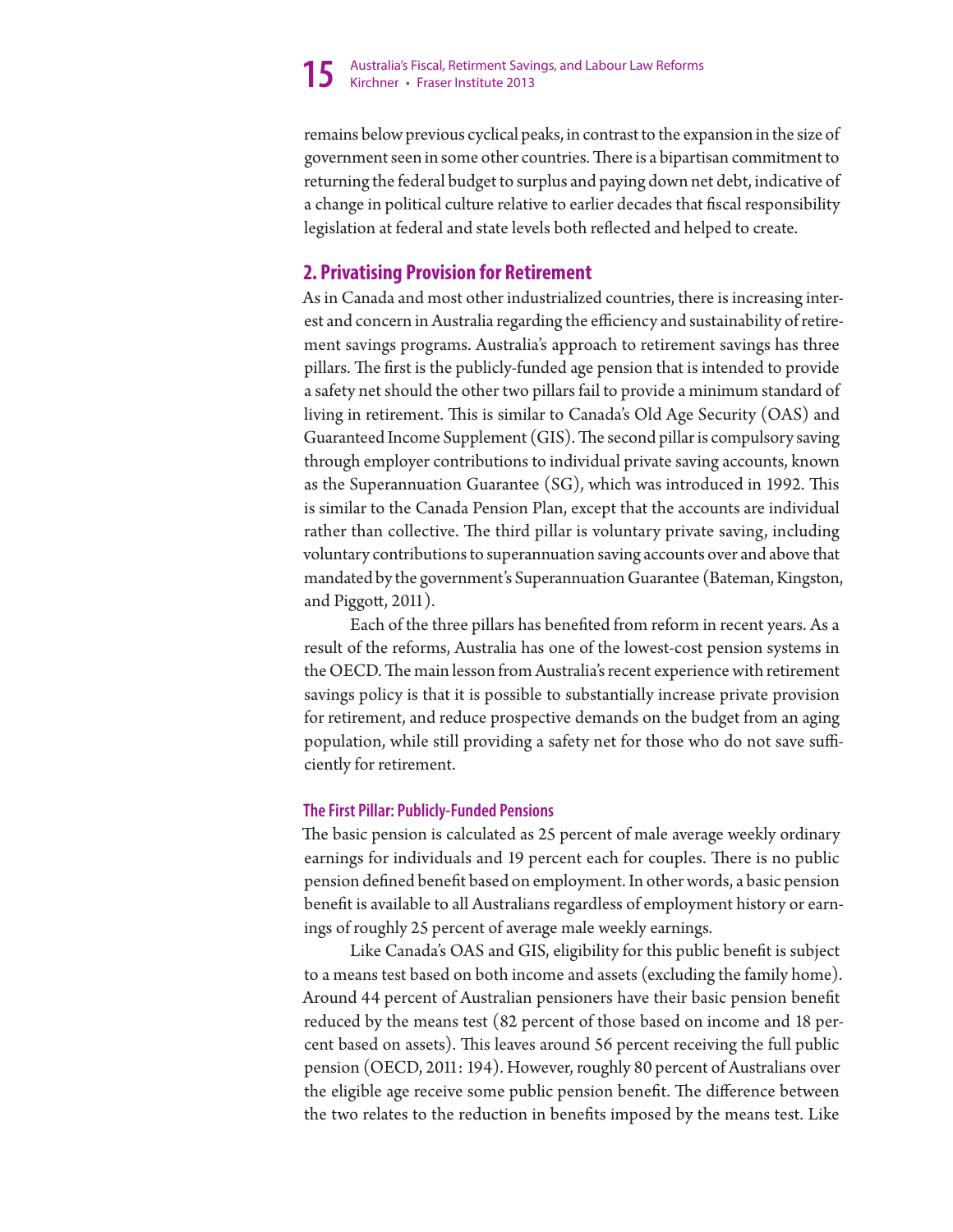Canada's OAS and GIS, the basic public pension is funded on a pay-as-you-go basis out of general government revenue, and there is no dedicated fund to finance spending.

While the means test limits pension costs, it also serves as a disincentive to labour force participation for those aged 65 and over, which in turn reduces the potential tax base from higher labour force participation by those over the age of 65. Indeed, by OECD standards, Australia has a low rate of labour force participation for those aged 50-64 (OECD, 2001: 41).

An important reform has been an increase in the eligibility age for the age pension, currently legislated to increase from 65 to 67 by 2020. This recognizes that growing longevity and changes in the nature of work give scope for longer working lives, and is designed to reduce future demands on the federal budget from an aging population.

The income replacement rate achieved through public pensions is only 47.3 percent in Australia, compared to 44.4 percent in Canada (including CPP) and an average of 57.3 percent for the 34 OECD economies (OECD, 2011: 119).

In 2007, Australia spent around 3.4 percent of GDP on public age pension and survivor benefits, compared to 4.2 percent in Canada (OECD, 2011: 155). According to the Australian Treasury's *Intergenerational Report*, the cost of Australia's age pension is expected to rise from 1.7 percent to 3.9 percent of GDP between 2010 and 2050 (Commonwealth of Australia, 2010). Using different assumptions from the Australian Treasury's, the OECD projects Canada's expenditure on pensions in 2050 at 6.3 percent of GDP, compared to 4.9 percent in Australia (OECD, 2011: 155). These projections highlight the benefits from a more tightly-targeted public pension.

#### **The Second Pillar: Compulsory Superannuation**

Compulsory Superannuation simply refers to mandatory contributions to individual retirement savings accounts similar to Canada's RRSPs. These superannuation accounts play an increasingly important role in providing retirement income for retirees in Australia. Superannuation provides for tax-advantaged, individually owned, and privately managed retirement saving accounts that can be drawn down only in retirement.

The nature of these accounts means that they avoid the problems of unfunded public pay-as-you-go schemes that have imposed and continue to impose enormous costs on other countries. In pay-as-you-go systems, contributions accrue to government revenue and are then spent, leaving an unfunded public pension liability. It also avoids the risks associated with defined benefit and company pensions, found in other countries, which often result in mismatched assets and liabilities.

Superannuation funds are regulated along with financial institutions by the Australian Prudential Regulatory Authority (APRA). Regulation of the accounts is mostly non-prescriptive in relation to asset allocation and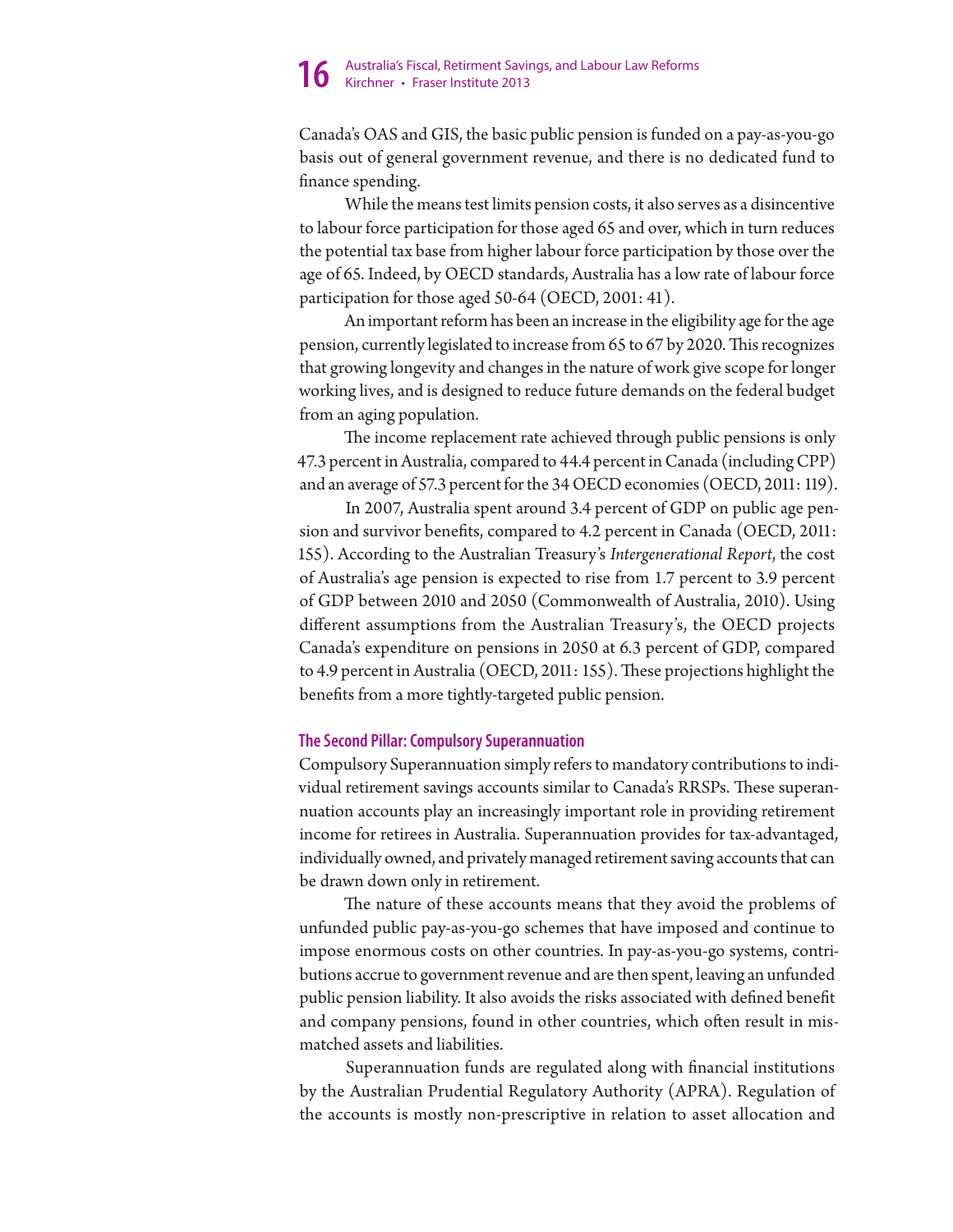investment strategy, meaning that account holders are given a fair degree of flexibility.

Superannuation involves individual savers taking on investment risk, although these risks are effectively shared with the government both through the tax advantages offered by the accounts and through the first pillar of the system, which provides a basic guaranteed benefit. Specifically, poor investment performance results in a lower tax burden and increases eligibility for public age pension benefits.

Individually owned superannuation saving accounts pre-date the introduction of compulsory contributions in 1992. In November 1991, around 78 percent of employees were already covered by some form of superannuation (CPA Australia, 2013). However, compulsion has been influential in extending the coverage of these superannuation accounts to around 90 percent of the workforce. Those left uncovered are the self-employed (in the absence of voluntary contributions) and those with a marginal attachment to the labour force who earn too little to be eligible for compulsory contributions.

The superannuation Guarantee is funded through compulsory contributions from employers equal to 9 percent of gross earnings for all employees aged below 70.<sup>2</sup> Most employers meet this obligation, but those that fail to do so can be levied by the government. The Superannuation Guarantee compulsory contribution rate has steadily increased from 5 percent in 1992, and is currently legislated to increase to 12 percent of gross earnings by 2019/20. The increase will be phased in with annual increments from 0.25 to 0.5 percentage points from 1st July, 2013 (figure 6; see Kirchner, 2012b). The rationale for the increase is to further improve retirement saving and reduce future demands on the budget from an aging population. If the current level of compulsory employer contributions were financed out of the federal budget, the size of government in Australia would be around 5 percent larger as a share of GDP (Grattan Institute, 2013).

Both the compulsory as well as potential voluntary contributions to the superannuation accounts are taxed at a concessional flat rate of 15 percent up to an annual cap, above which normal marginal income tax rates apply. This compares to a top marginal tax rate of 46.5 percent (including Medicare levy). Concessional tax treatment provides an incentive for additional voluntary contributions. Superannuation fund earnings are then taxed at a notional

**<sup>2.</sup>** As an addition to the cost of employment to employers, compulsory superannuation contributions come at the expense of what would otherwise be higher levels of take-home pay, hours worked, and employment. Because compulsory superannuation contributions are not perfect substitutes for takehome wages and other forms of saving, they reduce the demand for labour on the part of employers, without an equivalent increase in labour supply on the part of workers. Compulsory contributions are paid in lieu of higher gross earnings, redistributing income from working age to retirement years. Household net worth is only increased by the SG to the extent that financial constraints prevent individuals and households from dissaving via other saving vehicles to offset the contribution the SG makes to overall retirement saving. See Freebairn (2004).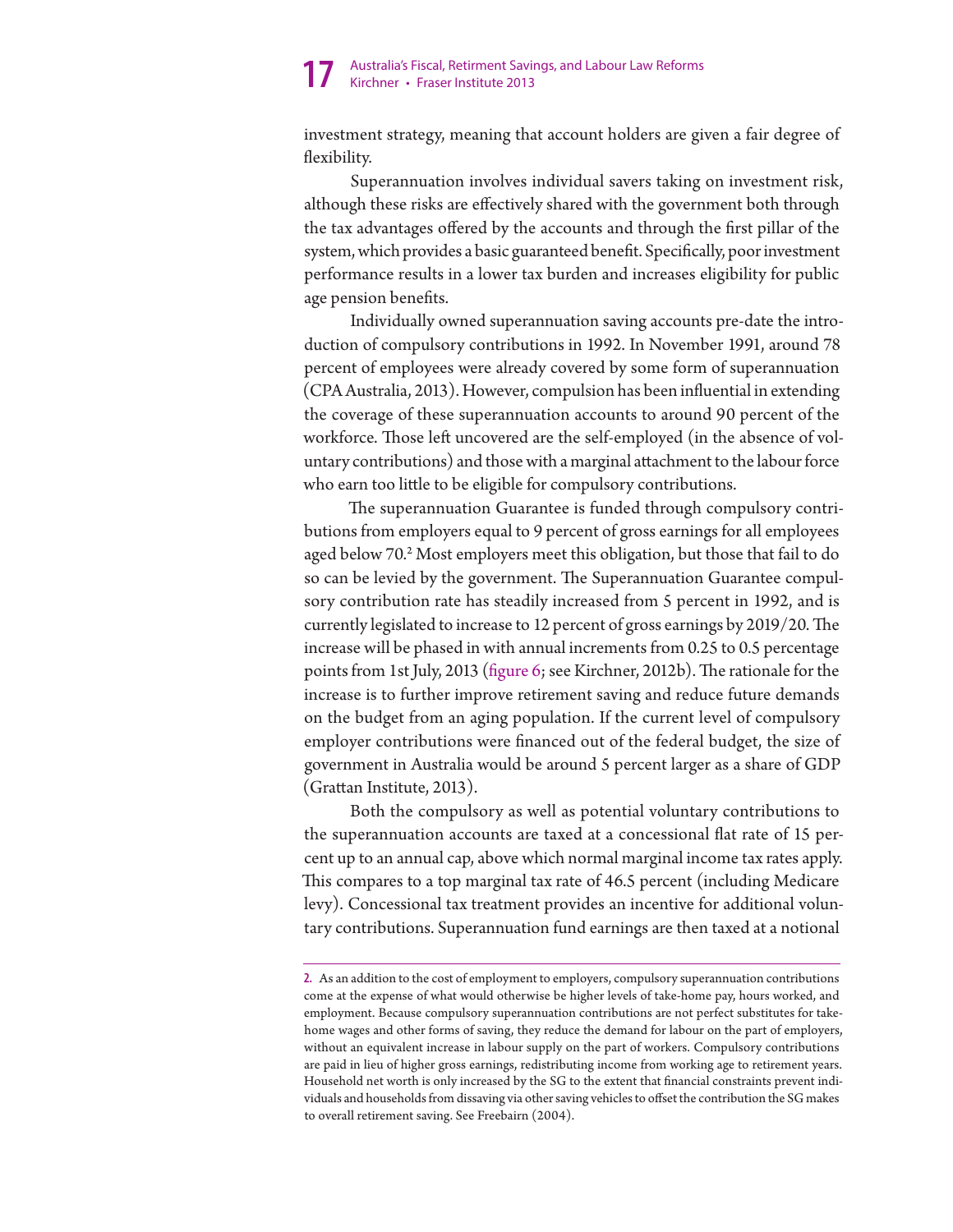





Source: Australian Prudential Regulatory Authority (2012).

15 percent flat rate, although effective tax rates vary widely depending on the source of the earnings.<sup>3</sup>

Superannuation benefits are tax free if taken after the age of 60, although these tax-free benefits are subject to generous limits. Benefits can be taken as a lump sum or as an income stream through an annuity. This is distinctly different from Canada's savings programs, wherein earnings are accumulated tax free but withdrawals are taxed at normal income tax rates.

The availability of tax-free retirement benefits from the superannuation accounts at age 60, in combination with the age pension means test, creates incentives for early retirement and early dissipation of retirement benefits to maximize pension eligibility. Recall that eligibility for the public pension benefit starts at age 65.

Average retirement age is around 60, and post-retirement-age labour force participation rates are low by international standards (Chomik and Piggott, 2012: 350-361). It has been suggested that the eligibility age for tax-free superannuation benefits should be raised to that of the age pension—to increase labour force participation of those approaching retirement age, and to reduce incentives for early dissipation of retirement benefits. It has also been suggested that retirement benefits should be subject to mandatory annuitization (income

**<sup>3.</sup>** Over time, effective tax rates can be much higher because the tax wedge grows at the long horizons typical of retirement saving, and because of the lack of inflation adjustment in tax scales (Commonwealth of Australia, 2010b).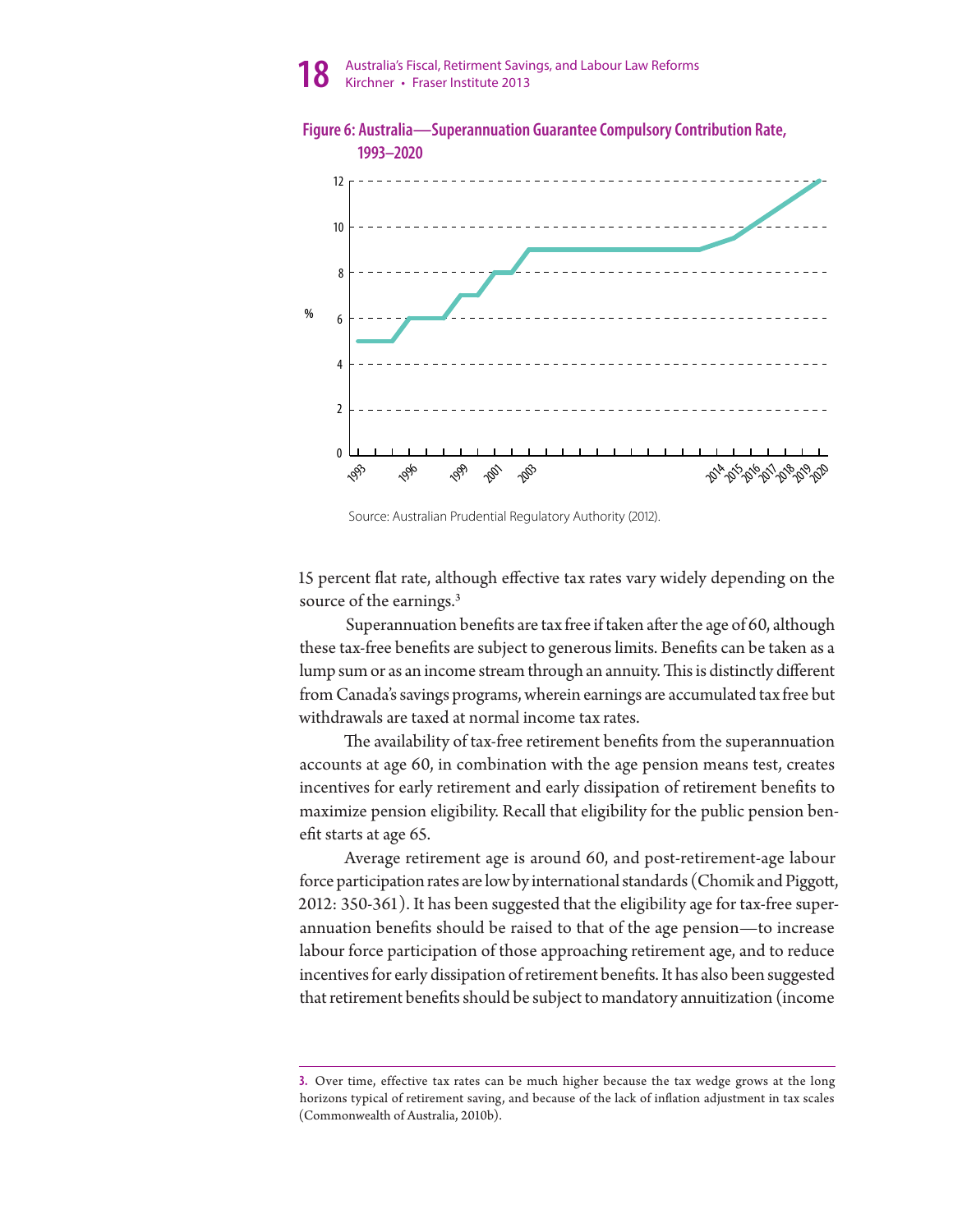streams) to prevent early dissipation of retirement benefits in the form of lumpsum payments (Kirchner, 2012b).

Other observed problems with the superannuation accounts have been the reduction in individual choice and the costs of the funds eligible for investment. Compulsory superannuation contributions reduce consumer choice, creating a captive market for saving via superannuation as opposed to other saving vehicles.

Competition is further reduced by the role of collective employment agreements in determining the choice of superannuation fund manager. Many collective employment agreements favour industry-based fund managers with ties to the trade union movement. A lack of competition has contributed to high costs and inefficiencies in the management of superannuation funds. The 1997 Wallis inquiry into the financial system recommended the introduction of choice-of-fund legislation, which was not implemented until 1st July, 2005. However, collective employment agreements still override individual choice of fund for many workers. Reforms flowing from the 2010 Cooper Review of superannuation are expected to see a rationalization of superannuation products and administration that should lower costs and increase long-term retirement benefits for fund members (Commonwealth of Australia, 2010b).

With respect to the main goal of providing post-retirement income to replace labour earnings, the SG can technically achieve income replacement rates of 90 percent for a median wage earner entering the workforce today and retiring at age 67 (Parkinson, 2012). This is a generous replacement rate relative to the commonly used benchmark of 70 percent. Total superannuation assets as of the end of 2012 were \$1.286 trillion, or an average of over \$100,000 per employed person (figure 7). This is roughly equal to Australia's nominal GDP and the capitalization of the local stock market. It is one of the world's largest pools of retirement saving and is entirely privately managed. The contribution that compulsory superannuation has made to household and overall national saving is difficult to estimate with precision, given the scope for substitution between saving vehicles and between public and private saving. However, official estimates suggest compulsory superannuation has raised national saving by around 1.5 percent of GDP (Kirchner, 2012b).

#### **The Third Pillar: Voluntary Saving**

Voluntary saving, including saving in superannuation accounts over and above that mandated by the SG, is an important source of self-provided retirement savings, and reduces the prospective burden on the federal budget from an aging population. Voluntary saving may occur through both financial and non-financial assets, including housing and business equity and consumer durables that yield a stream of services through retirement.

Public policy in Australia has been supportive of voluntary saving through concessional tax treatment of saving via superannuation and housing.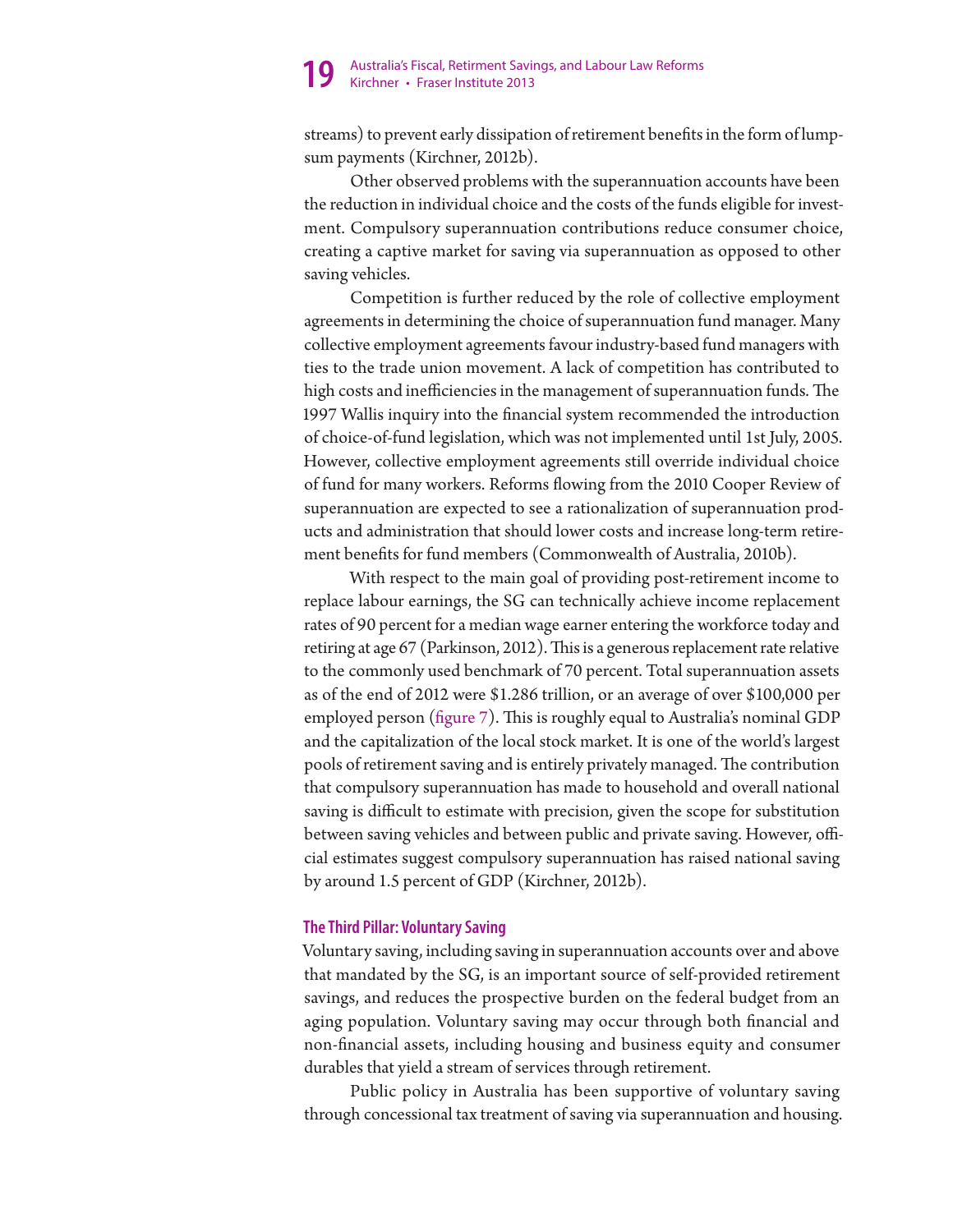





Source: Reserve Bank of Australia (2013a: Table B15).

Owner-occupied housing is exempt from capital gains tax, for instance, with the trade-off that mortgage interest and other expenses are not tax deductible.

The 1999 tax reforms that resulted from the Ralph Review of Business Taxation introduced a 50 percent capital gains discount for individuals and 33 percent for managed funds including superannuation funds. This corrected Australia's internationally anomalous taxation of capital gains at top marginal rates of income tax, which were also lowered through the tax reform process.<sup>4</sup>

It is sometimes argued that the concessional tax treatment of superannuation, owner-occupied housing, and capital gains is a distortion and a cost to the federal budget. However, the distortion arises from other forms of saving being taxed too heavily, rather than from superannuation or housing being taxed too lightly. Optimal tax policy, based on an expenditure tax benchmark, suggests that the tax burden on capital should be minimized to avoid distorting consumption and saving decisions. While tax concessions are a benefit to those who receive them, the cost to the budget is difficult to ascertain because behavioral responses to changes in tax rates are difficult to account for. To the extent that there is a cost to public saving through the budget, there is also a benefit to private saving. The tax reform process, including the introduction of a consumption tax in 2000, coupled with a reduction in income tax rates and

**<sup>4.</sup>** As predicted by the supply-side economists who advocated these reforms, an increase in the realization rate for capital gains led to an increase in capital gains tax revenue, while also promoting voluntary saving through both superannuation and other savings vehicles such as direct ownership of investment property or shares. See Kirchner (2011).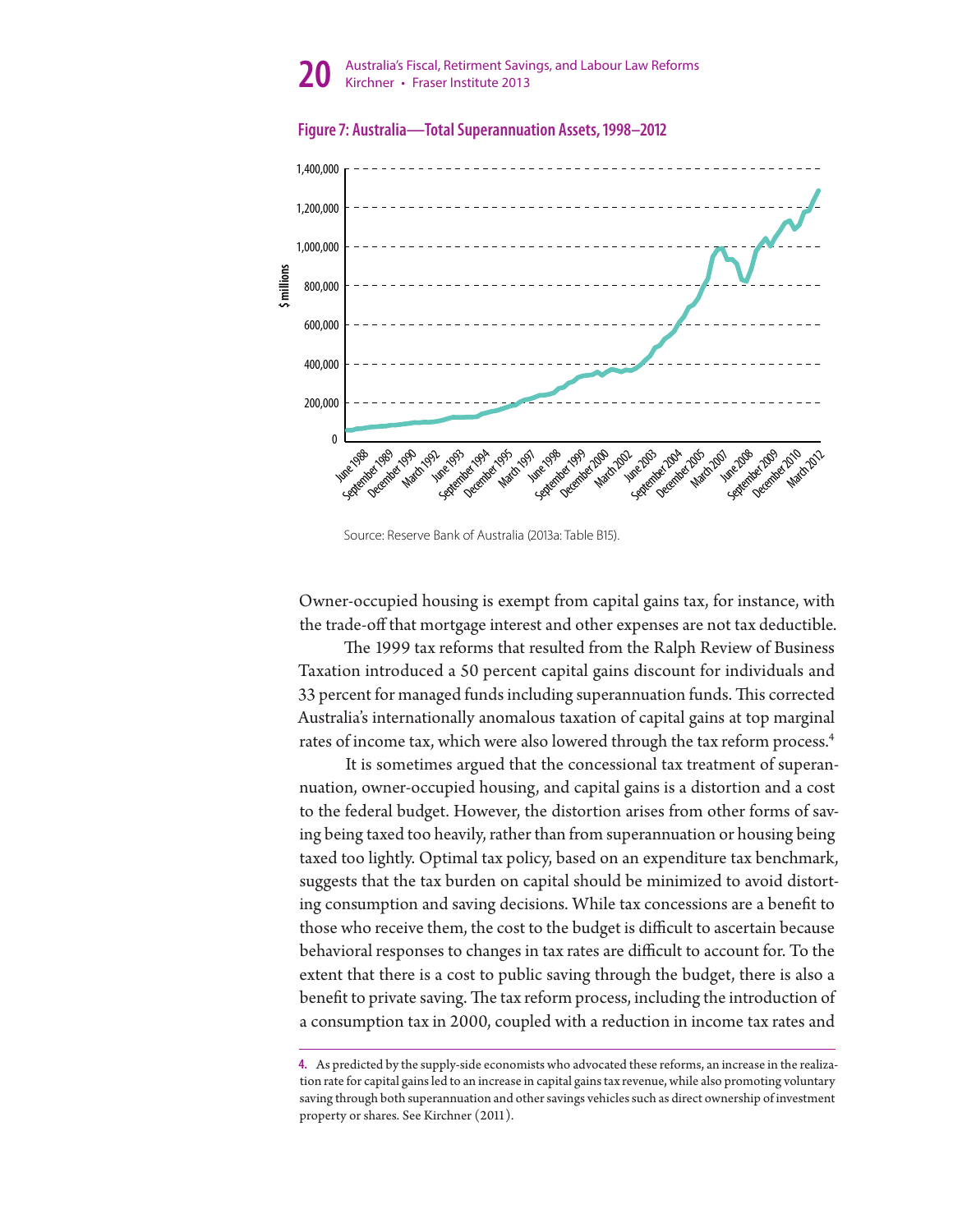thresholds, has been critical in encouraging private saving and reducing future demands on the budget from an aging population.

Australia's household saving performance can be measured with reference to Australian Bureau of Statistics (ABS) data on net saving rates that reflect changes in real net wealth (ABS, 2003). At least until the onset of the financial crisis of 2007-08 and the subsequent European debt crisis, household net saving rates adjusted for changes in real net wealth were far more impressive than suggested by the more commonly reported household saving ratio. This resulted in steady gains in household net worth as a share of gross disposable income until 2007 (figure 8).

Financial deregulation in the 1980s was associated not only with a significant increase in household debt but also with an offsetting increase in the stock of financial and non-financial assets, including the growth in superannuation assets. This in turn led to an increase in household net worth that is less apparent from flow-based measures of saving and from stock-flow comparisons, such as the ratio of household debt to income, that attract the most attention from commentators. The more appropriate comparison is between the stock of household debt and household assets, which has been relatively stable in recent decades (figure 9).

#### **Scope for Further Reform**

There is scope for further reform of the taxation of superannuation to promote private retirement saving and reduce future demands on the budget from an aging population. Removing taxes on contributions and earnings would allow for stronger accumulation of superannuation account balances. Superannuation benefits could also be made subject to mandatory annuitization, whereby retirees would be required to take their benefits as income streams rather than as lump sums. This would help prevent the early dissipation of retirement benefits. As Bateman and Kingston (2010: 7) note, "Australian policymakers have always fallen short of mandatory retirement benefit purchase." The early dissipation of retirement benefits has undermined the effectiveness of compulsory contributions in boosting retirement incomes and reducing future demands on the budget.

#### **Concluding Comments**

Australia has one of the lowest-cost public pension systems in the OECD, which has contributed to low levels of government net debt by international standards, although population aging is still expected to put significant pressure on federal and state budgets in future years. The combination of compulsory and voluntary superannuation makes possible high-income replacement rates in retirement, while containing public pension costs.

Public policy has focused on containing age pension eligibility through means testing and an increase in the public pension eligibility age. The introduction of compulsory superannuation contributions through the SG in 1992 has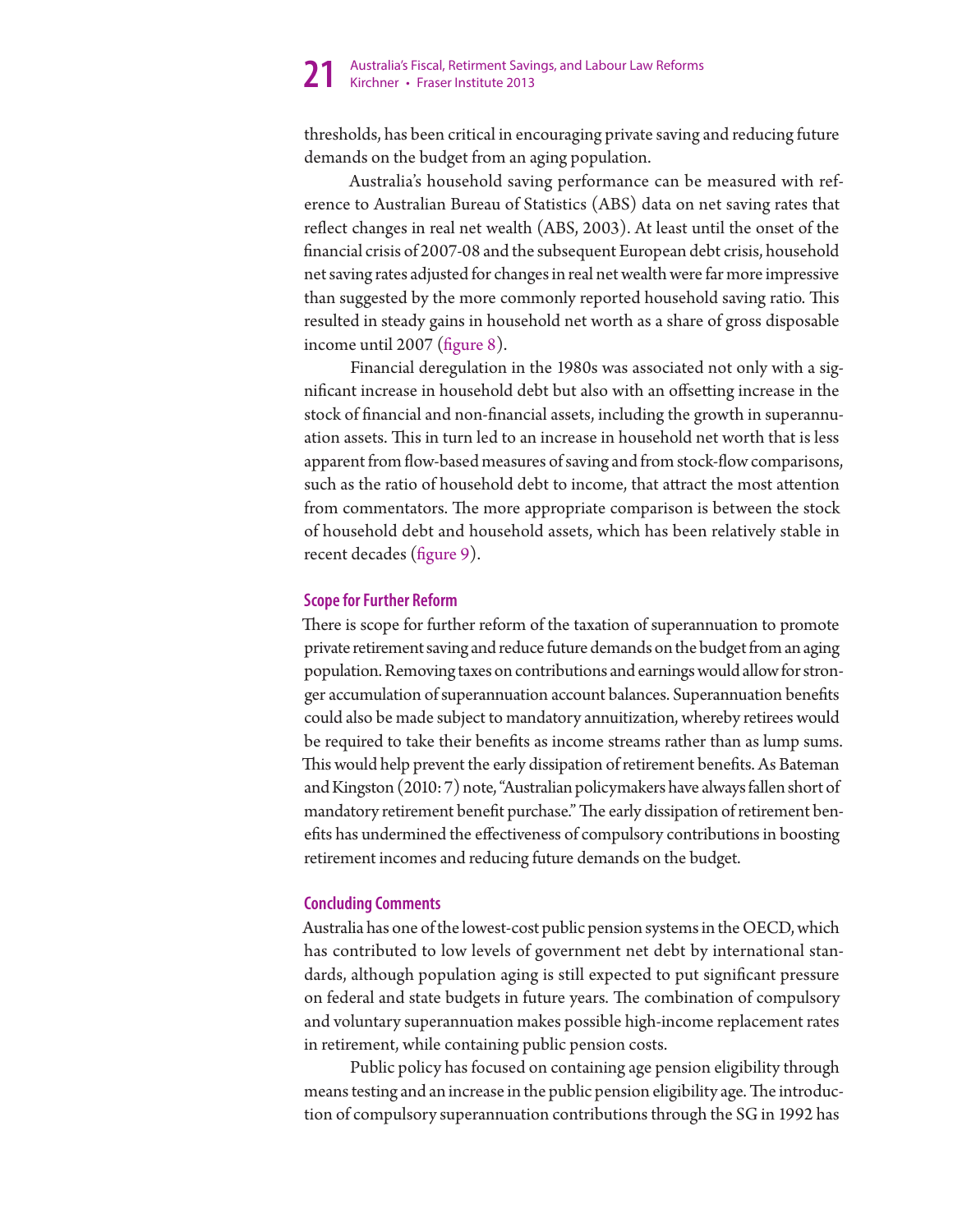









Note: All year marks are at December datapoints. Source: Reserve Bank of Australia (2013b).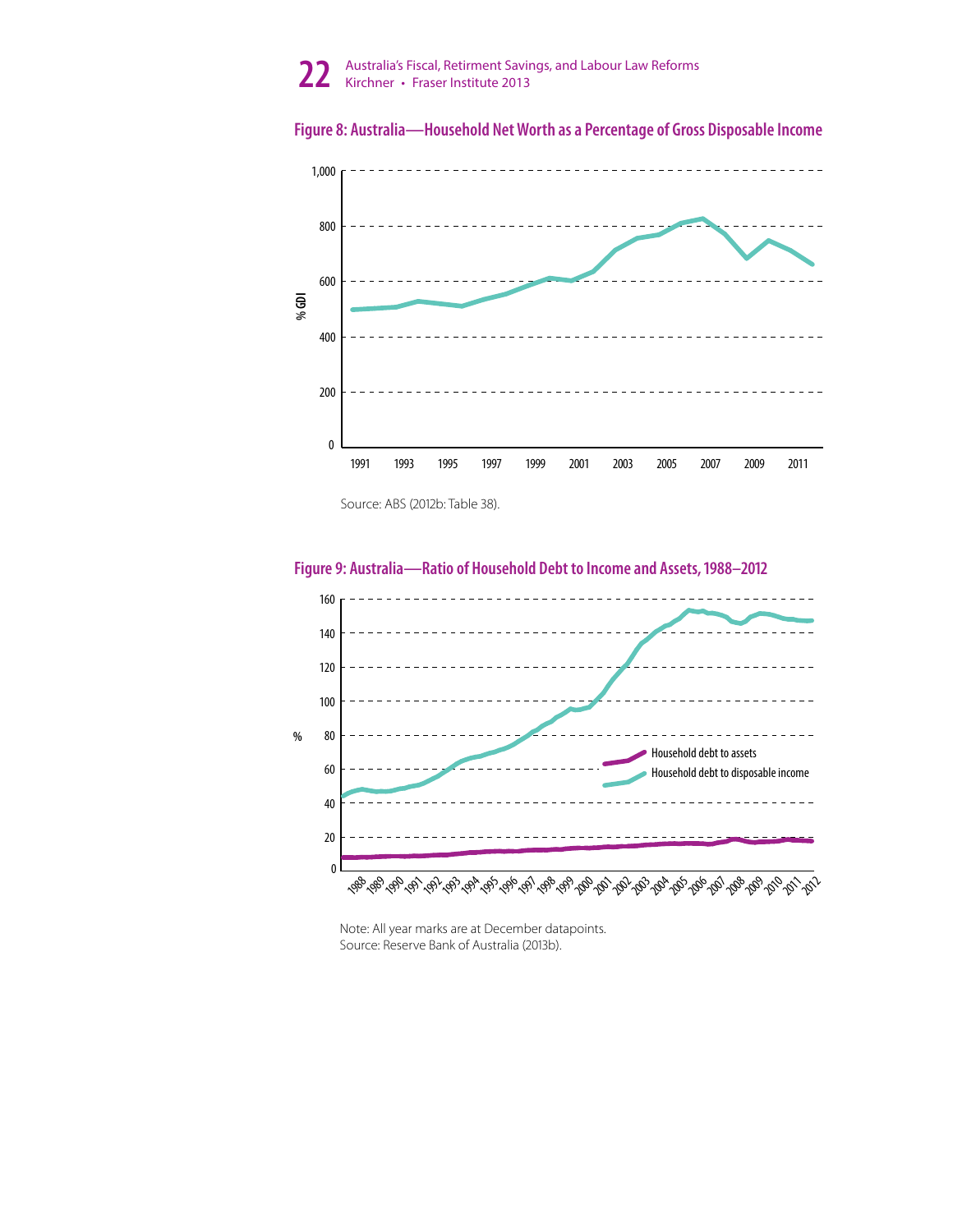given a significant boost to self-provision for retirement via defined contribution, individually vested and privately managed retirement saving accounts. The concessional tax treatment extended to superannuation contributions, earnings, and benefits, as well as to owner-occupied housing and capital gains on the part of individuals, and managed funds including superannuation funds, has also given a boost to private voluntary saving. This is reflected in strong gains in the real wealth of the household sector prior to the onset of the global financial and European debt crises. There is still considerable scope to improve the taxation of superannuation and other forms of private saving to boost private provision for retirement and reduce future demands on the budget from an aging population. However, Australia's system of retirement income provision compares very favourably to those found abroad, ranking number three on Mercer's Global Pension Index after Denmark and the Netherlands and above Canada at number six (Mercer and Australian Centre for Financial Studies, 2012).

### **3. Reforming the Labour Market: From Centralized Wage Fixing to Enterprise Bargaining**

One of Australia's three foundational public policies, established in 1901, was centralized wage fixing and compulsory arbitration of industrial disputes. Under this model, wages were centrally determined through a system of 'awards' handed down by state and federal industrial relations tribunals. These awards covered the majority of the workforce and set wages and conditions of employment. This one-size-fits-all model for setting wages was disconnected from the needs of individual workers and firms. Industrial disputes were also subject to compulsory conciliation and arbitration through these quasi-judicial industrial tribunals, and became part of the process through which unions sought wage increases.

Australian workers and firms were insulated from international competition by tariff protection and industry assistance, which allowed this inefficient model of labour relations to be sustained well into the 1980s. Workers and management had little incentive to eliminate inefficient work and management practices. Instead, high costs were passed on to Australian consumers. The results of these policies were poor productivity growth, high levels of industrial disputation, and unnecessarily high levels of unemployment (figures 10, 11, 12).

During the 1980s and early 1990s, a Prices and Incomes Accord between the Hawke-Keating Labour government and the Australian Council of Trade Unions provided a highly centralized and corporatist model of national wage determination. It was somewhat successful in managing wage demands in the context of a centralized industrial relations system and an economy that lacked a nominal anchor via monetary policy, but at the cost of reduced labour market flexibility. Improvements in the 'social wage', such as health and superannuation benefits, were traded-off against increases in real wages.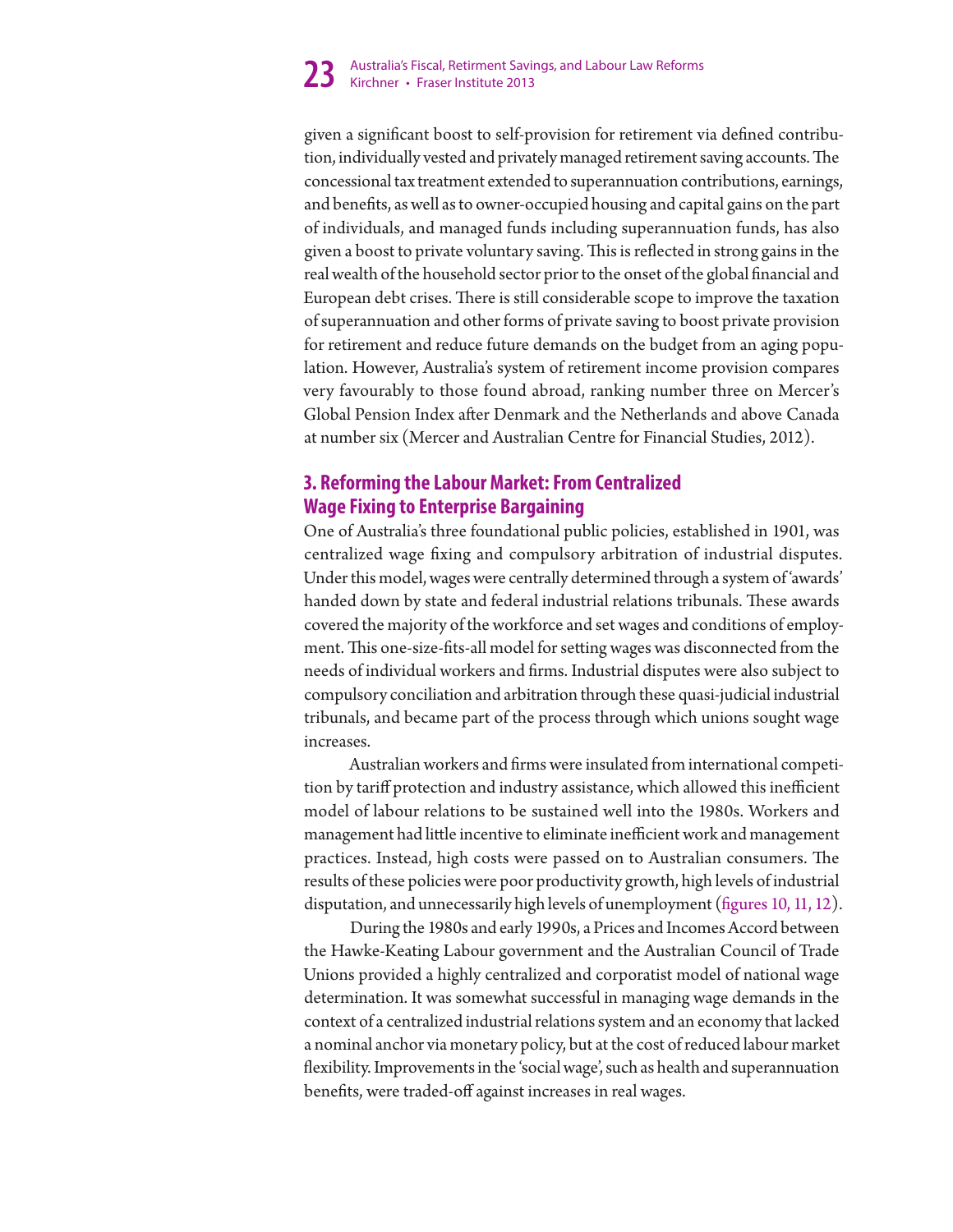





Source: ABS (2013).

#### Figure 11: Australia-Productivity Growth, 1996-2012



Source: ABS (2012b).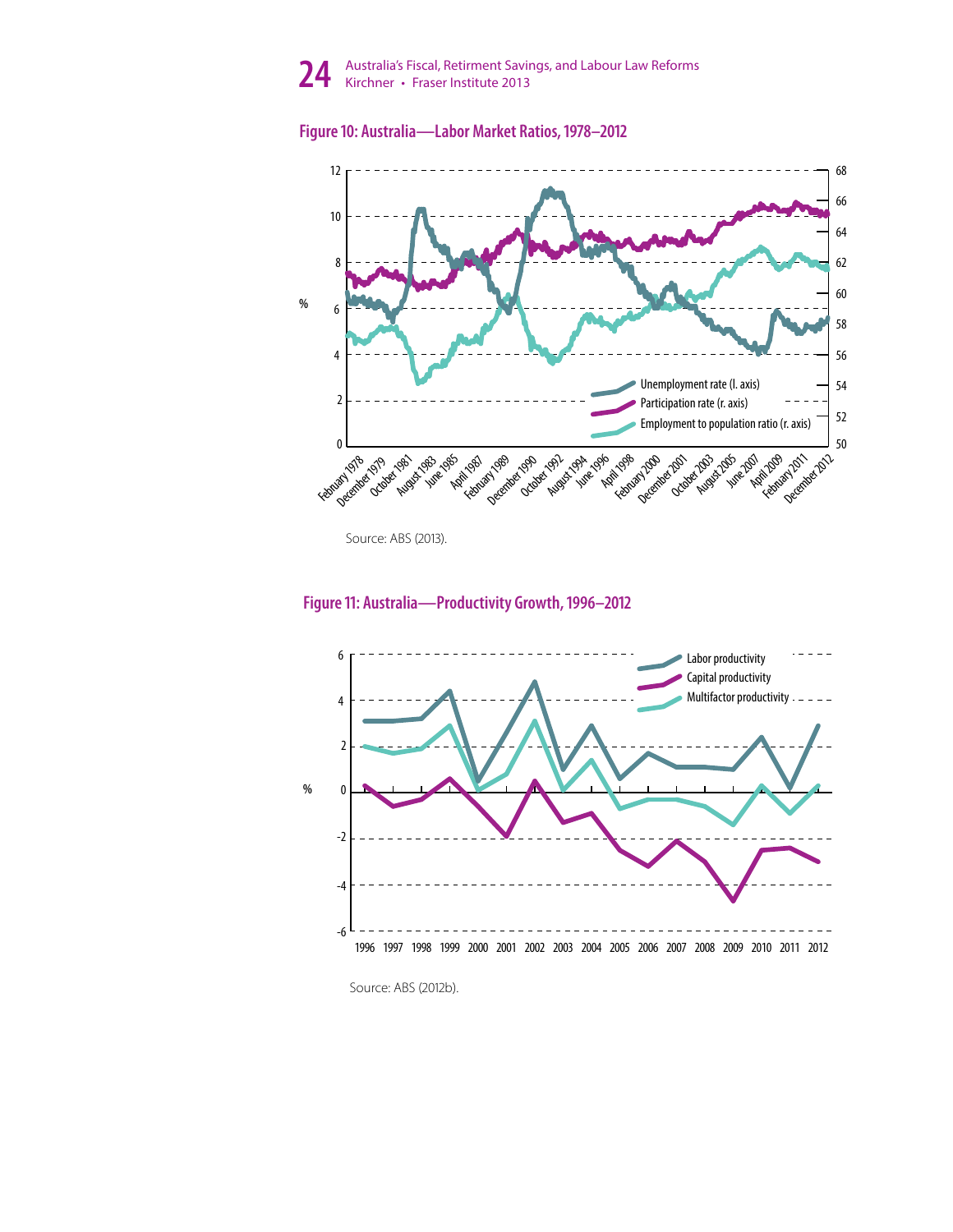





Source: ABS (2012a).

There was an attempt to establish a stronger link between increases in award wages and productivity through the Accord process. Yet the Hawke-Keating Labour government and the trade union movement recognized that centralized wage fixing and restrictive work practices were limiting potential gains in productivity that could be realized through decentralized, enterprise-level bargaining. The opening-up of the Australian economy in the 1980s and 1990s through product and financial market deregulation put inefficient labour and management practices under considerable pressure.

#### **Labour Market Reform**

Three waves of labour market reform between 1993 and 2007 significantly increased the flexibility of the labour market. The key reform was a shift in wage determination from centralized wage fixing by industrial tribunals to enterprise-level bargaining and collective agreements between workers and employers. Individual common law contracts between workers and employers also assumed greater prominence. The scope of industrial awards was reduced to a minimum set of statutory conditions, including minimum wages. A more narrowly circumscribed right to strike reduced the scope for industrial disputation.

The thrust of each of the three waves of reform has been in the direction of increased labour market flexibility. A partial re-regulation of the labour market took place after the election of a Labour government in 2007, although this still leaves the Australian labour market considerably more flexible than it was in 1993.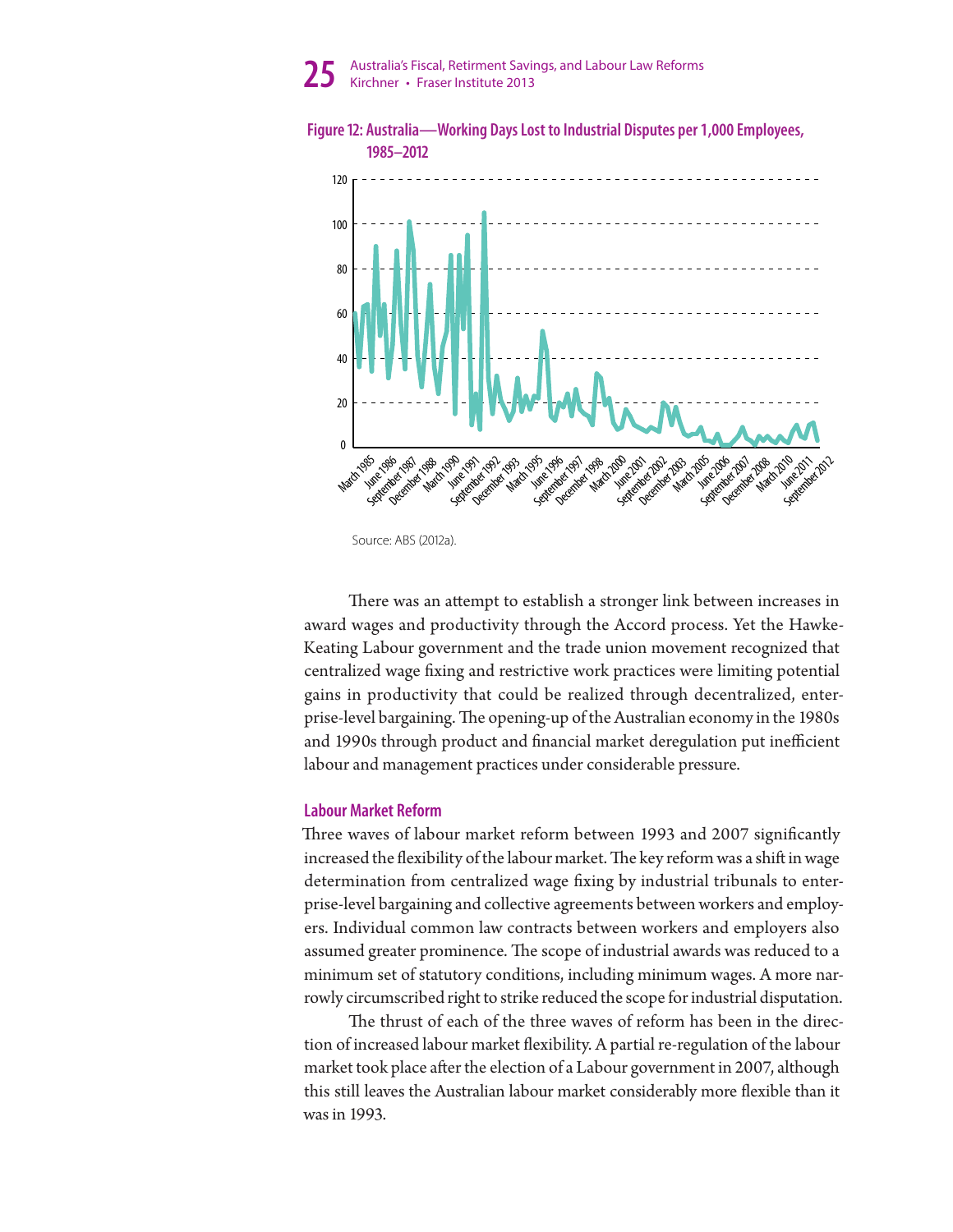The three waves of labour market reform have been associated with improvements in productivity and real wages, generational lows in the unemployment rate, and record labour force participation rates for peacetime. There has also been a significant decline in trade union membership and industrial disputation. It is widely thought that labour market reform played a role in these outcomes, although cyclical factors, structural change, and other reforms have also been important. Disentangling these competing influences on labour market outcomes is a formidable issue for researchers. Yet it is notable that the product, financial, and labour market reforms of the 1980s and 1990s, taken as a whole, have been associated with very positive outcomes for employees, contrary to the expectations of those critics who saw market liberalization policies as an attempt to 'turn back the clock' and reverse wages and conditions for workers. The main lesson from the labour market reform experience in Australia is that increased labour market flexibility benefits both workers and employers, as well as the economy as a whole.

#### **Wave 1: The Industrial Relations Reform Act 1993 (IRRA)**

After a nearly century-long commitment to centralized wage fixing, the Australian Council of Trade Unions adopted the principle of enterprise-level bargaining in 1991. The then labour market regulator, the Australian Industrial Relations Commission (AIRC), recognized enterprise bargaining in October of that year, although it was somewhat hesitant to promote it (Hawke and Wooden, 1998: 83). The Industrial Relations Reform Act (1993), which came into force in March 1994, sought to accelerate the adoption of enterprise-level bargaining and collective workplace agreements between employees and employers. This was done by making the centralized system of industrial awards subordinate to collective agreements negotiated at the enterprise level. Simply put, this change decentralized collective bargaining down to the level of the firm.

Previously, the labour market regulator could refuse to register enterprise-level agreements on 'public interest' grounds (Loundes, Tseng, and Wooden, 2003: 250). The new legislation removed this discretion from the regulator. Industrial awards were now seen as a safety net for those not covered by enterprise-level collective agreements. Enterprise bargaining agreements were subject to a 'no disadvantage' test requiring workers to be no worse off than under their former award before agreements could be registered with the labour market regulator. The Act provided for Enterprise Flexibility Agreements that could be negotiated between employers and employees without union involvement. However, in practice, most agreements under the Act had some union involvement, because these agreements were subject to less rigourous tests. Collective agreements now cover around 43 percent of the Australian workforce (ABS, 2010: Table 4), displacing the industrial awards that once covered as much as two-thirds of the workforce.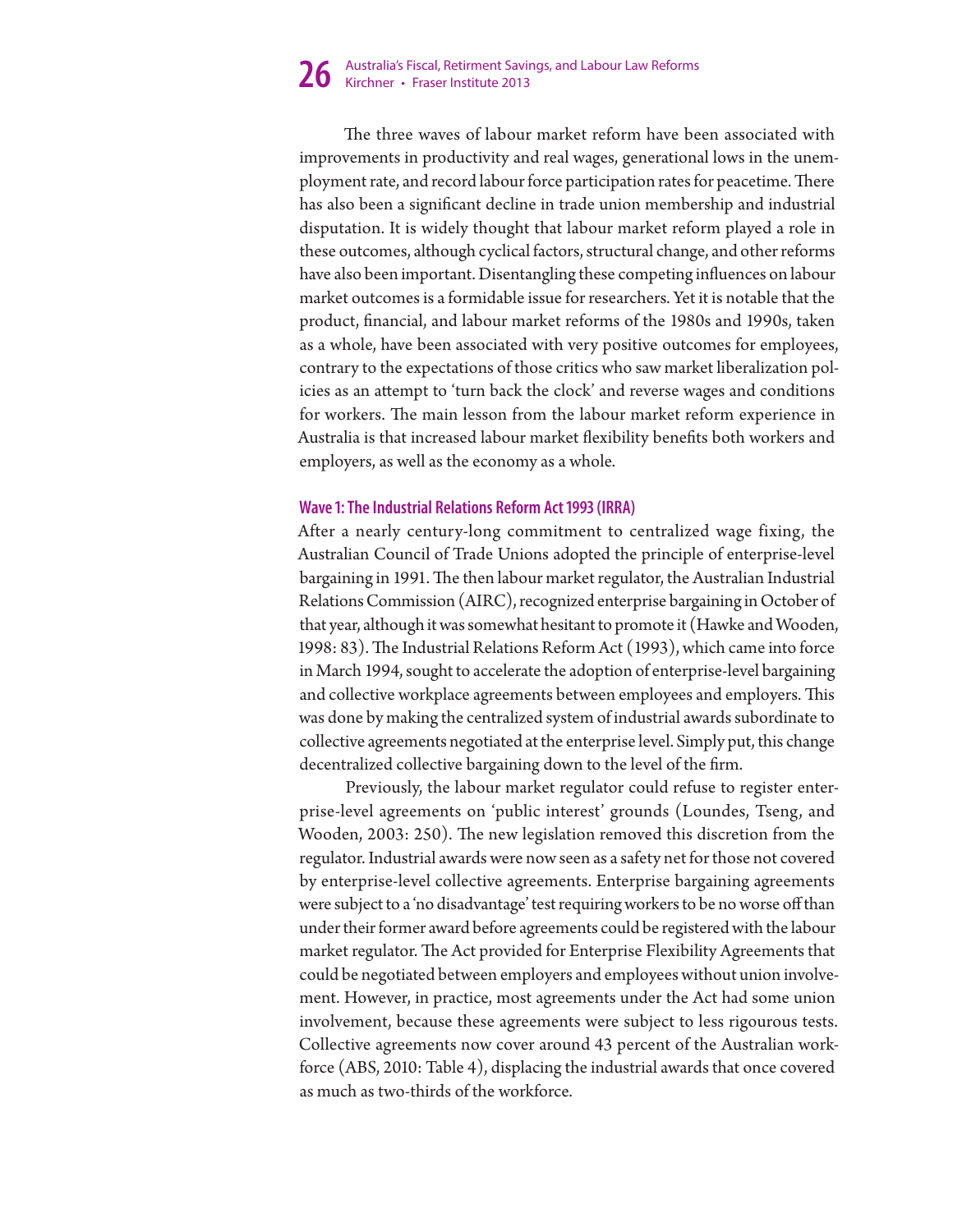The IRA also provided for legally protected industrial action that served to more narrowly define the right to strike and limited the scope for industrial action. This saw a dramatic reduction in the number of working days lost to industrial action (figure 12).

#### **Wave 2: The Workplace Relations Act (WRA) 1996**

Labour market reform was given renewed impetus with the election of a Coalition government in 1996 that gave labour market reform a high priority. The Workplace Relations Act (1996) provided for individual agreements between workers and employers known as Australian Workplace Agreements (AWAs) that would be recognized as legally binding by the Industrial Relations Commission, without the need for union involvement (Hawke and Wooden, 1998: 83). AWAs overrode industrial awards, took precedence over collective agreements, and were subject to an overall 'no disadvantage' test in relation to previous employment conditions. These agreements became operational from 12th March, 1997.

The Act also limited the scope of industrial awards, with the AIRC restricted to setting only minimum wages and conditions. It provided for voluntary union membership, and increased the penalties for unsanctioned industrial action.

The take-up of individual Australian Workplace Agreements was very slow. By 2008, registered individual agreements accounted for only 2 percent of the workforce, although they were widely used in the mining sector. In large part, this is because of the long-standing availability of common law contracts, which are widely used in the private sector. Industrial awards provide a safety net in relation to terms and conditions for these unregistered individual common law agreements. Because common law agreements also allow greater flexibility, there was often little advantage for employees or employers in pursuing a registered individual agreement rather than a common law contract.

#### **Wave 3: The Work Choices Act and Subsequent Backlash**

The Howard Coalition government took control of both houses of federal parliament following the 2004 federal election. This allowed the re-elected government to pursue a more ambitious industrial relations reform agenda. This took the form of the Workplace Relations Amendment (Work Choices) Act (WCA) 2005. The WCA removed the safety net provided by the 'no disadvantage' test. It also sought to reform unfair dismissal laws and reduce the scope for legally protected industrial action. A Fair Pay Commission was established to determine minimum wages. The scope of federal industrial relations regulation was expanded at the expense of the states. These reforms met with considerable opposition from the trade union movement, which saw them as a threat to their power. Work Choices became a focus of the 2007 federal election campaign that unseated the Howard Coalition government after 11 years in office.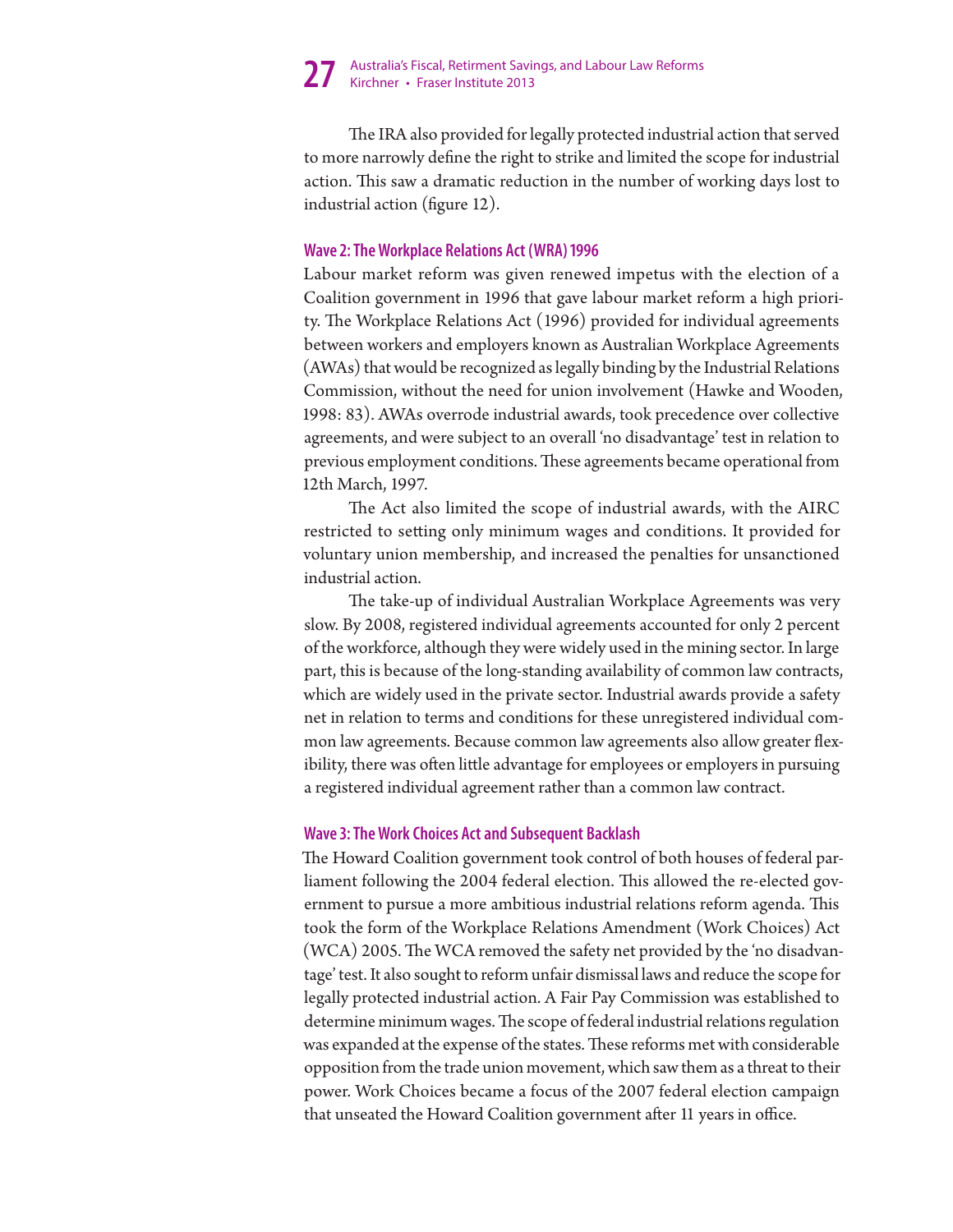The newly-elected Labor government of Kevin Rudd introduced the Fair Work Act (FWA) 2009. The FWA abolished registered individual agreements and wound back the former government's changes to unfair dismissal laws. The FWA also introduced a 'good faith' bargaining requirement—similar to that in Canada—that was a feature of the IRA of 1993 but had been abolished under the 1996 legislation. These provisions limit the ability of employers to ignore unions in the enterprise bargaining process.

The FWA represented a step backwards in the labour market reform process that began in the early 1990s. However, the Australian labour market remains considerably more flexible than it was in 1993, when labour market reform began in earnest. Because of the low take-up rate of registered individual agreements under the Work Choices Act, their abolition was not expected to have widespread effects, although some sectors such as mining were adversely affected by the change. The FWA reduced the number and scope of awards, and provided for increased flexibility in their operation through a set of statutory National Employment Standards. Individual and collective agreements now cover 80 percent of the workforce, while awards cover only 15 percent of workers—compared to around half of all workers before the reform process began in the early 1990s (ABS, 2010: Table 4). The scope for legally protected industrial action remains limited under FWA, and industrial disputes remain at historically low levels (see figure 12).

#### **The Benefits of Labour Market Reform**

The benefits of labour market reform during the 1990s and 2000s are difficult to isolate against the backdrop of widespread product and financial market deregulation over the same period. Australia has also benefited from favourable economic conditions. There has not been a severe economic downturn in Australia since the early 1990s recession, although modest downturns were seen at the end of 2000 and in 2009. At least some of the improvement in labour market outcomes can be attributed to this extended period of economic growth, although this performance is not independent of the structural reform process, including labour market reform. Much the resilience of the Australian economy through the 2008/09 global financial crisis can be attributed to the increased flexibility provided by labour market and other reforms. The Australian economy has outperformed most of its developed-country peers in recent years, so this favourable growth performance owes at least something to country-specific structural factors, as well as global cyclical influences. It is difficult to isolate the impact of labour market reform from other structural and cyclical influences. For example, tax reforms, especially the shift in taxation from income to consumption taxes in 2000 and subsequent income tax cuts, could be expected to lead to an increase in labour supply and higher rates of labour force participation.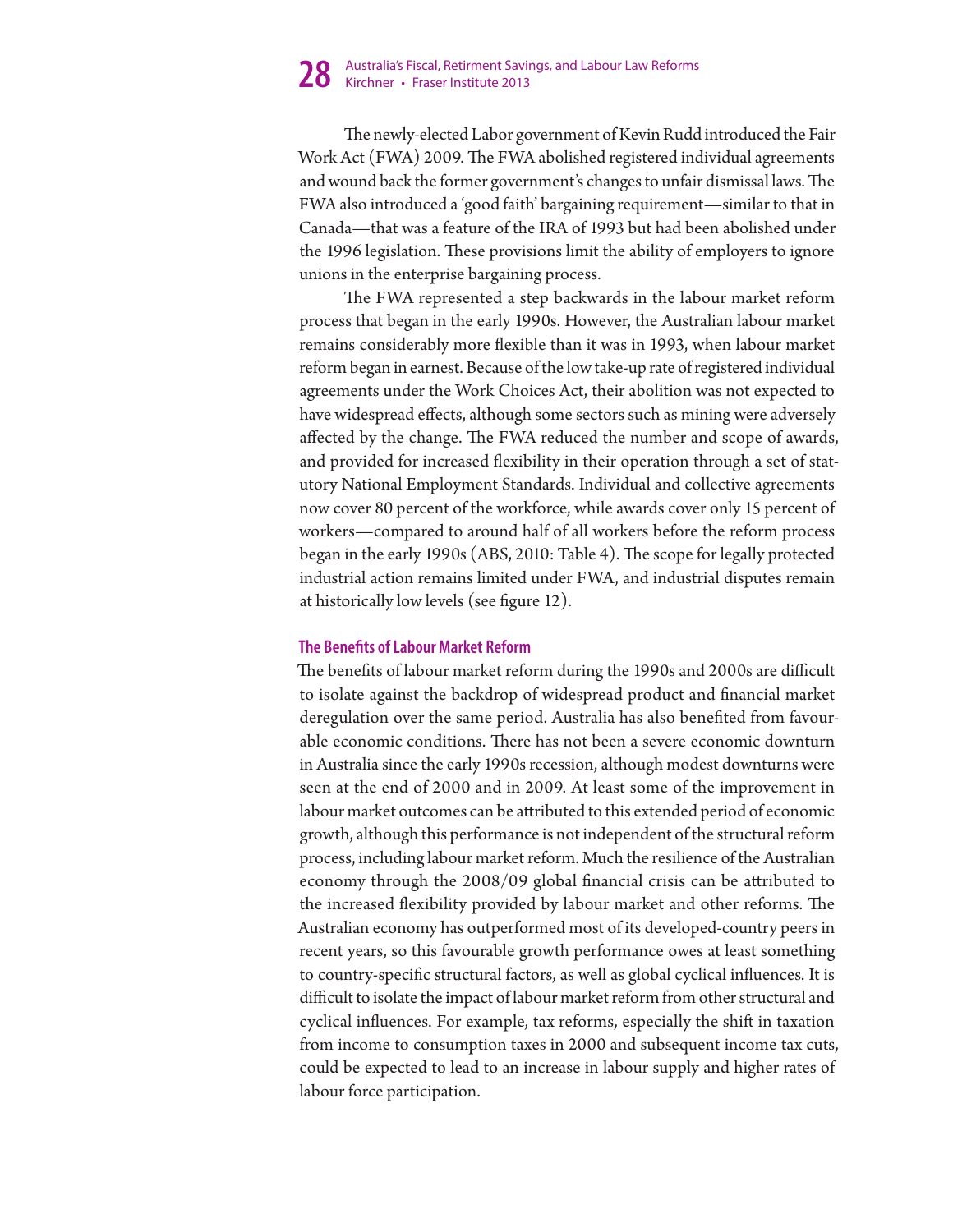

#### **Unemployment and Labour Market Participation**

Perhaps the most important test of labour market reform is its impact on the unemployment rate. Increased labour market flexibility should see a reduction in the unemployment rate and in labour underutilization. The unemployment rate fell from a cyclical peak of 11.2 percent at the end of 1992 to a cyclical low of 4 percent in February 2008 (see figure 10). This was the lowest unemployment rate since November 1974. The unemployment rate rose to 5.9 percent in the middle of 2009, in the wake of the global economic downturn, and has remained above 4 percent since then. Looking through these cyclical influences, there appears to have been a reduction in the natural or cyclically adjusted unemployment rate since the early 1990s, although it is difficult to quantify this precisely. As a rough guide, the inflation rate in Australia appears to accelerate at unemployment rates below 5 percent, suggesting a natural rate of unemployment around this level and a flattening in the short-run Phillips curve trade-off between inflation and unemployment relative to previous decades.

Whereas reductions in total hours worked during the cyclical downturns of the 1980s and 1990s came primarily through job losses, employment remained relatively steady during the 2000s, with average monthly hours worked declining instead, and with underemployment accounting for the larger share of the decline in total labour utilization. As Borland (2011: 200) notes, the reforms of the 1990s seem to have been the more significant in securing these outcomes relative to later reforms in the 2000s. They are consistent with increased labour market flexibility insulating workers from job losses during a downturn.

The labour force participation rate (the employed and unemployed as a share of the working-age population) rose to a record 65.9 percent in November 2010, compared to 63 percent at the end of 1993. This was despite an aging population that would otherwise be expected to put downward pressure on labour market participation. The employment to population ratio rose from 56 percent at the end of 1993 to as high as 63 percent in April 2008. These outcomes are consistent with expectations that labour market liberalization should lead to higher levels of labour market participation and improved labour utilization.

#### **Productivity**

An important motivation for Australia's labour market reforms has been to improve incentives for firms and workers to change inefficient labour and management practices and increase firm-level and economy-wide productivity. Productivity is difficult to measure directly and subject to a range of cyclical and structural influences. Labour productivity can be expected to improve over time because of additions to the capital stock and technological change. Increases in real wages as a result of labour market reform will lead to changes in the relative price of labour and capital, inducing capital for labour substitution. Labour market institutions can be considered part of the institutional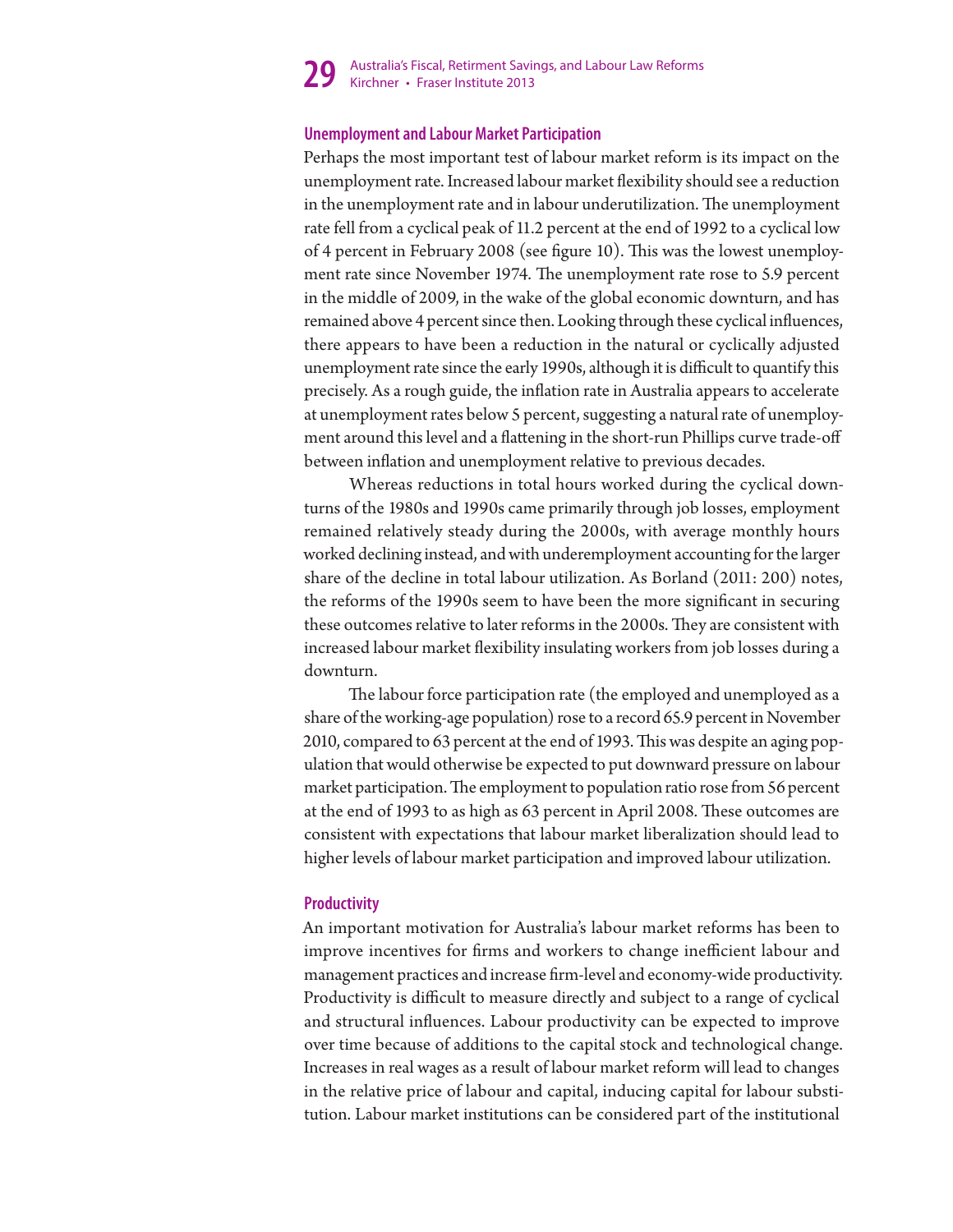technology of the economy and may be difficult to separate from other forms of technological change.

Australia experienced a surge in labour productivity from 1994 until the early 2000s, relative to its previous trend and holding the capital-labour ratio constant (Loundes et al., 2003: 249). Productivity growth was particularly pronounced in labour intensive industries. As Loundes and colleagues (2003: 250-251) note, "such findings are consistent with the claim that changes in labour market arrangements may be at least partly responsible." Productivity growth subsequently slowed, coinciding with the onset of the terms of trade boom in early 2000s. However, this decline in productivity growth is more pronounced in the case of capital rather than labour productivity. Between 1994/95 and 2011/12, annual labour productivity growth averaged 2.2 percent, while capital productivity declined 1.6 percent, with multifactor productivity averaging just 0.6 percent. This suggests that the capital deepening associated with increased mining investment on the back of the terms of trade boom has been slow to yield increases in output given long lead times. Similar trends are evident in the Canadian economy over this period. Multifactor productivity growth averaged -1.1 percent in both Australia and Canada between 2006 and 2010, although Australia outperformed in the decade from 1996 to 2005, with average growth of 0.6 percent compared to 0.2 percent in Canada (Productivity Commission, 2013: 40).

Productivity improvements were reflected in the growth of real wages. Average real weekly earnings increased by around 20 percent between 2000 and 2010, with gains seen across the income distribution (Borland, 2011: 173).

#### **Industrial Disputes**

There has been a dramatic reduction in the number of working days lost to industrial disputation since the first wave of labour market reform in 1993. Between 1985 and 1993, an average of 51 working days per 1000 workers were lost due to industrial disputes each quarter. Between 1994 and 2012, this fell to an average of 12 working days lost (ABS, 2012). The decline in industrial disputation can be partly attributed to the more narrowly circumscribed right to strike embodied in industrial legislation from 1993 onwards. The shift in employment from unionized to non-unionized sectors of the economy has also been important.

There was a modest pick-up in the level of industrial disputation immediately following the introduction of the Fair Work Act in 2009, but this has moderated subsequently.

#### **Minimum Wages**

Australia's real minimum wages remain relatively high by OECD standards and above the levels found in the US and Canada (figure 13). The minimum wage is relevant mainly to the 15 percent of workers still covered by the award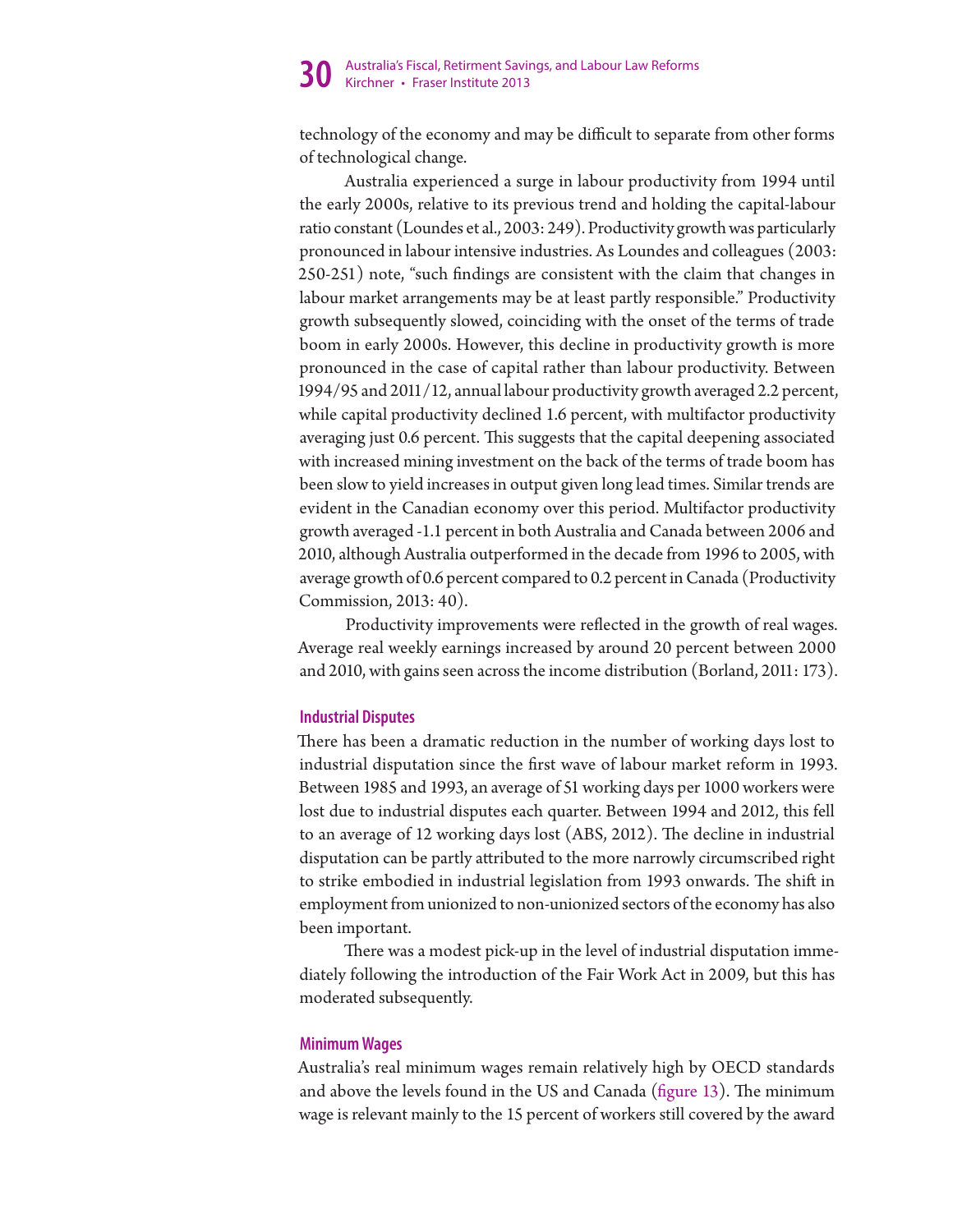



**Figure 13: Three-Country Comparison: Real Minimum Hourly Wages, 2000–2012** 

system, although it helps set benchmarks for individual and collective agreements. Market wages are above the minimum wage for the majority of workers, so relatively few workers are likely to find the minimum wage a binding price floor resulting in unemployment. Further reductions in unemployment could be achieved by lowering or abolishing minimum wages, although this has not been widely advocated in Australia.

#### **Australian and Canadian Labour Markets Compared**

Table 2 compares labour market outcomes, institutions and policies in Australia, Canada and the rest of the OCED. While any snapshot of labour market outcomes is influenced by the current state of the two economies, the loose correlation between the Australian and Canadian business cycles means that labour market outcomes in any given year should be broadly comparable.

Australia enjoys a lower rate of unemployment and youth unemployment than Canada, although has a higher rate of long-term unemployment. Minimum wages and the unemployment benefit replacement rate are more generous in Australia and Canada. This may account for the higher level of longterm unemployment in Australia. Purchasing power parity-adjusted wages are higher in Australia than Canada, while hours worked are fewer. Employment protection is similar in both countries, while Australia has a lower level of unionization. Both Australian and Canadian labour markets compare favourably to the rest of the OECD, although the OECD standard is a low one.

#### **Concluding Comments**

The industrial relations reforms of the 1990s, and to a lesser extent the 2000s, have transformed the Australian labour market. A centralized wage fixing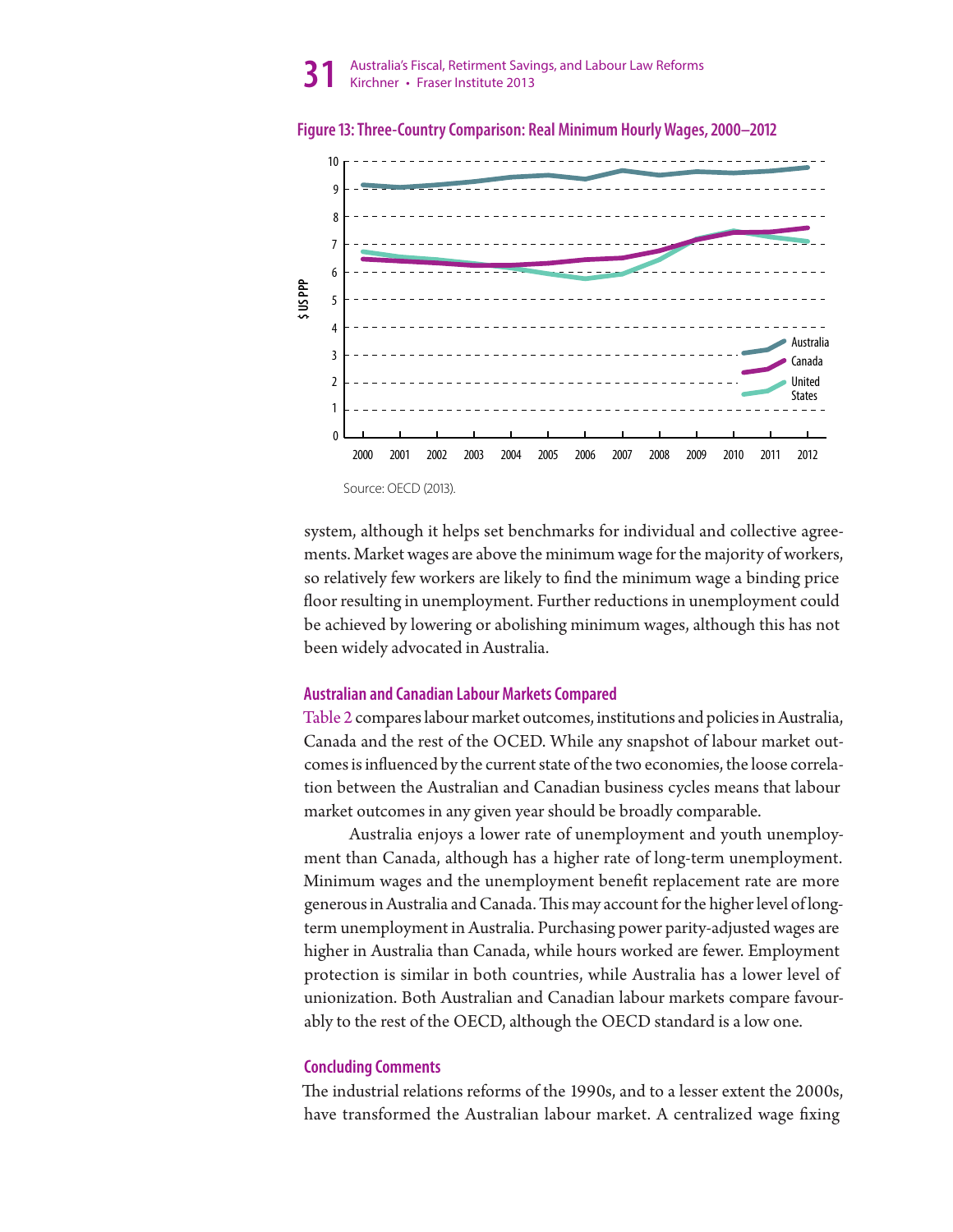|                                                       | Australia | Canada | <b>OECD</b> |
|-------------------------------------------------------|-----------|--------|-------------|
| Labour market Outcomes (2001)                         |           |        |             |
| Unemployment rate (%)                                 | 5.2       | 7.5    | 8.2         |
| Youth unemployment rate (% of 15-24 year-olds)        | 11.3      | 14.1   | 16.2        |
| Long-term unemployment (>12 months, % of unemployed)  | 18.9      | 13.5   | 33.6        |
| Employment rate (% working age population)            | 72.7      | 72     | 64.8        |
| Average annual hours per worker                       | 1,693     | 1,702  | 1,776       |
| Average annual wage (2011 USD PPP)                    | 44,983    | 42,253 | 44,757      |
| Labour Market Policies and Institutions (latest year) |           |        |             |
| Ratio of minimum to median wage                       | 0.54      | 0.43   | 0.48        |
| Employment protection (0-6 scale)                     | 1.4       | 1.3    | 2.1         |
| Unemployment benefits (replacement rate %)            | 21.2      | 15.2   | 26.1        |
| Union membership (% of employees)                     | 19.0      | 27.3   | 18.4        |

#### **Table 2: Labour Market Outcomes and Institutions—Australia, Canada, and the OECD**

Source: OECD (2012).

process and compulsory arbitration through industrial tribunals has become a decentralized system of enterprise-level bargaining based on collective agreements and individual common law contracts. Alongside financial market deregulation, product market and tax reform, this has seen a significant reduction in the unemployment rate to generational lows, record rates of labour market participation, improvements in labour productivity and real wages and a reduction in working days lost to industrial disputation.

Labour market reform remains an unfinished project. Although awards only cover around 15 percent of the workforce, their role in setting benchmarks for individual and collective agreements continues to reduce flexibility in relation to terms and conditions of employment. There is scope for further reform through the abolition of awards and their replacement with minimum statutory conditions, along with lowering or abolishing minimum wages. However, further reforms are likely to yield relatively modest benefits compared to the substantial reforms of the 1990s and 2000s.

The main lesson from Australia's experience with labour market reform is that increased labour market flexibility benefits both employers and employees, as well as leading to improved macroeconomic outcomes, insulating workers from job losses in economic downturns.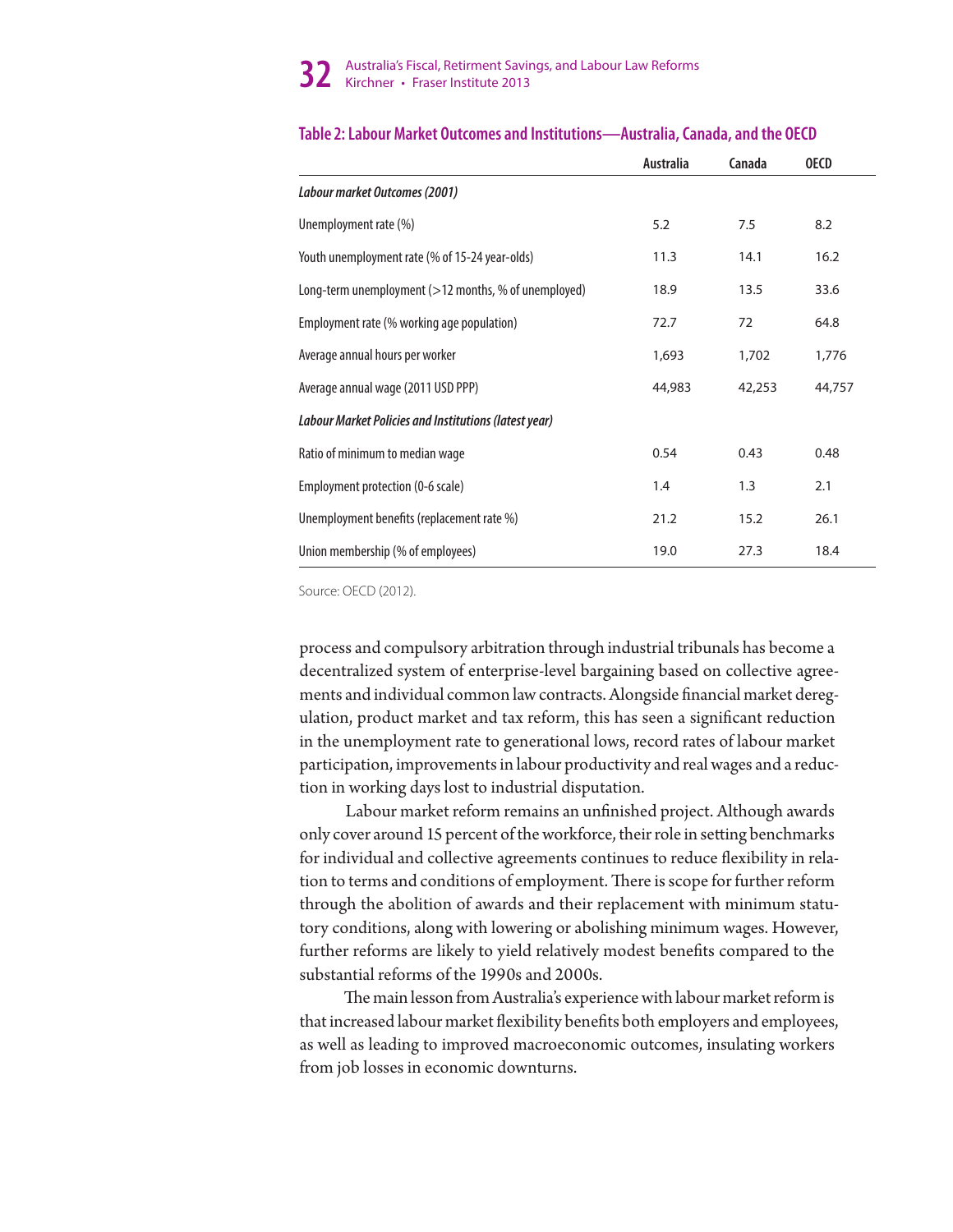

#### **References**

Australia (2000). *Budget Paper No. 1, Statement 1: Fiscal Outlook and Strategy.*  Government of Australia.

Australia (2010). *Budget Paper No. 1, Statement 3: Fiscal Strategy and Outlook.*  Government of Australia.

Australia (2013). *Budget Paper No. 1: Budget Strategy and Outlook 2013‑14.*  Government of Australia.

Australian Bureau of Statistics [ABS] (2003). *New Analytical Measures of Income, Saving and Wealth, Australian System of National Accounts, 2002-03.* <http://www.abs.gov.au/AUSSTATS/abs@.nsf/ Lookup/5204.0Main+Features12002-03?OpenDocument>

Australian Bureau of Statistics [ABS] (2010). *Employee Earnings and Hours Worked*. Cat. No. 6306.

Australian Bureau of Statistics [ABS] (2012a). *Industrial Disputes*. Cat. No. 6321.

Australian Bureau of Statistics [ABS] (2012b). *Australian System of National Accounts, 2011-12.* Cat. No. 5204.

Australian Bureau of Statistics [ABS] (2013). *Labour Force, Australia*. Cat. No. 6202. <http://www.abs.gov.au/ausstats/abs@.nsf/mf/6202.0>

Australian Prudential Regulatory Authority (2012). *Annual Superannuation Bulletin*.

Bateman, Hazel, Geoffrey Kingston, and John R. Piggott (2001). *Forced Saving: Mandating Private Retirement Incomes*. Cambridge University Press.

Bateman, Hazel, and Geoffrey Kingston (2010). *Tax and Super: Unfinished Business*. Discussion Paper 02/10. Centre for Pensions and Superannuation, University of New South Wales.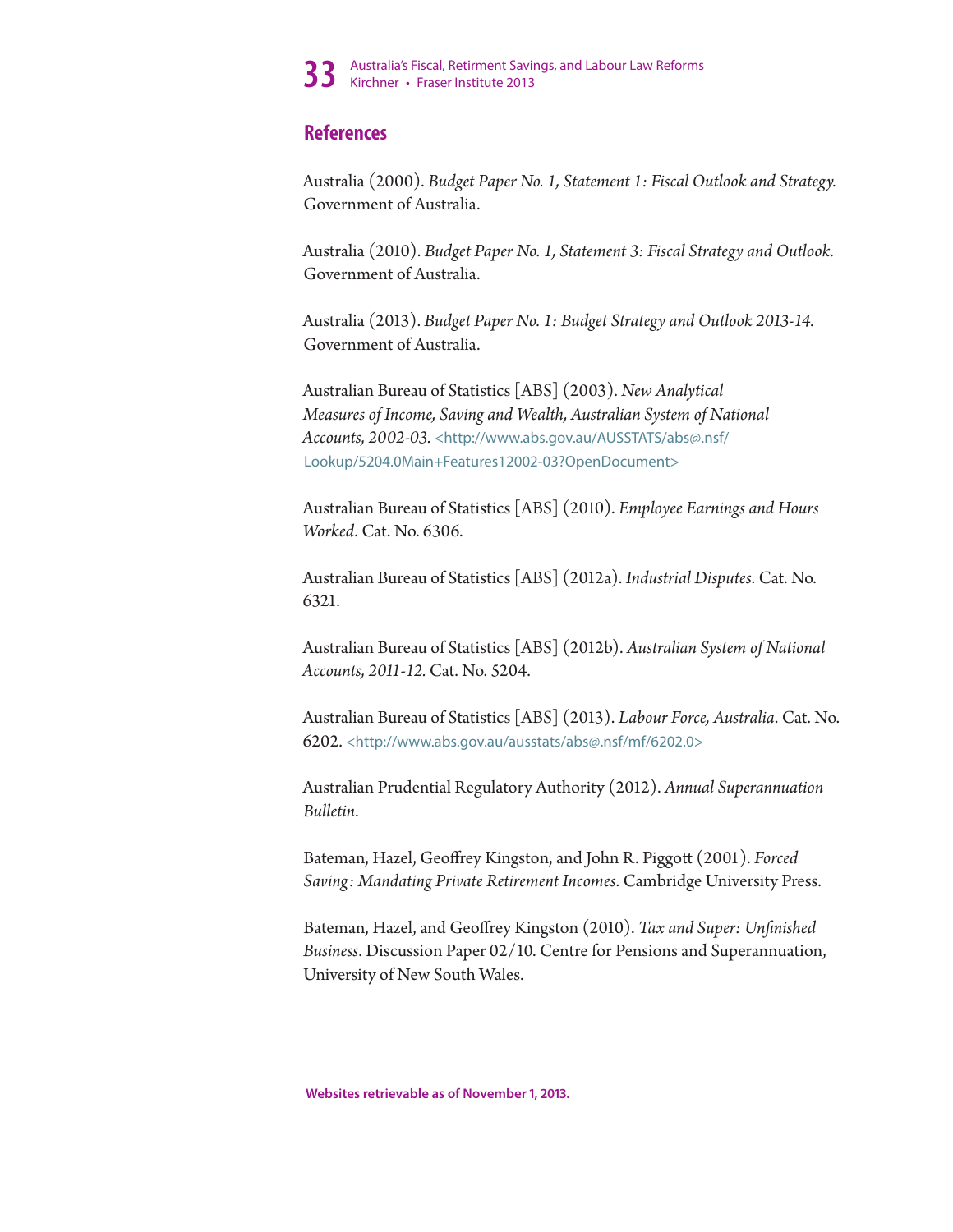

Borland, Jeff (2011). The Australian Labour Market in the 2000s: The Quiet Decade. In Gerard, H., and Jonathan Kearns (eds.), *The Australian Economy in the 2000s*. Reserve Bank of Australia.

Bowen, Phil (2012). *The Parliamentary Budget Office: An Independent Institution of the Australian Parliament.* Keynote Address to the CPA Congress.

Carling, Robert, and Stephen Kirchner (2009). *Fiscal Rules for Limited Government: Reforming Australia's Fiscal Responsibility Legislation*. Centre for Independent Studies, Policy Monograph 98.

Chomik, Rafal, and John Piggott (2012). Pensions, Ageing and Retirement in Australia: Long-Term Projections and Policies. *Australian Economic Review* 45, 3: 350–361. doi:10.1111/j.1467-8462.2012.00696.x

Commonwealth of Australia (2007). *Intergenerational Report*.

Commonwealth of Australia (2010). *Australia to 2050: Future Challenges.*

Commonwealth of Australia (2010b). *Super System Review Final Report: Overview and Recommendations* (The Cooper Review).

Commonwealth Parliamentary Library (2013). Australia's Credit Rating. *FlagPost* (February 28).

CPA Australia (2013). *Twenty Years of the Superannuation Guarantee: The Verdict*. CPA Australia.

Federal Reserve Bank of St. Louis (2013). *10-Year Treasury Constant Maturity Rate (DGS10)*. Daily, Not Seasonally Adjusted, Updated: 2013-11-08. Web graphic. Board of Governors of the Federal Reserve System. <http://research.stlouisfed.org/fred2/series/DGS10?cid=115>

Freebairn, John (2004). Long-Term Issues in Superannuation: Some Long-Run Labour Market Effects of the Superannuation Guarantee. *Australian Economic Review* 37, 2: 191–197. <http://www.blackwellpublishing.com/journal.asp?ref=0004-9018>

Grattan Institute (2013). *Budget Pressures on Australian Governments*. Melbourne: Grattan Institute.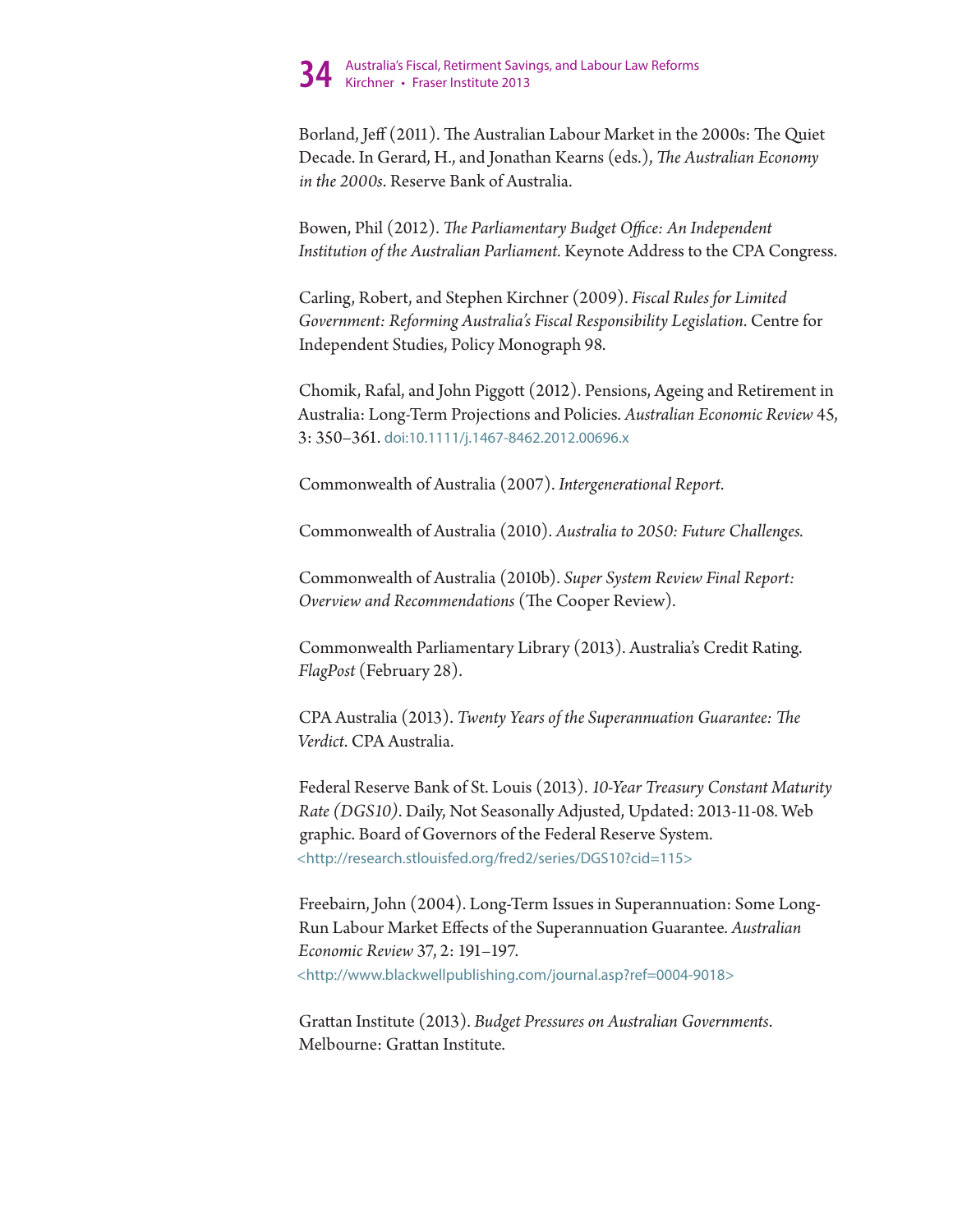

Gruen, David, and Duncan Spender (2012). A Decade of Intergenerational Reports: Contributing to Long-Term Fiscal Sustainability. *Australian Economic Review* 45, 3: 327–334. doi:10.1111/j.1467-8462.2012.00697.x

Hawke, Anne, and Mark Wooden (1998). The Changing Face of Australian Industrial Relations: A Survey. *Economic Record* 74, 224: 74-88.

Kirchner, Stephen (2011). Reforming Capital Gains Tax. In Carling, R. (ed.), *Taxploitation II: Reform for Incentive, Productivity and Economic Growth*. Centre for Independent Studies.

Kirchner, Stephen (2012a). Independent body needed to preserve integrity of fiscal forecasts. *The Conversation* (May 21).

Kirchner, Stephen (2012b). *Compulsory Super at 20: "Libertarian Paternalism" Without the Libertarianism*. Centre for Independent Studies, Policy Monograph 132.

Kirchner, Stephen, and Robert Carling (2012). *Future Funds or Future Eaters? The Case Against a Sovereign Wealth Fund for Australia*. Centre for Independent Studies, Policy Monograph 126.

Loundes, Joanne, Yi-Ping Tseng, and Mark Wooden (2003). Enterprise Bargaining and Productivity in Australia: What Do We Know? *Economic Record* 79, 245: 245-258. doi:10.1046/j.1475-4932.2003.00080.x

Mauro, Paolo, Rafael Romeu, Ariel Binder, and Asad Zaman (2013). *A Modern History of Fiscal Prudence and Profligacy*. International Monetary Fund.

Mercer and Australian Centre for Financial Studies (2012). *Melbourne Mercer Global Pension Index*. Australian Centre for Financial Studies.

Organisation for Economic Co-operation and Development [OECD] (2002). *Best Practices for Budget Transparency.* OECD.

Organisation for Economic Co-operation and Development [OECD] (2011). *Pensions at a Glance 2011: Retirement-Income Systems in OECD and G20 Countries*. OECD.

Organisation for Economic Co-operation and Development [OCED] (2012). *Employment Outlook 2012*. OECD.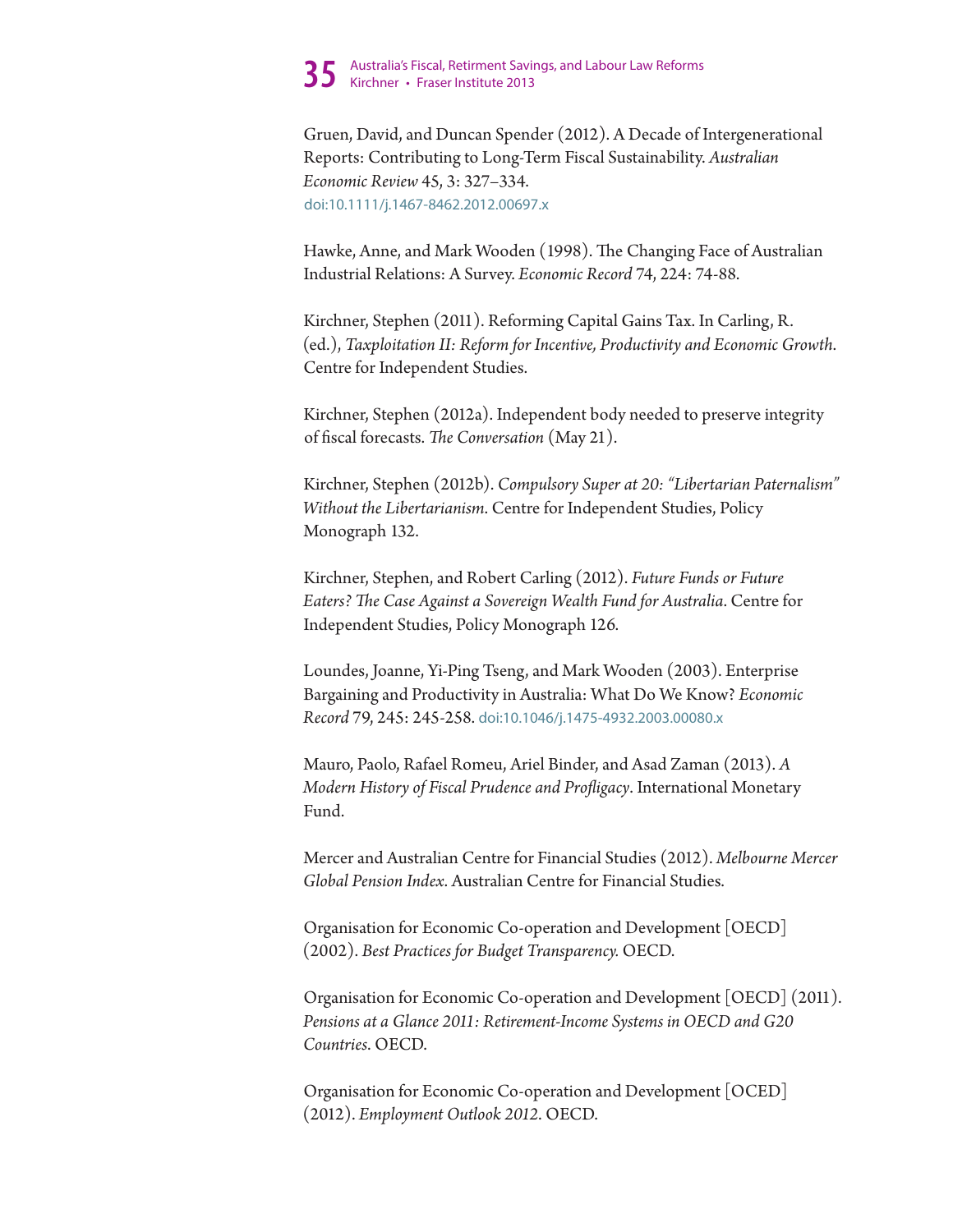

Organisation for Economic Co-operation and Development [OECD] (2013). *Real Minimum Wages*. OECD. <http://stats.oecd.org/Index.aspx?QueryId=45687>

Parkinson, Martin (2012). Future Challenges: Australia's Superannuation System. Speech to Association of Superannuation Funds.

Parliamentary Budget Office [PBO] (2013). *Estimates of the Structural Budget Balance of the Australian Government, 2001-02 to 2016-17*. Parliament of Australia.

Productivity Commission (2013). *PC Productivity Update*. Productivity Commission.

Reserve Bank of Australia (1997). *Privatisation in Australia*. Reserve Bank of Australia Bulletin (December).

Reserve Bank of Australia (2013a). *Statistics, Superannuation Funds Outside of Life Offices*. Reserve Bank of Australia. <http://data.gov.au/dataset/seperannuation-funds-outside-life-offices>

Reserve Bank of Australia (2013b). *Statistics, Household Finances: Selected Ratios.* Reserve Bank of Australia. <http://www.rba.gov.au/statistics/tables/ index.html?accessed=2013-08-13-10-43-05#assets\_liabilities>

Reserve Bank of Australia (2013c). *Statistical Tables: Interest Rates.* Reserve Bank of Australia. <http://www.rba.gov.au/statistics/tables/index.html#interest\_ rates> (Links to Excel data files)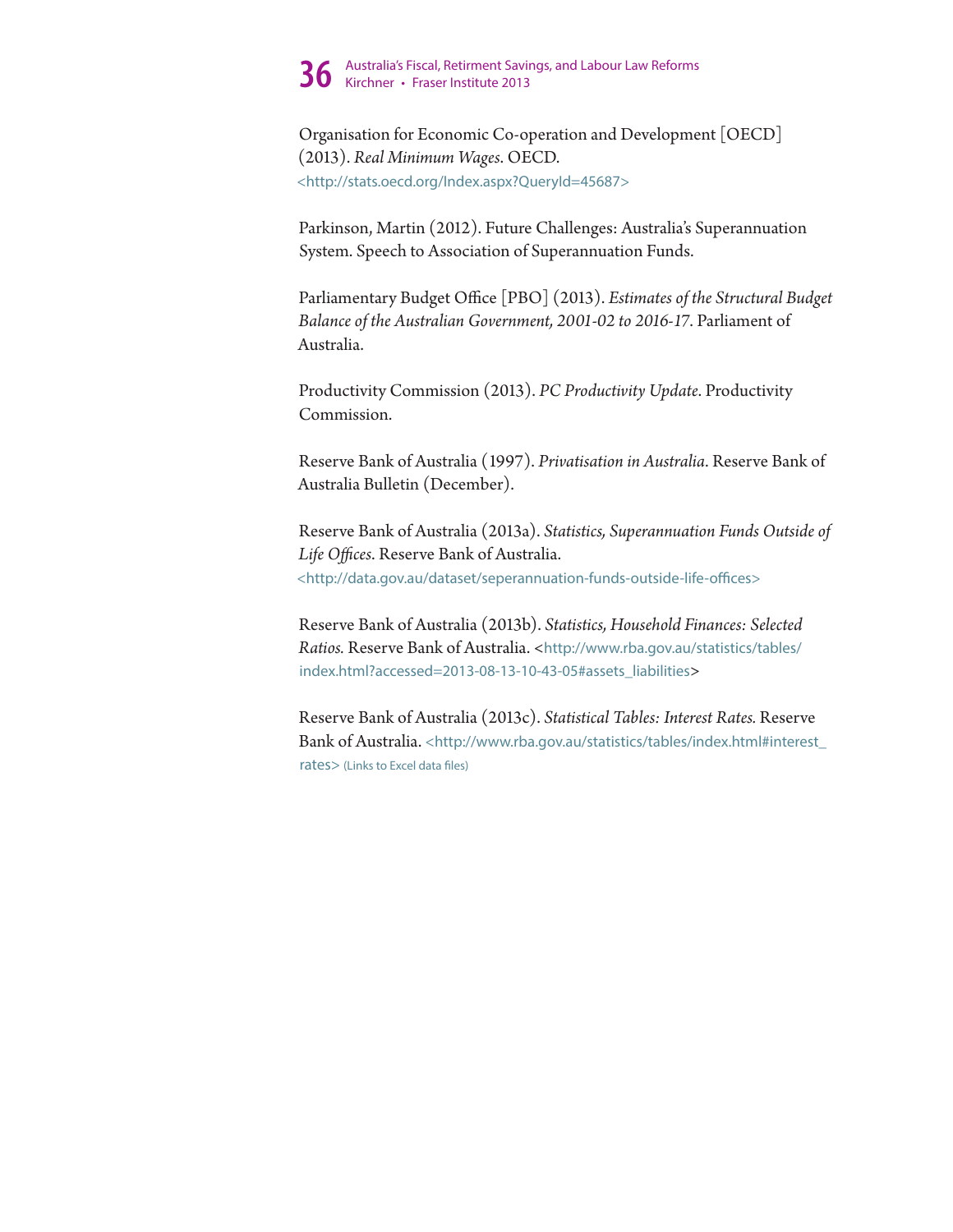## **2. What Canada Can Learn from the Australian Experience**

### **Sean Speer and Jason Clemens**

Stephen Kirchner's paper provides useful analysis of Australia's experience with fiscal, pension, and labour market reforms over the past two decades. These series of reforms have contributed to Australia's strong public finances, high rates of retirement savings, and well-performing labour market.

The paper prompts the question: what can Canada learn from the Australian experience? This short commentary will focus on key reforms in the three policy areas described in Kirchner's paper and consider their relevance and applicability to Canadian public policy.

Further analysis is required to tailor the lessons from Australia for the Canadian context, and to better understand how these specific reforms would be implemented here in light of historical and jurisdictional differences. Kirchner's paper—"How Australia reformed its Fiscal System, its Retirement Savings System, and its Labour Laws"—provides an important foundation for this future work.

#### **Australia's Experience with Fiscal Policy Legislation**

As the paper outlines, the Australian parliament passed the Charter of Budget Honesty Act in 1998 to bring greater rigour and transparency to the government's budgeting process. The legislation does not impose specific numerical targets for debts, deficits, or spending growth. Instead it requires the government to release regular medium-term budgetary plans, including its own non-binding fiscal targets and reports on its success in meeting these objectives. This is an important distinction: the Act is non-prescriptive, in that it requires the government to set its own fiscal targets rather than codifying specific, enforceable targets in statute.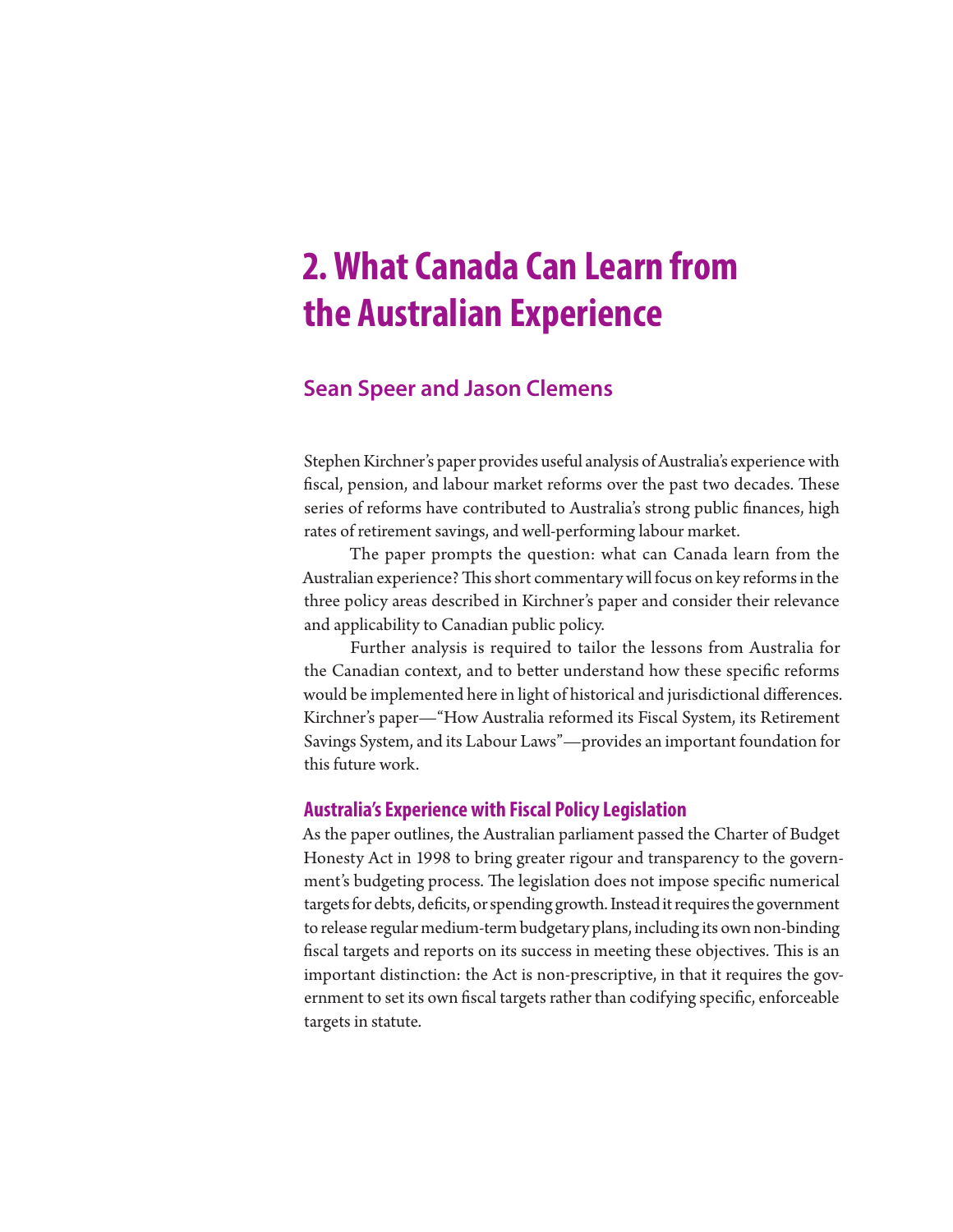## 38 What Canada Can Learn from the Australian Experience Speer and Clemens • Fraser Institute 2013

While an improvement over the previous status quo, the statute is not perfect. Kirchner's essay discusses the lack of statutory fiscal targets, an independent audit function, and a robust enforcement mechanism as deficiencies that put it offside with the best practices identified in the economic literature.<sup>1</sup> In another paper, Kirchner and a colleague at Australia's Centre for Independent Studies have recommended a series of improvements to the Act's regime, including the introduction of binding statutory fiscal targets and an independent review mechanism in order to address its deficiencies (Carling and Kirchner, 2009).

Still, despite these flaws, Kirchner argues that the current law has helped to establish greater political accountability for fiscal policy and to impose a real discipline in the budgetary process. It has achieved this by creating a political impetus for fiscal discipline and contributing to a shift in public expectations for fiscal policy. As he explains, the law is important "in focusing political attention on the need to maintain a sustainable approach to government taxing and spending." His paper shows that, as a result, Australia's experience with fiscal policy legislation is associated with improved public finances. Notwithstanding recent stimulus-induced deficits, the federal budget has been balanced on average since 1996/97. But the lack of statutory targets—specifically with respect to the size of government and expenditure growth—has meant that the Act has served at times to justify spending increases rather than to constrain the growth of government.

Australia's experience with fiscal policy legislation is similar to those of several Canadian governments in the past two decades. Virtually all Canadian governments now have fiscal policy regimes that require multi-year budgeting and specific, measurable fiscal goals.

Some provinces experimented with different variations of fiscal policy legislation setting out balanced budget requirements in the 1990s. These statutes tended to be introduced as part of the respective government's deficit reduction plan, and in most cases the statutory targets were more prescriptive than Australia's. The research shows that on balance these laws contributed to a narrowing of the gap between revenues and expenditures in the short run, achieving balanced budgets in the medium term, and beginning to reduce debt over the longer run, but were not necessarily effective in constraining spending growth.<sup>2</sup> Most of these legislative rules tended to succumb to the focus on fiscal stimulus in recent years due to the financial crisis in 2008.

**<sup>1.</sup>** The literature shows that fiscal responsibility legislation can serve to depoliticize the policymaking process and help to impose some constraints on deficit spending, but that its degree of effectiveness depends largely on its stringency and prescriptiveness. Clear fiscal targets, independent economic forecasting and audits, and a strong enforcement mechanism are seen as critical features of effective fiscal policy legislation (Auerbach, 2012; Fatas and Mihov, 2006; Poterba, 1996).

**<sup>2.</sup>** A 2003 study by the Fraser Institute found that the presence of fiscal responsibility laws in Canada has promoted the balancing of revenues and expenditures. This research, which looked at the provinces' experiences with fiscal responsibility laws in the 1990s, showed that seven of eight provinces with such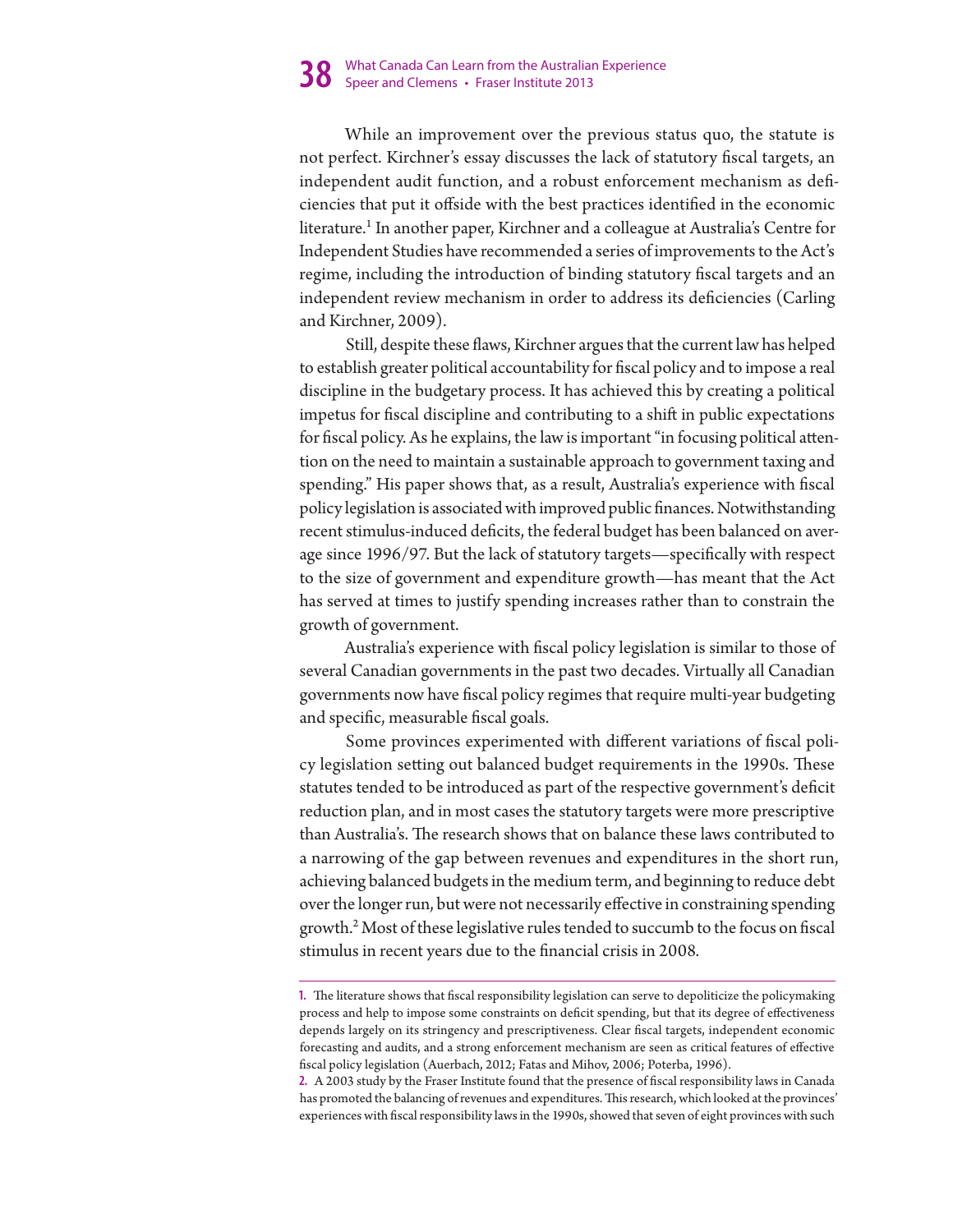#### **39** What Canada Can Learn from the Australian Experience Speer and Clemens • Fraser Institute 2013

Alberta's experience with fiscal policy legislation in the early- to mid-1990s is notable. The province's legislation exhibited many of the features that Kirchner recommends should be incorporated in Australia's statute. Specifically, Alberta implemented the Deficit Elimination Act, which prescribed a four-year path to a balanced budget. It did so by setting out scheduled reductions in the province's deficit and requiring that any slippage from the targets be made up with deeper spending reductions in the subsequent year. The four-year timetable imposed a 20 percent reduction in program spending.

The legislation achieved its stated objectives. The Alberta government significantly cut spending and eliminated the deficit in only two years. The government then made debt reduction a post-deficit priority. The province's net debt was eliminated in 1999 and net financial assets of \$36 billion were accrued over the subsequent fourteen-year period.<sup>3</sup> Alberta became a model for fiscal reform across Canada, and helped contribute to a period of considerable improvement in the country's collective public finances.

We can derive some lessons from Australian and Albertan experiences with fiscal policy legislation. As Kirchner's paper shows, governments are more likely to exercise restraint when given the right instruments and incentives. At minimum, fiscal policy legislation can help to impose more accountability and discipline on governments in their fiscal decision-making and contribute to a greater focus on balanced budgets. But the Alberta experience shows that properly designed legislation with enforceable statutory rules can not only contribute to balanced budgets but also place firm constraints on spending growth and the size of government. In effect, Alberta's fiscal results in the mid-1990s seem to indicate that Kirchner's recommendations for a more stringent fiscal policy regime in Australia are on the right track.

Canada's governments have increased spending in recent years and are now struggling to return to balanced budgets. The adoption of fiscal responsibility legislation with statutory fiscal targets, an independent process for establishing the budget's economic baseline, and an enforcement mechanism that would apply when governments fail to conform to the statutory rules could be a step in the right direction.<sup>4</sup>

laws in place experienced material decreases in the five-year average deficit (Clemens et al., 2003).

**<sup>3.</sup>** Crowley, Clemens, and Veldhuis (2010) examine Alberta's experience with fiscal policy legislation and its outcomes.

**<sup>4.</sup>** The scope of the fiscal targets is an important consideration. There is a distinction, for instance, between balanced budget legislation and expenditure limitations. Targets can apply to the annual budgetary balance or they can set out parameters for expenditure growth. Legislation that focuses on balancing revenues and expenditures can be effective at achieving balanced budgets, but does not necessarily constrain spending growth (Clemens et al., 2003).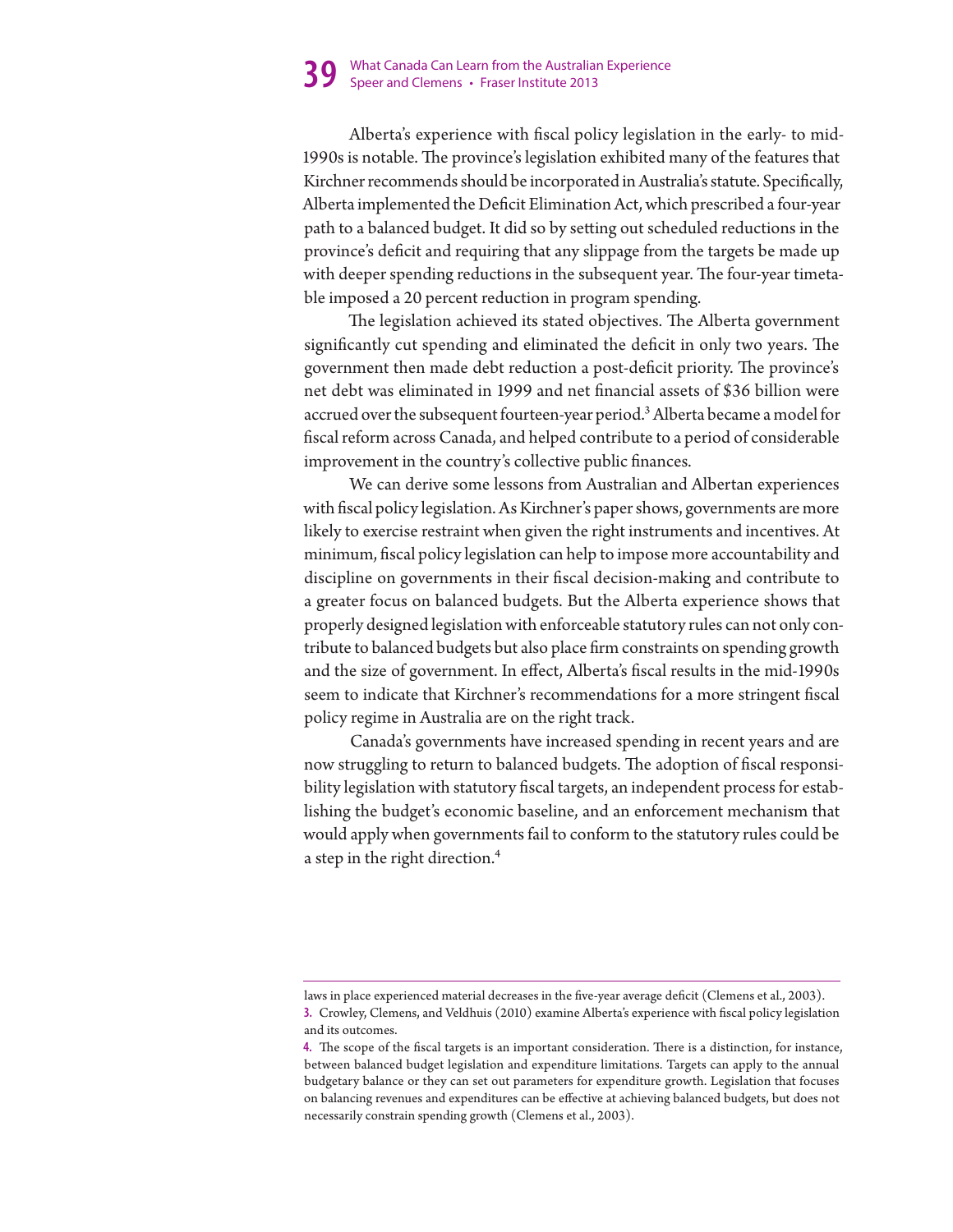

**40** What Canada Can Learn from the Australian Experience Speer and Clemens • Fraser Institute 2013

#### **Private Retirement Accounts: Australia's Approach to Retirement Savings**

Australia's pension system is cited as among the best in the world by many pension experts, including the Mercer Group, and is increasingly looked at as a model for other jurisdictions to follow (e.g., Kadlec, 2013; Summers, 2013; Agnew, 2013).<sup>5</sup> In particular, its combination of a means-tested pension benefit program (similar to Canada's Old Age Security/Guaranteed Income Supplement) and compulsory employment-based pensions held in individual accounts represents a unique alternative to traditional, government-run retirement savings plans.

As Kirchner's paper explains, the Australian government established compulsory employment-based retirement savings accounts in 1992 to address a gap in the country's retirement savings levels and an over-reliance on its government-funded old-age pension benefit program. The compulsory retirement savings account model combines the principle of universality through mandatory employer contributions (currently set at 9.25 percent of gross earnings and taxed at a concessional flat rate of 15 percent) with the benefits of private asset management that is carefully regulated.

To put it in perspective, what this means is that Australia has a government-funded pension benefit program similar to Canada's Old Age Security, which provides a basic, means-tested benefit to all eligible citizens regardless of employment experience. It does not, however, maintain the equivalent of our Canada Pension Plan (or Quebec Pension Plan). Instead Australia requires employers to contribute into individually-owned, privately-managed retirement savings account on behalf of their employees. Employees can then also make voluntary contributions into their plans. The outcomes of this model have been positive.

As Kirchner shows, Australia's retirement income savings per person now rank among the highest in the world and, as of the end of 2012, Australians held more than \$1.2 trillion in superannuation assets—an average of over \$100,000 per employed person. It has only taken twenty years for the superannuation plans to become one of the world's largest pools of retirement savings, and it is entirely privately managed.

Australia's experience shows that there is actually a range of policy options available to governments concerned about the adequacy of the retirement income system. Australia opted to forego a state-managed, employment-based pension fund and instead has applied the principle of universality through mandatory participation in a privately-managed system. When combined with a means-tested, publicly-funded pension benefit program for low-income seniors, this approach has given Australians a retirement income system

**<sup>5.</sup>** The Mercer Group (2012) ranks the Australian system number three on its global pension index. Canada is ranked sixth.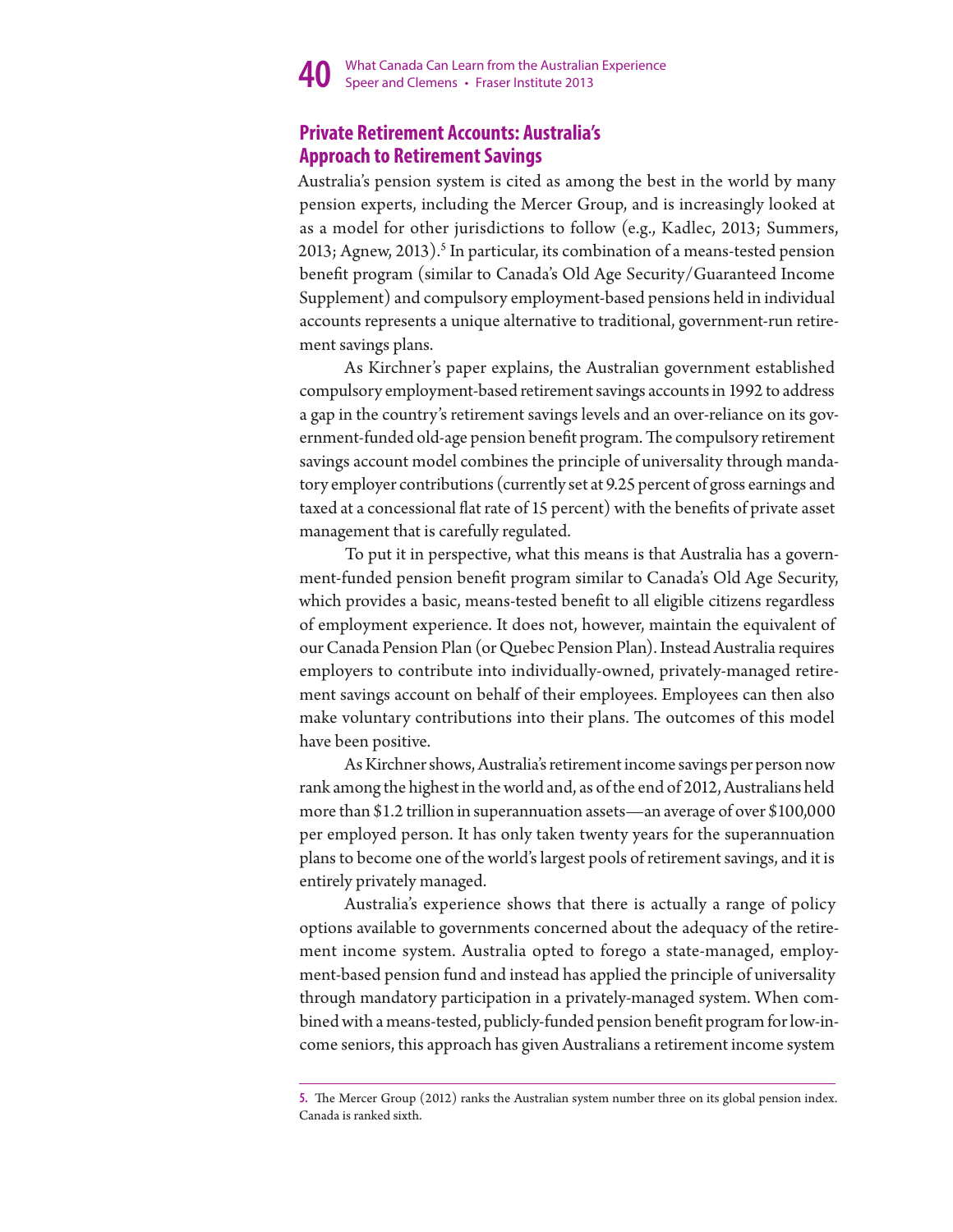

that provides for broad pension coverage at a low cost.<sup>6</sup> As Kirchner puts it, "the main lesson from Australia's recent experience with retirement savings policy is that it is possible to substantially increase private provision for retirement, and reduce prospective demands on the budget from an aging population, while still providing a safety net for those who do not save sufficiently for retirement".

The Canadian policy debate about retirement savings has evolved quite differently from the Australian experience, and this is where the real lesson for Canada lies. The Canada Pension Plan (CPP) was created as a mandatory, government-managed pension fund in 1965, and has grown into a large pool of capital distributing approximately \$44 billion per year in benefits to over 6.5 million recipients (Canada, 2012: 193a). This historical experience with a large state-managed fund has invariably coloured political discussions about reform. To the extent that reforms have been considered in recent years, they have been limited to expanding CPP or introducing new privately-managed savings vehicles to supplement the mandatory, government-administered plan, rather than to overhaul or supplant it.

A recent example of the latter approach is the Tax-Free Saving Account (TFSA), which was first introduced in 2009 as a general purpose individual savings account in which Canadians can earn tax-free investment income including interest, dividends, and capital gains. Individuals can contribute up to \$5,500 into a TFSA each year—using after-tax income, but with income earned in the account and any withdrawals being tax free. TFSAs have become a retirement savings vehicle for many Canadians because of the preferential tax treatment, and because withdrawals do not affect eligibility for means-tested benefits such as Old Age Security and the Guaranteed Income Supplement. According to the latest data, approximately 8.2 million Canadians hold a TFSA, and financial assets held in the accounts exceed \$62 billion in market value (Canada, 2013: 31b).

There has not been much debate about more sweeping reforms, such as expanding the role of employment-based, individual accounts. The debate has become polarized, and the policy options have come to be characterized in binary terms based on whether one is in favour of or opposed to a CPP hike. The Australian experience illustrates that there are other options to expand pension coverage and increase retirement savings. Canada's political debate on this issue is far from over. It is expected to dominate the agenda at the federal/ provincial/territorial Finance Ministers meeting in December 2013. Ministers ought to look more closely at the lessons from Australia before signing on to any ill-conceived increases to the CPP.

**<sup>6.</sup>** Over 90 percent of Australia's labour force is now covered by the compulsory retirement savings accounts (OECD, 2012). Australia's public spending of roughly 3 percent of GDP is the lowest among OECD countries (OECD, 2011).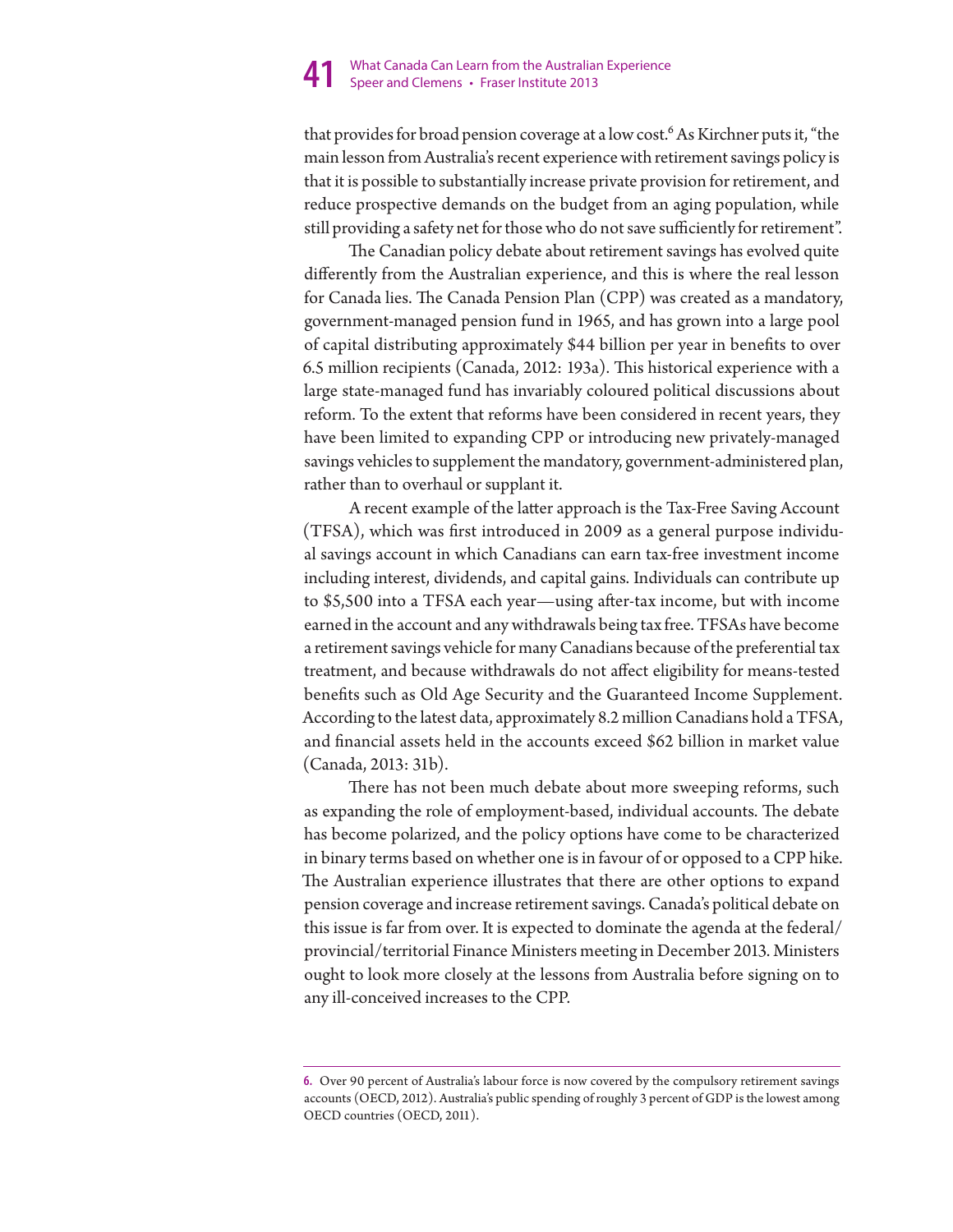

#### **Reforming Australia's Labour Market**

Of the three major policy areas Kirchner covers in his paper, Australia's labour market reforms of the mid-1990s may be the most dramatic. This is in large part because the country's labour rules were at the time so divorced from market forces. Prior to the reforms, Australia's labour market was ruled by the bureaucratic impulses of state and federal industrial tribunals.

As Kirchner explains, for much of the twentieth century industrial wages in Australia were set by industrial relations tribunals across entire industries, and were disconnected from the needs of individual workers and firms. This centralized model impeded productivity and employment growth, and contributed to a high level of industrial disputes. By the early 1990s, it was increasingly recognized that reforms were desperately needed.

The 1993 Industrial Relations Reform Act broke the monopoly of the industrial relations tribunals and decentralized collective bargaining to the firm or employee level. The transformation was dramatic. In 1990, roughly half of Australia's workforce had their pay and conditions set by industrial awards. By 2010, just 15 percent were covered by such contracts (Philipatos, 2012). This meant that the traditional tribunal system was effectively reduced to matters specifying minimum wages and certain workplace conditions. This deregulation reform reintroduced normal market signals into the collective bargaining process.

Dr. Kirchner shows that Australia's labour market reforms have produced significant improvements across a range of economic indicators. Since their implementation, the unemployment rate is down, labour market participation has increased, labour productivity has grown, and real wages jumped twenty percent between 2000 and 2010.

Canada does not have quite the same experience with a *dirigiste* labour market. Enterprise-level bargaining, or bargaining at the firm level rather than the industry level, has long been a central feature of Canada's labour relations regime, and there has been only limited experience with industrial wage settlements such as the imposition of wage controls during World War II.

But this does not mean that Canada's labour market regime is not in need of reform. Studies have documented the extent to which different occupational licensing and professional and skill certification rules between provinces complicate the movement of workers. One 2010 study, for instance, identified 51 professions in Canada regulated in two or more jurisdictions (Knox, 2010). Different licensing standards and processes are an impediment to interprovincial labour mobility. The lack of a harmonized system of licensing standards and approvals between provinces has contributed to a "border effect" whereby provincial borders are negatively associated with migration flows and discourage individuals in these professions from pursuing employment in other provinces (Amirault, de Munnik, and Miller, 2013).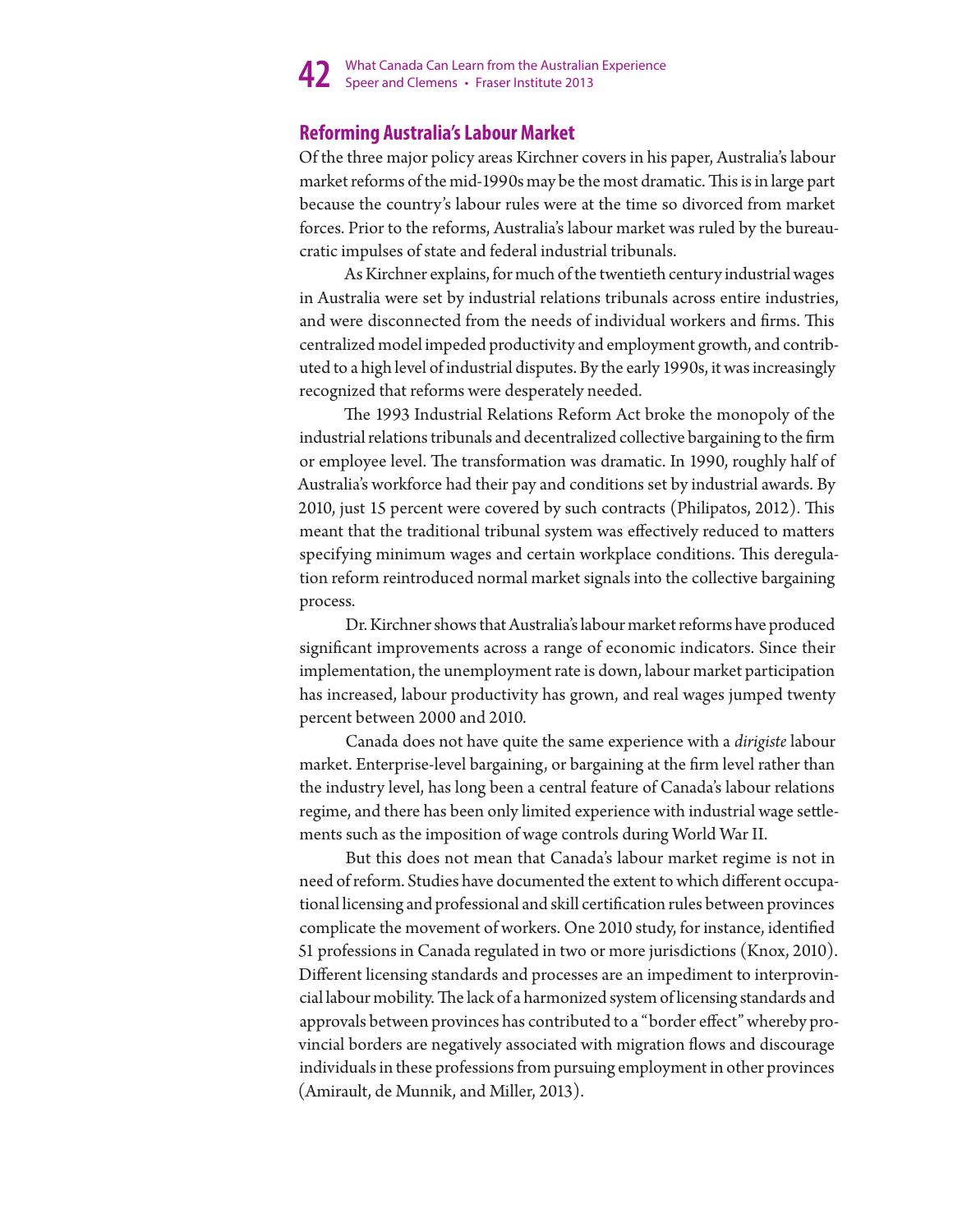

The Fraser Institute intends to carry out research on this subject in 2014. The goal of any policy recommendations ought to be the reduction of barriers to the free flow of workers in Canada. Australia's experience with liberalizing its labour market shows the considerable benefits that can accrue from reform.

### **Conclusion**

In light of the similarities between Australia and Canada, there is an opportunity to study and compare public policies with the goal of learning from the two countries' experiences and adopting best practices.

Kirchner's paper makes an important contribution to our mutual understanding in three specific policy areas. Notwithstanding some jurisdictional and historical differences, it is clear that Canada can learn from Australia's experience in fiscal, pension, and labour market reform.

### **References**

Agnew, Julie (2013). *Australia's Retirement System: Strengths, Weaknesses, and Reforms*. Paper 13, 5 (April): 1-10. Center for Retirement Research.

Amirault, David, Daniel de Munnik, and Sarah Miller (2013). Explaining Canada's Regional Migration Patterns. *Bank of Canada Review* (Spring): 16-28.

Auerbach, Alan J. (2012). *Budget Rules and Fiscal Policy: Ten Lessons from Theory and Evidence*. Paper presented to a conference on government debt in democracies, Berlin.

Canada, Department of Finance (2012). *Budget 2012*. Government of Canada. <http://www.budget.gc.ca/2012/plan/pdf/Plan2012-eng.pdf>

Canada, Department of Finance (2013). Tax-Free Savings Accounts: A Profile of Account Holders. In *Tax Expenditures and Evaluations, 2012*. Government of Canada. <http://fin.gc.ca/taxexp-depfisc/2012/taxexp-depfisc12-eng.pdf>

Carling, Robert, and Stephen Kirchner (2009). *Fiscal Rules for Limited Government: Reforming Australia's Fiscal Responsibility Legislation*. Policy Monograph 98, 1-13. Centre for Independent Studies.

**Websites retrievable as of November 1, 2013.**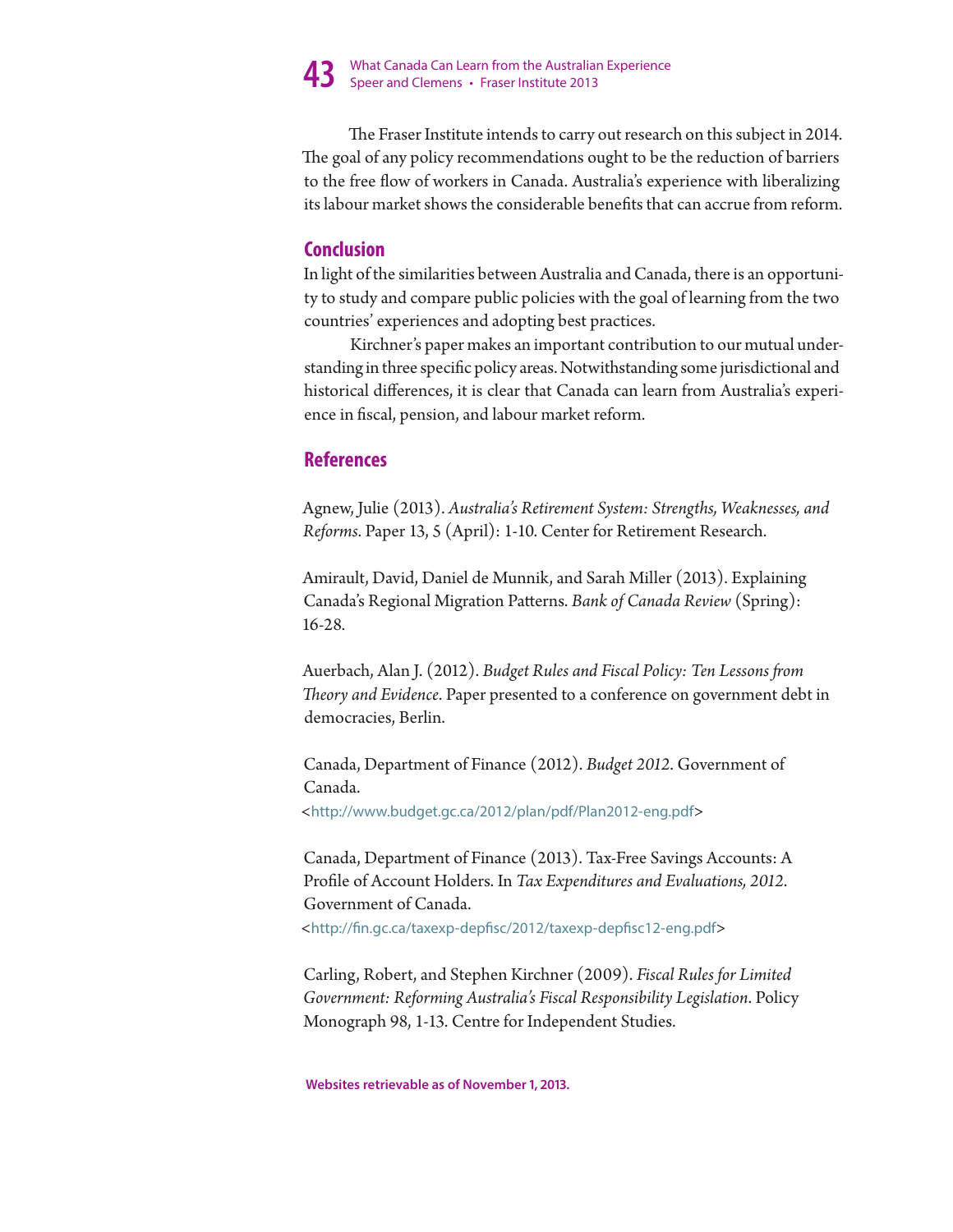

Clemens, Jason, Todd Fox, Amela Karabegovic, Sylvia LeRoy, and Niels Veldhuis (2003). *Tax and Expenditure Limitations: The Next Steps in Fiscal Discipline.* Fraser Institute.

Crowley, Brian Lee, Jason Clemens, and Niels Veldhuis (2010). *The Canadian Century: Moving out of America's Shadow*. Key Porter Books.

Fatas, Antonio, and Ilian Mihov (2006). The Macroeconomic Effects of Fiscal Rules in the US States. *Journal of Public Economics* 90: 101-117.

Kadlec, Dan (2013). Mandatory Savings Accounts are Coming Your Way. *Time Magazine*, May 9.

Knox, Robert (2010). *Who Can Work Where: Reducing Barriers to Labour Mobility in Canada.* Backgrounder 131 ( June): 1-16. C.D. Howe Institute.

Mercer and Australian Centre for Financial Studies (2012). *Melbourne Mercer Global Pension Index*. Australian Centre for Financial Studies.

Organization for Economic Cooperation and Development [OECD] (2012). *Pensions Outlook 2012*. OECD.

Organization for Economic Cooperation and Development [OECD] (2011). *Pensions at a Glance 2011: Retirement-Income Systems in OECD and G20 Countries*. OECD.

Philipatos, Alexander (2012). *Back to the Bad Old Days? Industrial Relations Reform in Australia*. Policy Monograph 133: 1-40. Centre for Independent Studies.

Poterba, James (1996). *Do Budget Rules Work?* NBER Working Paper No. 5550. National Bureau of Economic Research.

Summers, Nick (2013). In Australia, Retirement Savings Done Right. *Bloomberg Business Week* (May 30).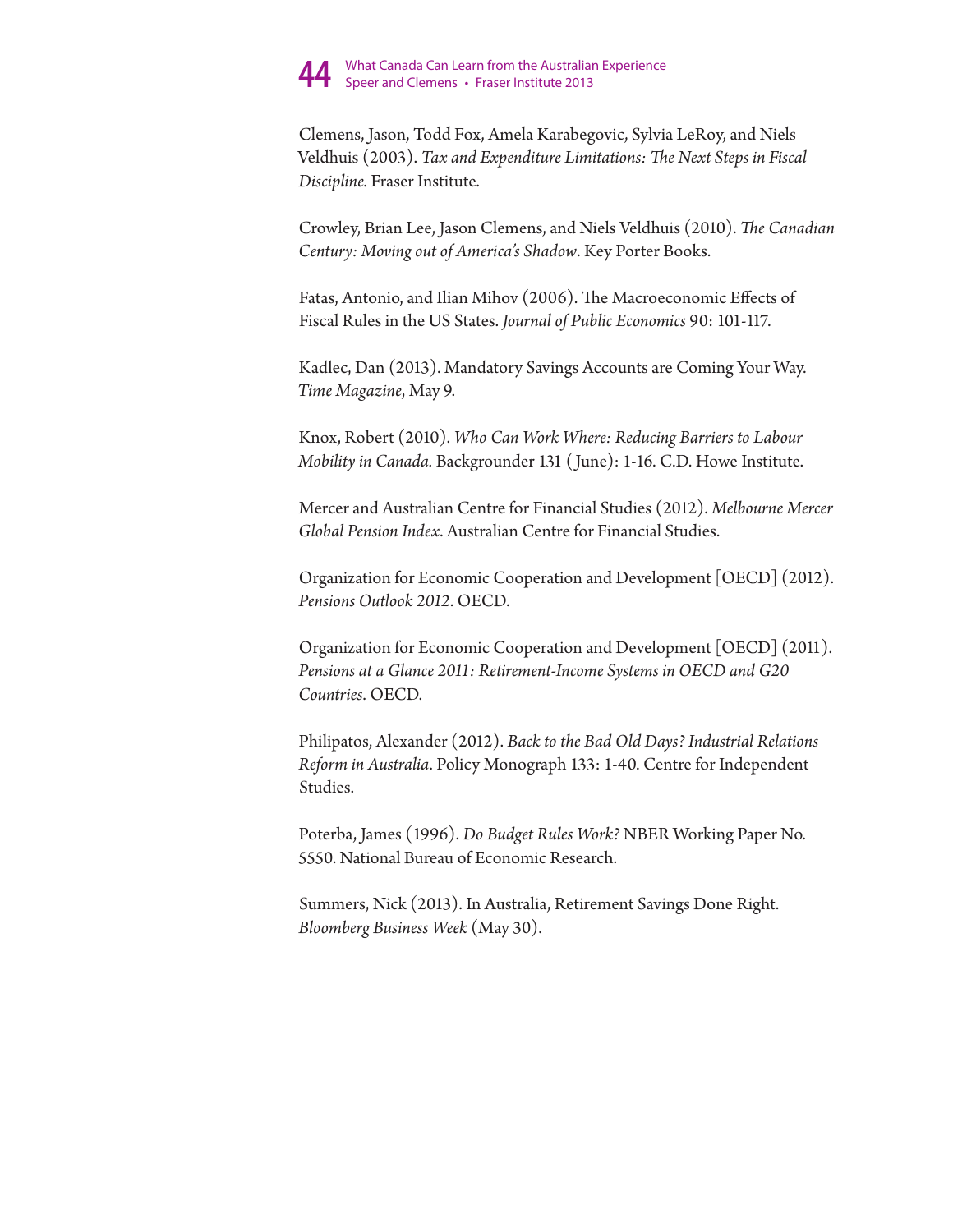

### **About the Authors**



**Dr Stephen Kirchner** is a Research Fellow at the Centre for Independent Studies in Sydney, Australia, and a Senior Fellow at Canada's Fraser Institute. Previously, he was Senior Lecturer in economics at the University of Technology Sydney Business School. He has worked as a financial market economist with Action Economics, LLC, and Standard & Poor's Institutional Market Services, based in Sydney and Singapore. He has also worked as an adviser to members of the Australian House of Representatives and Senate. His articles have appeared in leading academic journals, including *Public Choice* and the *Australian Economic Review*, as well as the *Wall Street Journal*, *The Straits Times*, and the *Australian Financial Review*. He has a BA (Hons) from the Australian National University, a Master of Economics (Hons) from Macquarie University and a PhD in economics from the University of New South Wales. His web site is http://www.institutional-economics.com. He can also be found on Twitter at @insteconomics.



**Sean Speer** is Associate Director of the Fraser Institute's Centre for Fiscal Studies. He previously served in different roles for the federal government, including senior economic advisor to the Prime Minister and director of policy to the Minister of Finance. He has been cited by *The Hill Times* as one of the most influential people in government and by *Embassy Magazine* as one of the top-80 people influencing Canadian foreign policy. He also served as a researcher for Brian Lee Crowley's best-selling book *Fearful Symmetry: The Fall and Rise of Canada's Founding Values*. Sean holds an MA in History from Carleton University and is a PhD candidate in economic history at Queen's University.



**Jason Clemens** is the Fraser Institute's Executive Vice-President. Mr. Clemens held a number of positions with the Fraser Institute between 1996 and 2008, including Director of Research Quality, Director of Budgeting and Strategic Planning, and Director of Fiscal Studies. He most recently worked with the Ottawa-based Macdonald-Laurier Institute (MLI) as Director of Research and held a similar position with the San Francisco-based Pacific Research Institute for over three years. Mr. Clemens has an Honours Bachelors Degree of Commerce and a Masters Degree in Business Administration from the University of Windsor as well as a Post Baccalaureate Degree in Economics from Simon Fraser University. He has published over 70 major studies on a wide range of topics, including taxation, government spending, labour market regulation, banking, welfare reform, health care, productivity, and entrepreneurship. He has published nearly 300 shorter articles, which have appeared in such newspapers as the *Wall Street Journal*, *Investors' Business Daily*, *Washington*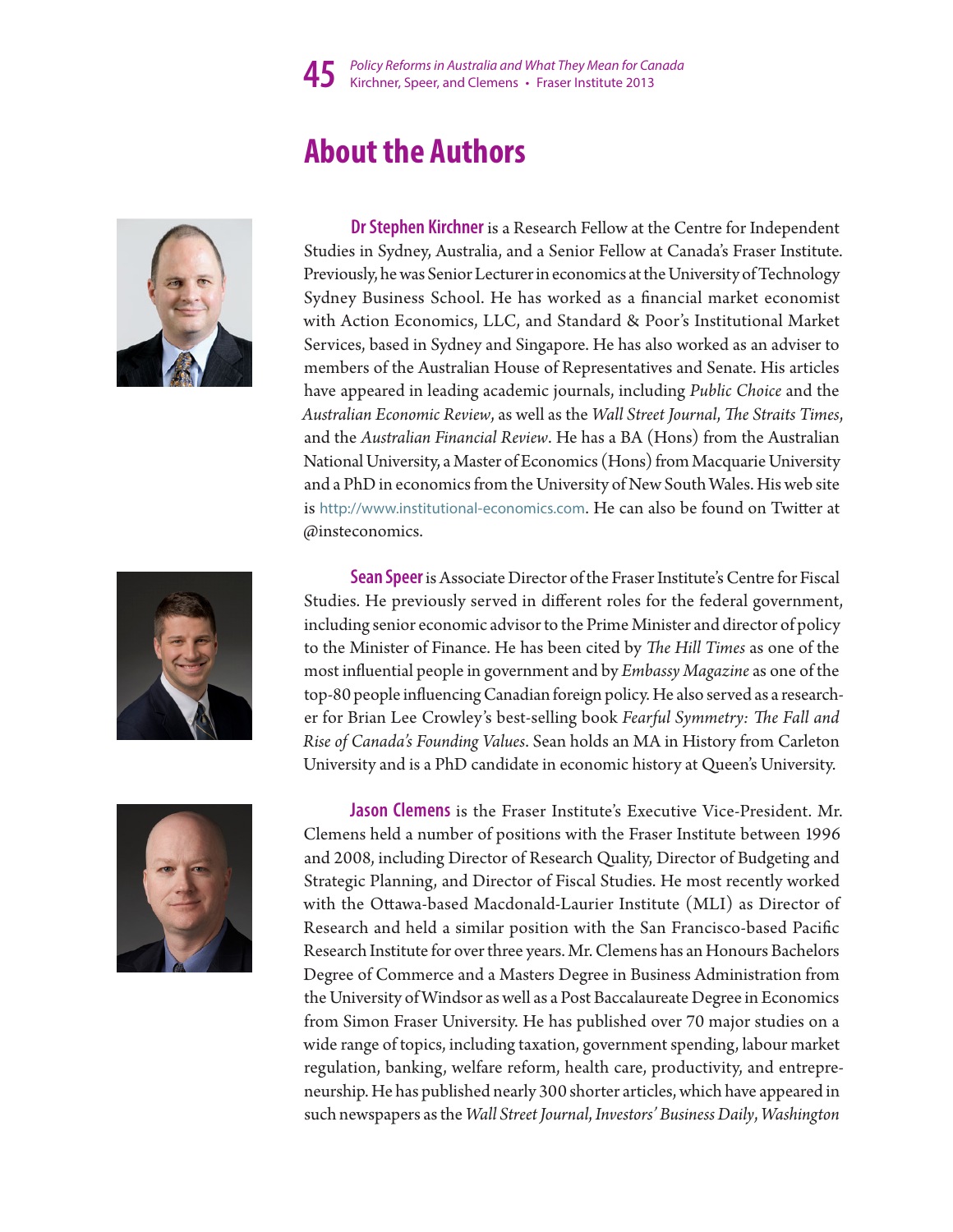

**46** *Policy Reforms in Australia and What They Mean for Canada* Kirchner, Speer, and Clemens • Fraser Institute 2013

*Post*, *Globe and Mail*, and *National Post*, as well as a host of US, Canadian, and international newspapers. Mr. Clemens has been a guest on numerous radio and television programs across Canada and the United States. He has appeared before committees of both the House of Commons and the Senate in Canada as an expert witness and briefed state legislatures in California. In 2006, he received the coveted Canada's *Forty under 40* award presented by Caldwell Partners as well as an *Odyssey Award* from the University of Windsor. In 2011, he was awarded (along with his co-authors) the prestigious Sir Antony Fisher International Memorial Award for the best-selling book, *The Canadian Century*.

### **Acknowledgments**

The authors would like to express their gratitude to the Bob and Barbara Mitchell Endowment at the Fraser Institute Foundation, without whose generous donation this project would not have been possible. They would also like to thank two anonymous reviewers for comments on earlier drafts of this paper, though they take full responsibility for any remaining errors or omissions. The views expressed in this study do not necessarily reflect the views of the supporters, trustees, or staff of the Fraser Institute.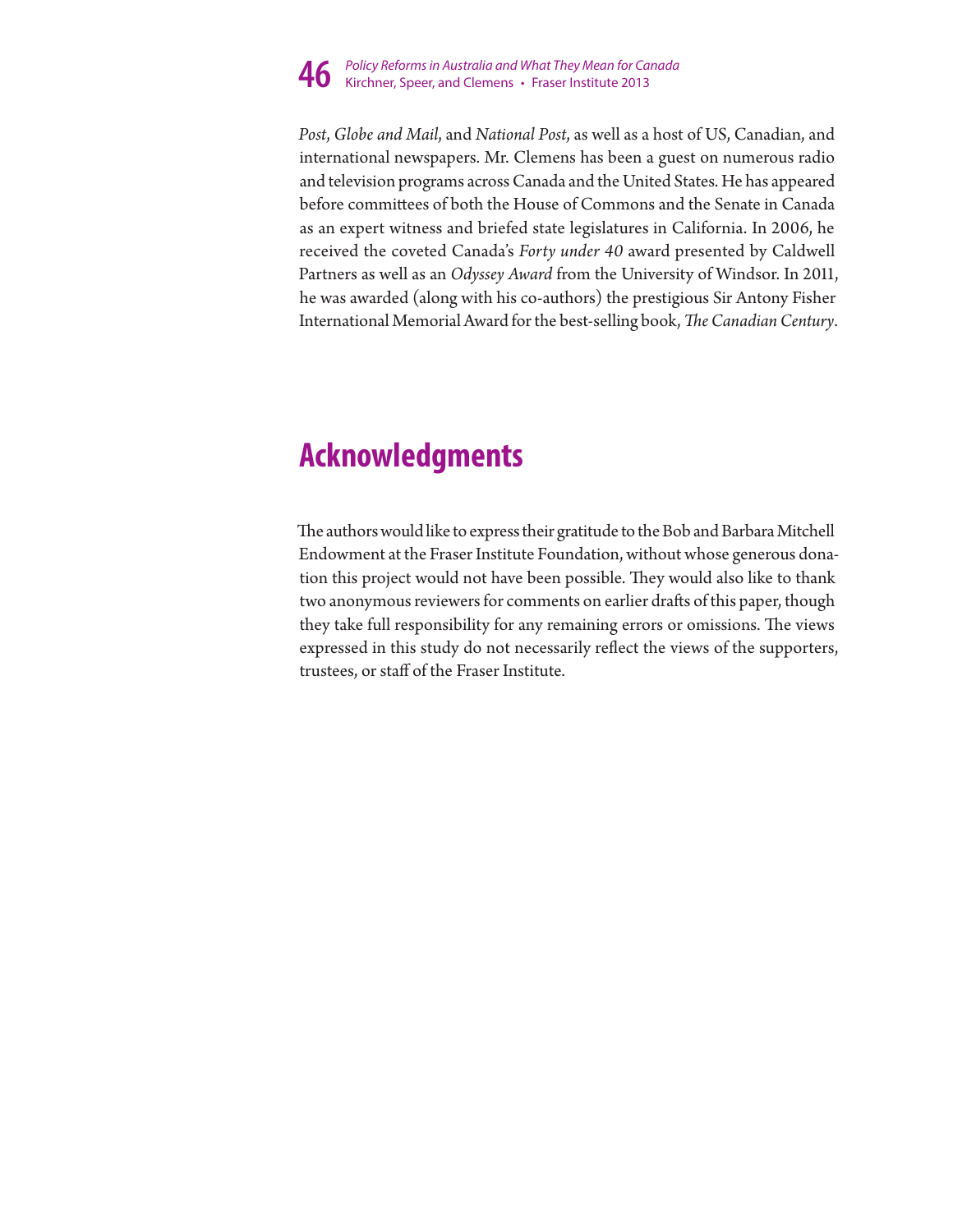

### **Publishing Information**

#### **Distribution**

These publications are available from <http://www.fraserinstitute.org> in Portable Document Format (PDF) and can be read with Adobe Acrobat® 7 or Adobe Reader®, versions 7 or later. Adobe Reader® XI, the most recent version, is available free of charge from Adobe Systems Inc. at <http://get.adobe.com/ reader/>. Readers who have trouble viewing or printing our PDF files using applications from other manufacturers (e.g., Apple's Preview) should use Reader® or Acrobat®.

#### **Ordering Publications**

For information about ordering the printed publications of the Fraser Institute, please contact the publications coordinator:

- **•** e-mail: sales@fraserinstitute.org
- **•** telephone: 604.688.0221 ext. 580 or, toll free, 1.800.665.3558 ext. 580
- **•** fax: 604.688.8539.

#### **Media**

For media enquiries, please contact our Communications Department:

- **•** telephone: 604.714.4582
- **•** e-mail: communications@fraserinstitute.org.

#### **Copyright**

Copyright © 2013 by the Fraser Institute. All rights reserved. No part of this publication may be reproduced in any manner whatsoever without written permission except in the case of brief passages quoted in critical articles and reviews.

**Date of Issue** December 2013

**ISBN** 978-0-88975-279-5

#### **Citation**

Kirchner, Stephen, Sean Speer, and Jason Clemens (2013). *Policy Reforms in Australia and What They Mean for Canada*. Fraser Institute. <http://www. fraserinstitute.org>.

**Cover Design** Bill Ray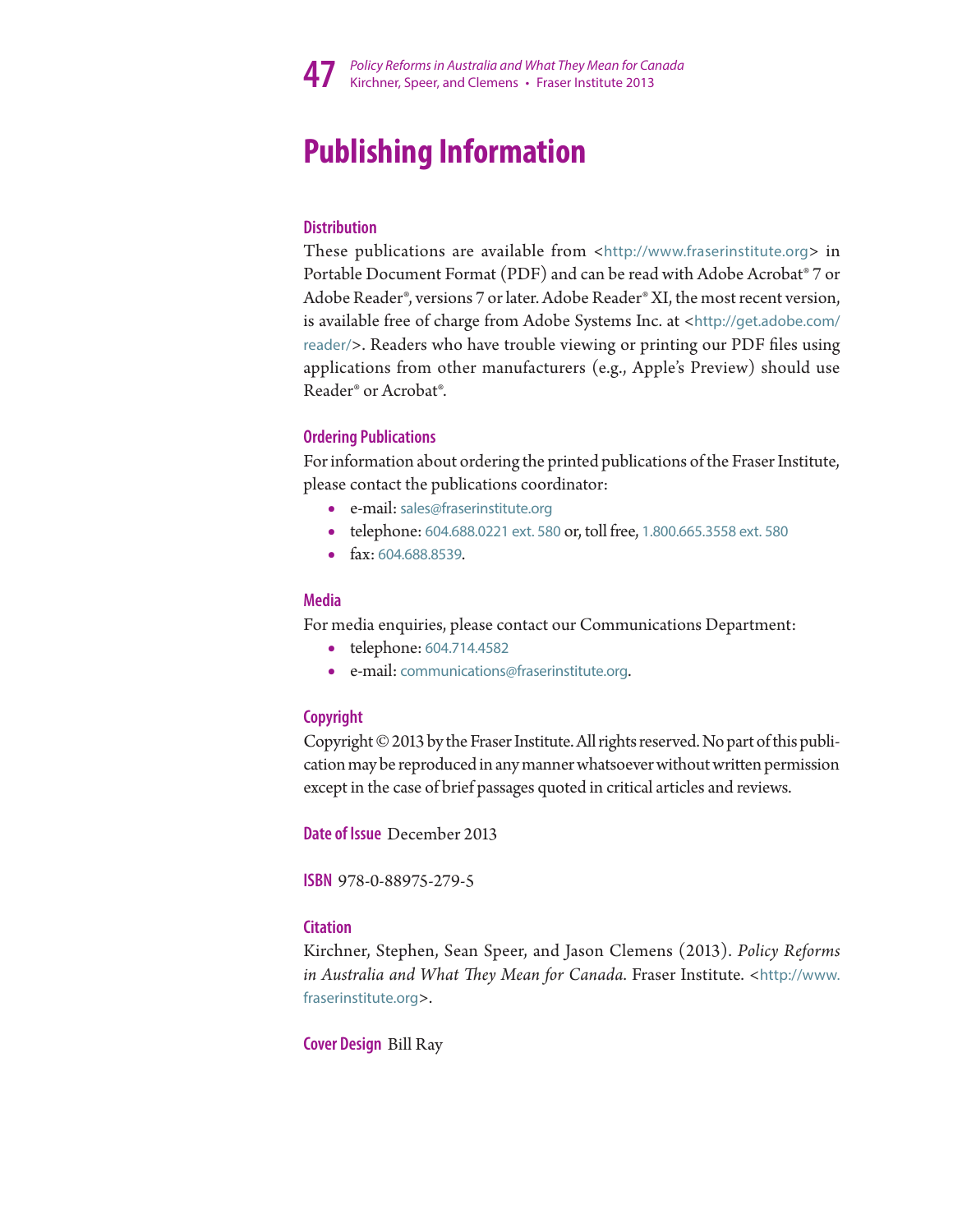

**48** *Policy Reforms in Australia and What They Mean for Canada* Kirchner, Speer, and Clemens • Fraser Institute 2013

## **Supporting the Fraser Institute**

To learn how to support the Fraser Institute, please contact

- **•** Development Department, Fraser Institute Fourth Floor, 1770 Burrard Street Vancouver, British Columbia, V6J 3G7 Canada
- **•** telephone, toll-free: 1.800.665.3558 ext. 586
- **•** e-mail: development@fraserinstitute.org

#### **Lifetime Patrons**

For their long-standing and valuable support contributing to the success of the Fraser Institute, the following people have been recognized and inducted as Lifetime Patrons of the Fraser Institute.

**•** Sonja Bata

**•** Raymond Heung

**•** Charles Barlow

**•** Bill Mackness

- **•** Ev Berg
- **•** Art Grunder
- **•** Jim Chaplin
- **•** Serge Darkazanli
- **•** John Dobson
- **•** Bill Korol
- **•** Fred Mannix
- **•** Jack Pirie
- **•** Con Riley
- **•** Catherine Windels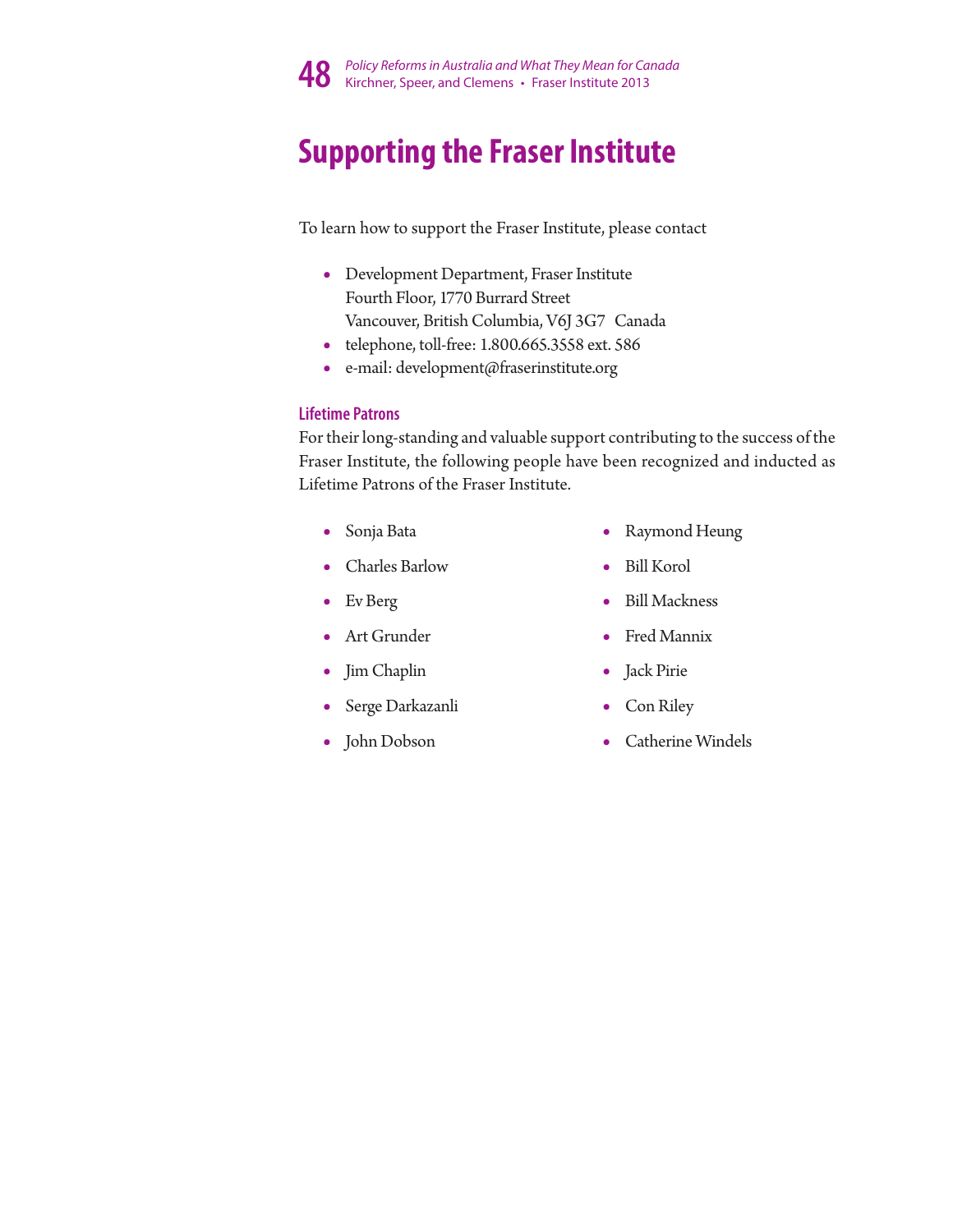### **Purpose, Funding, and Independence**

The Fraser Institute provides a useful public service. We report objective information about the economic and social effects of current public policies, and we offer evidence-based research and education about policy options that can improve the quality of life.

The Institute is a non-profit organization. Our activities are funded by charitable donations, unrestricted grants, ticket sales, and sponsorships from events, the licensing of products for public distribution, and the sale of publications.

All research is subject to rigorous review by external experts, and is conducted and published separately from the Institute's Board of Trustees and its donors.

The opinions expressed by the authors are those of the individuals themselves, and do not necessarily reflect those of the Institute, its Board of Trustees, its donors and supporters, or its staff. This publication in no way implies that the Fraser Institute, its trustees, or staff are in favour of, or oppose the passage of, any bill; or that they support or oppose any particular political party or candidate.

As a healthy part of public discussion among fellow citizens who desire to improve the lives of people through better public policy, the Institute welcomes evidence-focused scrutiny of the research we publish, including verification of data sources, replication of analytical methods, and intelligent debate about the practical effects of policy recommendations.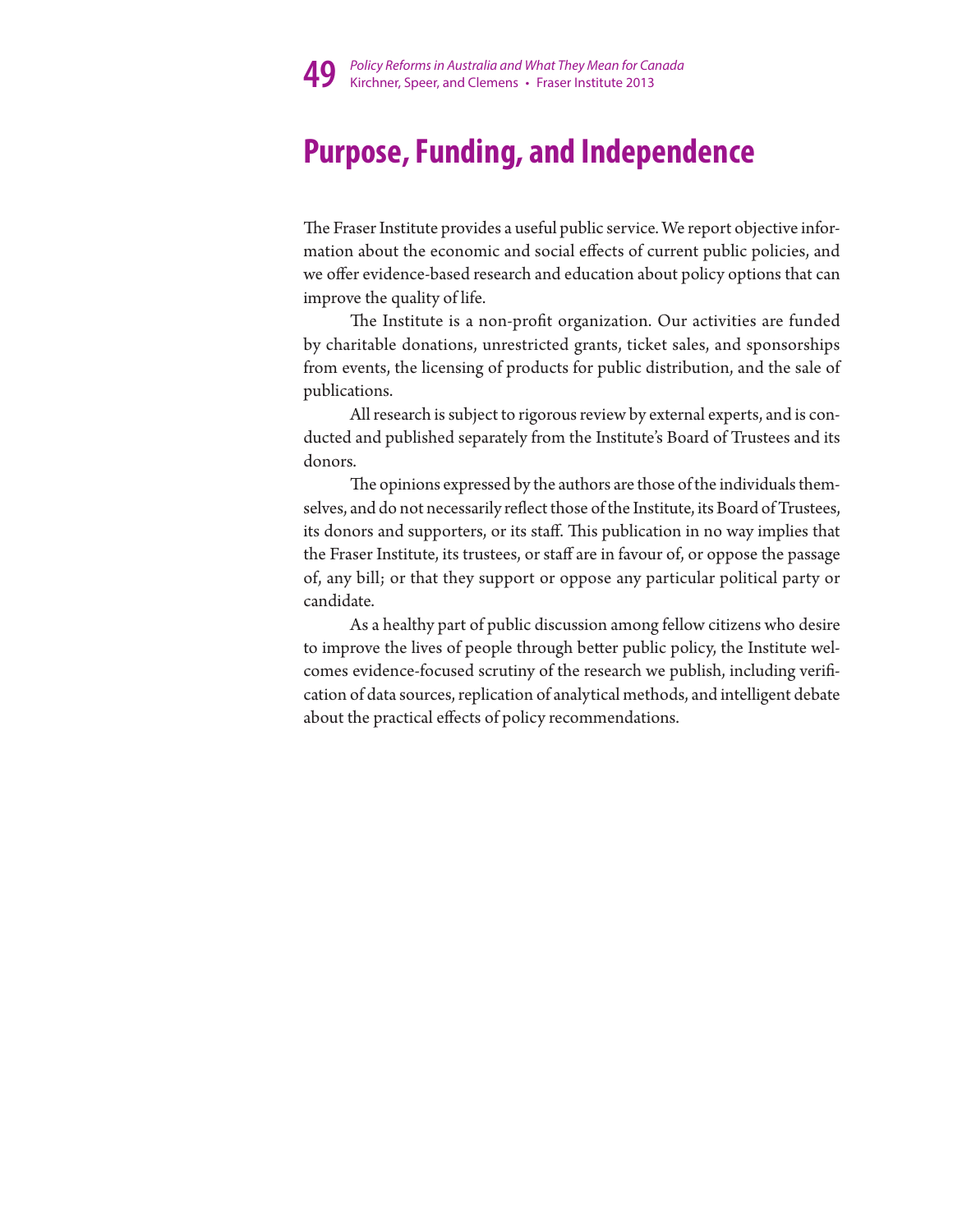### **About the Fraser Institute**

Our vision is a free and prosperous world where individuals benefit from greater choice, competitive markets, and personal responsibility. Our mission is to measure, study, and communicate the impact of competitive markets and government interventions on the welfare of individuals.

Founded in 1974, we are an independent Canadian research and educational organization with locations throughout North America and international partners in over 85 countries. Our work is financed by tax-deductible contributions from thousands of individuals, organizations, and foundations. In order to protect its independence, the Institute does not accept grants from government or contracts for research.

Nous envisageons un monde libre et prospère, où chaque personne bénéficie d'un plus grand choix, de marchés concurrentiels et de responsabilités individuelles. Notre mission consiste à mesurer, à étudier et à communiquer l'effet des marchés concurrentiels et des interventions gouvernementales sur le bien-être des individus.

#### **Peer Review: Validating the Accuracy of Our Research**

The Fraser Institute maintains a rigorous peer review process for its research. New research, major research projects, and substantively modified research conducted by the Fraser Institute are reviewed by experts with a recognized expertise in the topic area being addressed. Whenever possible, external review is a blind process. Updates to previously reviewed research or new editions of previously reviewed research are not reviewed unless the update includes substantive or material changes in the methodology.

The review process is overseen by the directors of the Institute's research departments who are responsible for ensuring all research published by the Institute passes through the appropriate peer review. If a dispute about the recommendations of the reviewers should arise during the Institute's peer review process, the Institute has an Editorial Advisory Board, a panel of scholars from Canada, the United States, and Europe to whom it can turn for help in resolving the dispute.